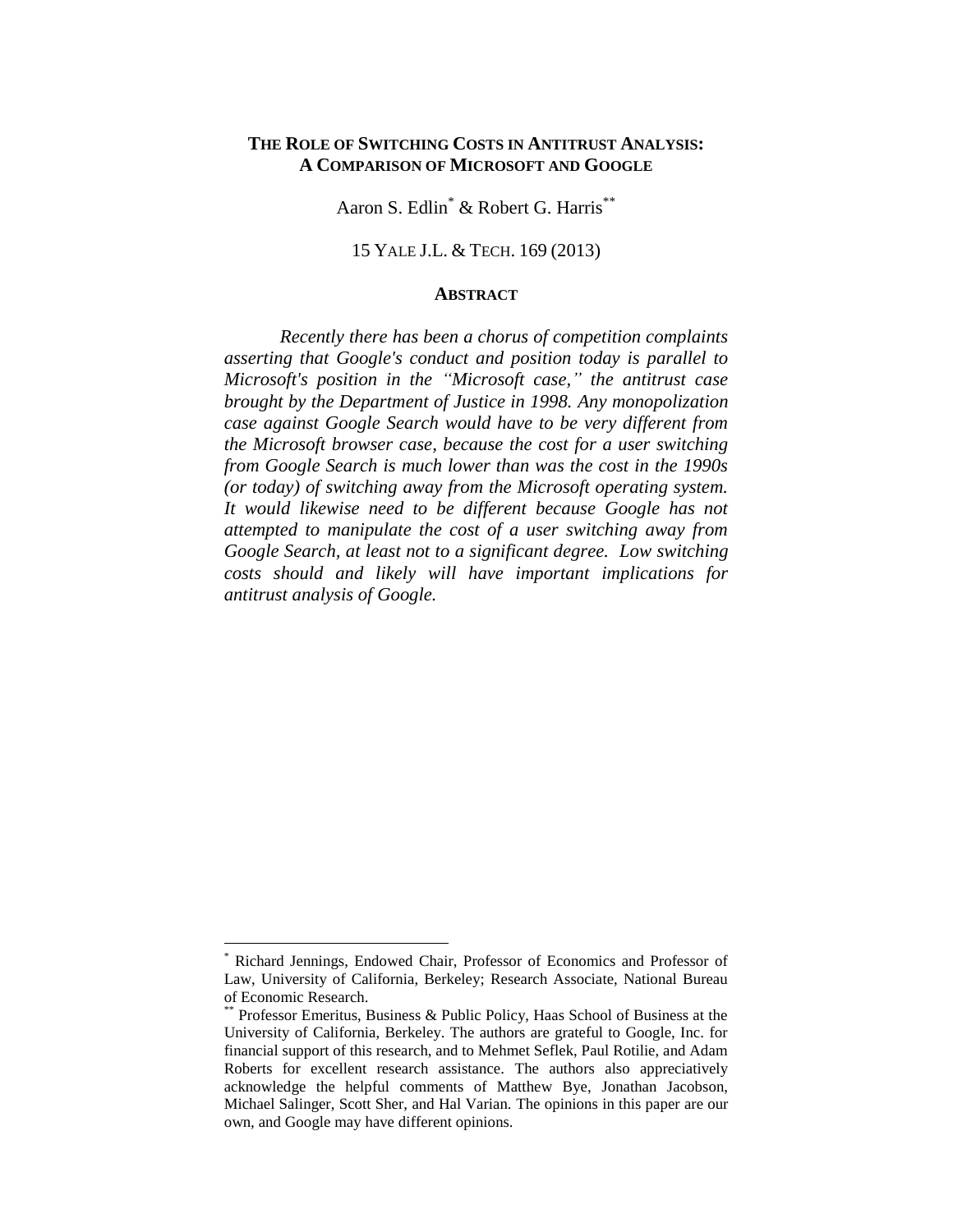# **TABLE OF CONTENTS**

| I.                                                          |
|-------------------------------------------------------------|
| A. Switching Costs and Competitive Analysis 176             |
|                                                             |
| II. THE CENTRALITY OF HIGH SWITCHING COSTS, INHERENT        |
| AND STRATEGIC, TO THE MICROSOFT BROWSER CASE                |
|                                                             |
| A. Switching Costs were Key to the Government Showing that  |
|                                                             |
| B. Microsoft Acted Anticompetitively to Increase, Maintain, |
|                                                             |
| C. Role of Switching Costs Elsewhere in Antitrust Case Law  |
| 188                                                         |
| 1. Role of Switching Costs in Narrowing Market              |
|                                                             |
| Role of Switching Costs in Assessing Market Power.190<br>2. |
| 3. Role of Switching Costs in Exclusionary Conduct190       |
| SWITCHING COSTS: MICROSOFT<br>COMPARISON OF<br>III. A       |
|                                                             |
| A. Comparison by Types of Switching Costs 193               |
| B. Evidence of Switching Across Generalized Search Engines  |
|                                                             |
| C. Alternatives to Generalized Search Engines for Searching |
| 203                                                         |
| 1. Evidence on Switching Between Vertical Search and        |
|                                                             |
| Evidence on Switching Between GSEs and Mobile<br>2.         |
|                                                             |
| Evidence on Switching Between Social Media Search<br>3.     |
|                                                             |
| Evidence on Arrival Rates at Websites Directly or<br>4.     |
|                                                             |
| Evidence on Competition Between Emerging<br>5.              |
| Technologies and Generalized Search210                      |
|                                                             |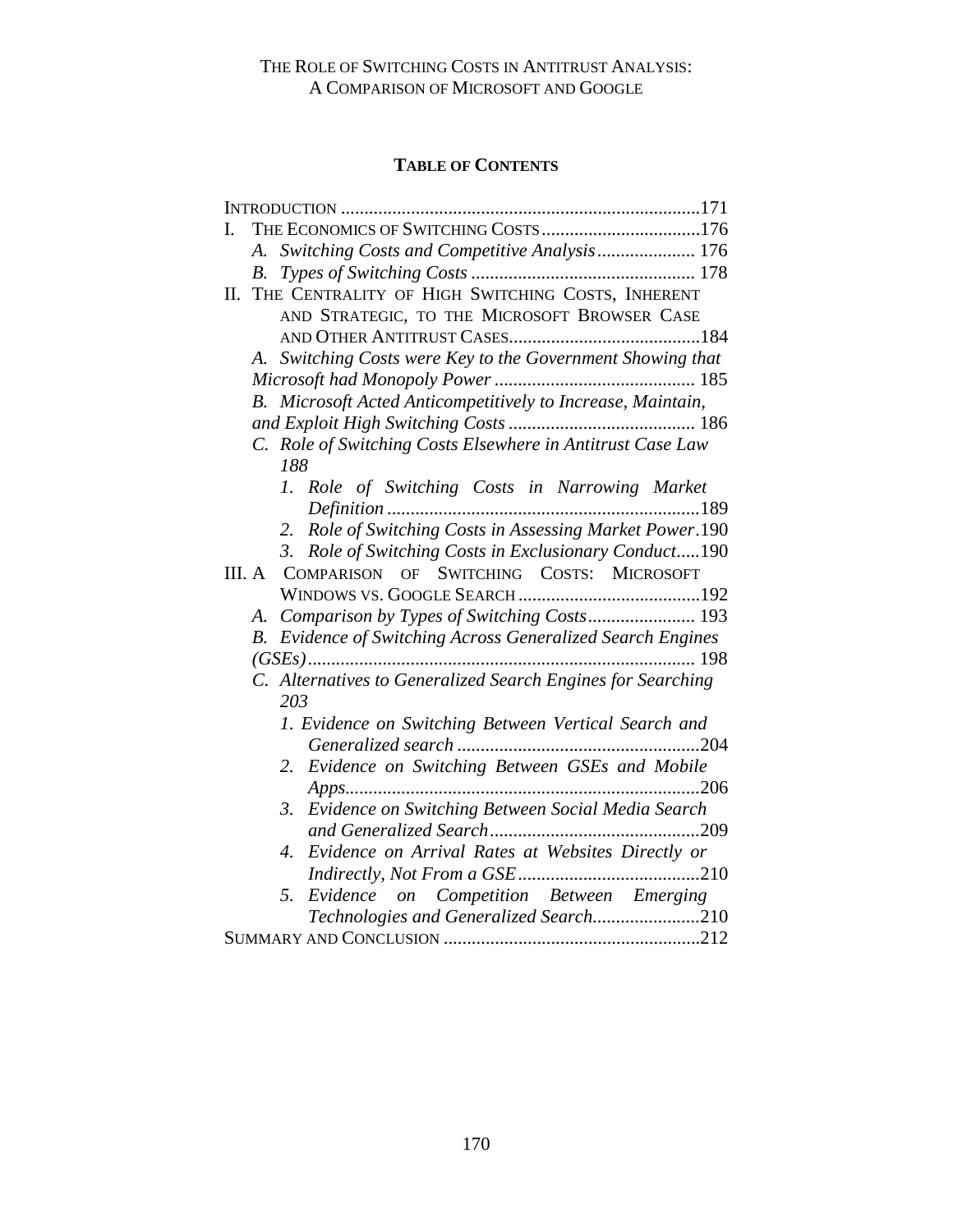#### <span id="page-2-0"></span>**INTRODUCTION**

 $\overline{a}$ 

Is Google the new Microsoft? Many think that it is, and in particular there has been a chorus of competition complaints (ironically many originating from Microsoft) that assert that Google's conduct and position today is quite parallel to Microsoft's position in the "Microsoft case," the case brought by the Department of Justice in  $1998<sup>1</sup>$ 

We contend in this article, however, that there is a central difference which should remain in constant focus in any antitrust analysis. The cost of a user switching from Google Search to another search engine today is trivial compared to the cost of a user switching from Microsoft Windows to another operating system in 1998. Moreover, in the Microsoft case, the government's theory was that Microsoft was taking strategic actions to maintain high switching costs by maintaining an "applications barrier to entry."<sup>2</sup> There is no parallel with Google, and the implication as we shall explain is that Google Search, if it poses any threat today, does not pose the same antitrust threat that Microsoft Windows posed in 1998. In this article, we explore the importance of high switching costs in the Microsoft case and in antitrust cases more generally, and we explain the criticality of the absence of significant costs for users switching from Google Search.

The Federal Trade Commission (FTC) recently decided not to bring a monopolization case against Google Search after a 19 month investigation.<sup>3</sup> But this is by no means the end of the matter: the European Commission (EC) is "examining proposals put forward by Google to resolve complaints" and expects

<sup>&</sup>lt;sup>1</sup> According to Gary Reback, for example, "[Google] is Microsoft redux . . . . [i]t is almost exactly the same case." Don Clark & Ashby Jones, *Google Probe Stirs Echoes of Microsoft Antitrust Case*, WALL ST. J., June 24, 2011, http://online.wsj.com/article/SB100014240527023042312045764041813138728 82.html. *See also* Bianca Bosker, *Google Antitrust Inquiry: Microsoft's History Looms Large*, HUFFINGTON POST (June 23, 2011, 9:48 PM), http://www.huffingtonpost.com/2011/06/23/google-antitrust-inquiry-n\_883389. html; Ian Paul, *10 Ways Google is the New Microsoft*, PCWORLD (Feb. 10, 2011, 6:00 PM), http://www.pcworld.com/article/219384/10\_ways\_google\_ is the new microsoft.html; James Rowley, *Antitrust Pick Varney Saw Google as Next Microsoft*, BLOOMBERG (Feb. 17, 2009, 6:22 PM), http://www.bloomberg.com/apps/news?pid=newsarchive&sid=aG9B5.J3Bl1w. <sup>2</sup> United States v. Microsoft Corp., 87 F.Supp. 2d 30, 36 (D.D.C. 2000); *see also*

United States v. Microsoft Corp., 253 F.3d 34, 55 (D.C. Cir. 2001).

<sup>3</sup> *Google Agrees to Change Its Business Practices to Resolve FTC Competition Concerns In the Markets for Devices Like Smart Phones, Games and Tablets, and in Online Search*, FED. TRADE COMM'N (Jan. 3, 2013), http://ftc.gov/opa/2013/01/google.shtm.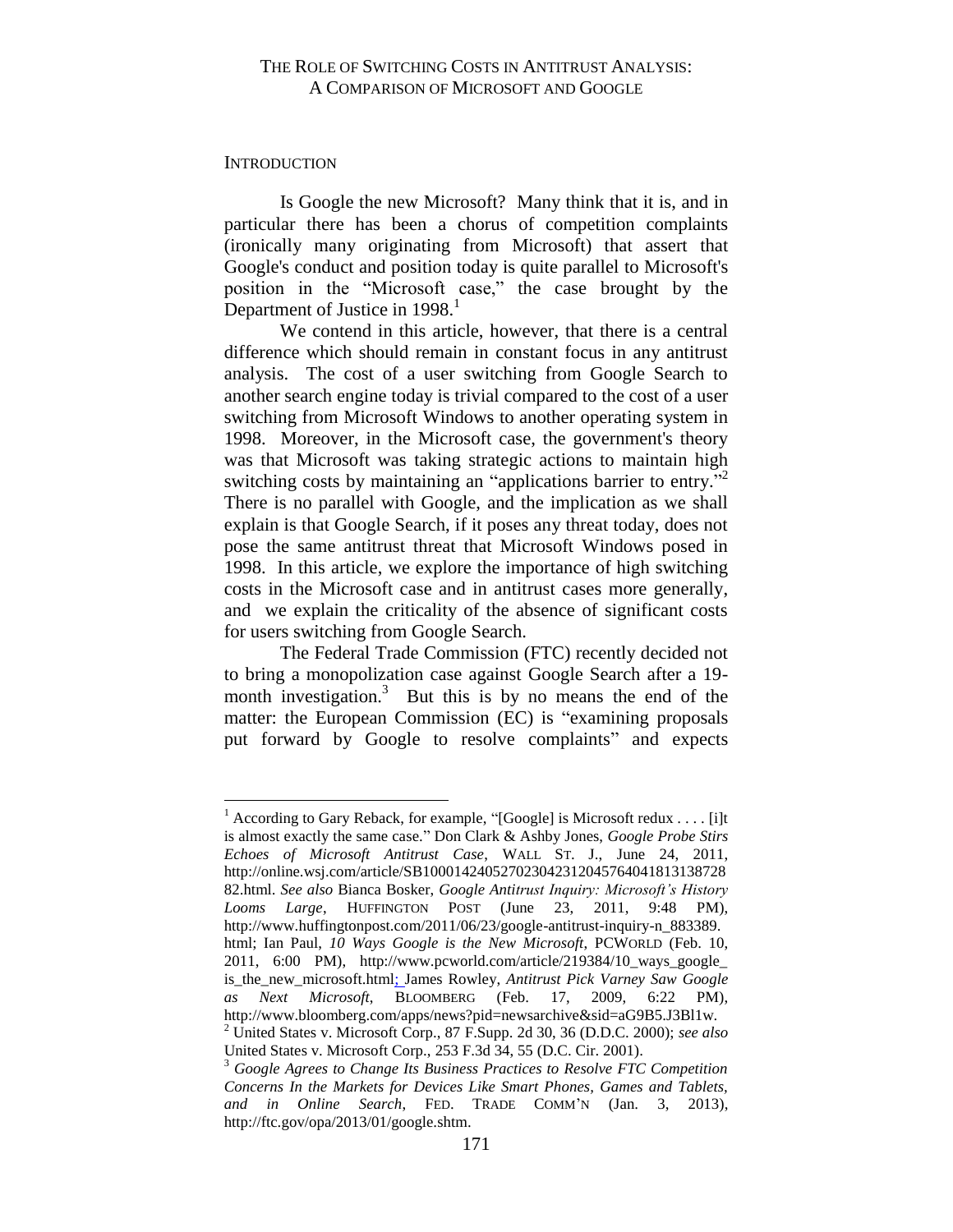resolution after the Commission's summer break.<sup>4</sup> The FTC decision notwithstanding, competitors continue to complain to antitrust authorities and urge them to investigate Google Search for anticompetitive conduct.<sup>5</sup> On January 30, 2013, the Initiative for a Competitive Online Marketplace (ICOMP), a coalition including Microsoft Corp., submitted a new dossier of allegations to the European Commission.<sup>6</sup> The most widely reported accusations against Google claim that it biases in favor of its own information or services in search results.

Comparisons between antitrust complaints in the Microsoft case with current (so far non-litigated) complaints against Google Search ignore two fundamental differences related to the switching costs facing users of Microsoft Windows and Google Search. First, Microsoft has dominated operating systems for personal computers for nearly 30 years, mainly because switching costs for users and application developers were and are high—prohibitively high for many. In stark contrast, the costs of users switching among competing search engines is markedly lower, because every Web

<sup>4</sup> Foo Yun Chee, *EU Sees Google Competition Deal After August*, REUTERS (Feb. 22, 2012, 6:46 PM), http://in.reuters.com/article/2013/02/22/eu-googleidINDEE91L07Y20130222.

<sup>5</sup> *See, e.g.*, Amir Efrati & Brent Kendall*, Google Dodges Antitrust Hit*, WALL ST. J., Jan. 3, 2013, http://online.wsj.com/article/SB10001424127887323874204 578219592520327884.html ("A Yelp spokesman said . . . that the probe's end 'represents a deeply disappointing missed opportunity to protect innovation in the Internet economy, and the consumers and businesses that rely upon it.'").

<sup>6</sup> Aoife White, *Google Faces New EU Antitrust Complaint from Technology Group*, BLOOMBERG BUS. WK., Feb. 5, 2013, http://www.businessweek.com/ news/2013-02-05/google-faces-new-eu-antitrust-complaint-from-technologygroup.

<sup>7</sup> *See, e.g.*, Marvin Ammori & Luke Pelican, *Why Search Bias Claims Against Google Don't Hold Up*, FORBES (June 7, 2012, 4:20 PM), http://www.forbes .com/sites/ciocentral/2012/06/07/why-search-bias-claims-against-google-dont-

hold-up/ ("At the heart of the antitrust scrutiny is Google's competitors' claim of 'search bias.'"); Efrati & Kendall, *supra* note 5, ("TripAdvisor and Expedia referred to comments from FairSearch.org, a group that represented them and other companies opposed to Google."); *see also The Power of Google: Serving Consumers or Threatening Competition?: Hearing Before the Subcomm. on Antitrust, Competition Policy and Consumer Rights*, 112th Cong. 35-36 (2011) (statement of Jeremy Stoppelman, Co-founder and Chief Executive Officer of Yelp, Inc.), http://www.gpo.gov/fdsys/pkg/CHRG-112shrg71471/pdf/CHRG-112shrg71471.pdf; Ian Paul, *Google Faces Anti-Trust Accusers Expedia, Nextag, and Yelp Wednesday*, PCWORLD, (Sept. 21, 2011, 9:31 AM), http://www.pcworld.com/article/240330/google faces anti-trust accusers expe dia\_nextag\_and\_yelp\_wednesday.html; Danny Sullivan, *[Given Nextag's Lack](http://searchengineland.com/given-nextags-lack-of-transparency-its-wsj-opinion-piece-asking-for-google-transparency-isnt-wise-124045)  [Of Transparency, Its WSJ Opinion Piece Asking For Google Transparency Isn't](http://searchengineland.com/given-nextags-lack-of-transparency-its-wsj-opinion-piece-asking-for-google-transparency-isnt-wise-124045)  [Wise](http://searchengineland.com/given-nextags-lack-of-transparency-its-wsj-opinion-piece-asking-for-google-transparency-isnt-wise-124045)*, SEARCHENGINELAND.COM (June 8, 2012, 1:41 PM), http://searchengine land.com/given-nextags-lack-of-transparency-its-wsj-opinion-piece-asking-forgoogle-transparency-isnt-wise-124045; Shara Tibken, *Yelp CEO: Yep, Google Can Be Pretty Evil*, CNET (Nov. 27, 2012, 2:44 PM), [http://news](http://news.cnet.com/8301-1023_3-57555084-93/yelp-ceo-yep-google-can-be-pretty-evil) [.cnet.com/8301-1023\\_3-57555084-93/yelp-ceo-yep-google-can-be-pretty-evil.](http://news.cnet.com/8301-1023_3-57555084-93/yelp-ceo-yep-google-can-be-pretty-evil)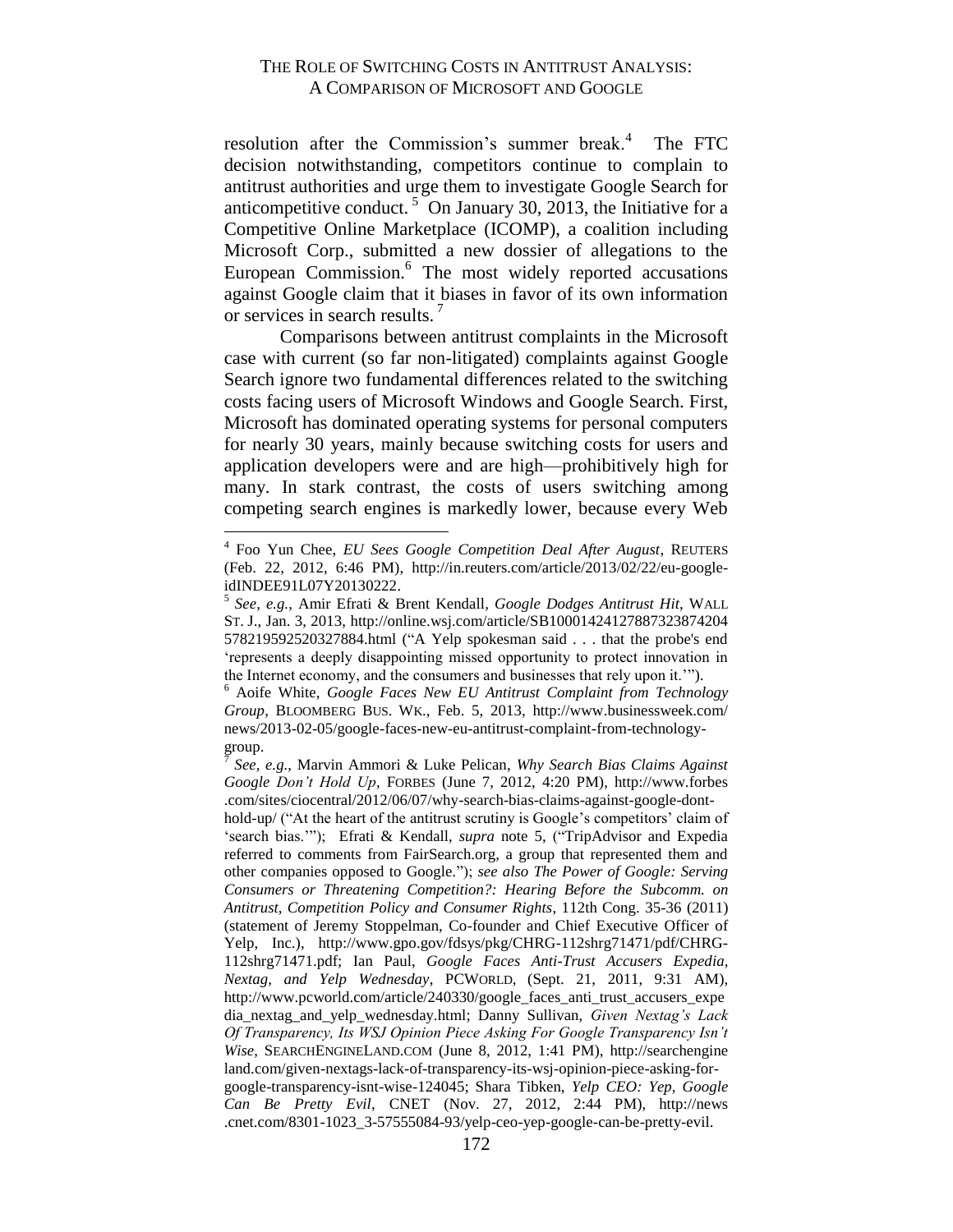browser is more or less equally compatible with competing search engines.<sup>8</sup> Thus, Google was able to gain high market share at Yahoo's expense with a negligible marketing budget because the cost of users switching from Yahoo search was relatively small and many consumers found Google search superior to Yahoo and other alternatives.<sup>9</sup>

Second, Microsoft was not simply an innocent beneficiary of high switching costs: it made strategic choices<sup>10</sup> to substantially increase switching costs in PC operating systems (Windows), productivity applications (such as Word, Excel, PowerPoint and Outlook), Internet browsers (Internet Explorer), and server operating systems (Exchange Server). In contrast, it is easy for a user to switch away from Google Search, and Google has not acted strategically to substantially increase the inherently low switching costs across search engines. Irrespective of web browser, users can easily change their default search engine setting from one search engine to another, or easily use multiple search engines no matter what their default setting. This article addresses these differences in switching costs and the strategic use of switching costs to explain why Google is quite different from Microsoft from a competition policy perspective.

The relative absence of switching costs (both inherent and strategic) for Google's search users means that Google is subject to market discipline if it provides a worse search experience than other search engines. It provides a strong reason to think that the FTC acted rightly in deciding not to bring a case against Google. It also limits the short run and long run market power that Google has over its users and should provide caution for European antitrust

<sup>&</sup>lt;sup>8</sup> Because the Web is an open system, there is no equivalent "applications barrier" to entry" in search. It is possible, though, that (1) an operating system could cause one search engine to perform better than another (e.g., Windows 8 advantages Bing over Google) and/or (2) the operating system causes one browser to perform better than another (e.g., Microsoft designs Windows 8 to advantage Internet Explorer over Mozilla Firefox), which could in turn advantage its companion search engine (Internet Explorer & Bing). *See*, *e.g.*, Loek Essers, *Mozilla Hits Microsoft With Complaint About Windows RT Browser Choices*, PCWORLD (May 10, 2012, 3:50 AM), http://www.pcworld .com/article/255365.

 $9^9$  For a concise summary of the rise and fall of the leading search engines over the past 15 years, see Michael L. Katz, A Guide to Network Effects, Switching Costs, and Competition in Online Search (2010) (unpublished manuscript) (on file with author). *See also* Aaron Wall, *History of Search Engines: From 1945 to Google Today*, SEARCH ENGINE HISTORY, http://www.searchenginehistory.com (last visited Apr. 1, 2013).

 $10$  For a discussion of the strategic use of increased switching costs to gain competitive advantage, see MICHAEL E. PORTER, COMPETITIVE ADVANTAGE: CREATING AND SUSTAINING SUPERIOR PERFORMANCE 286-88 (1985).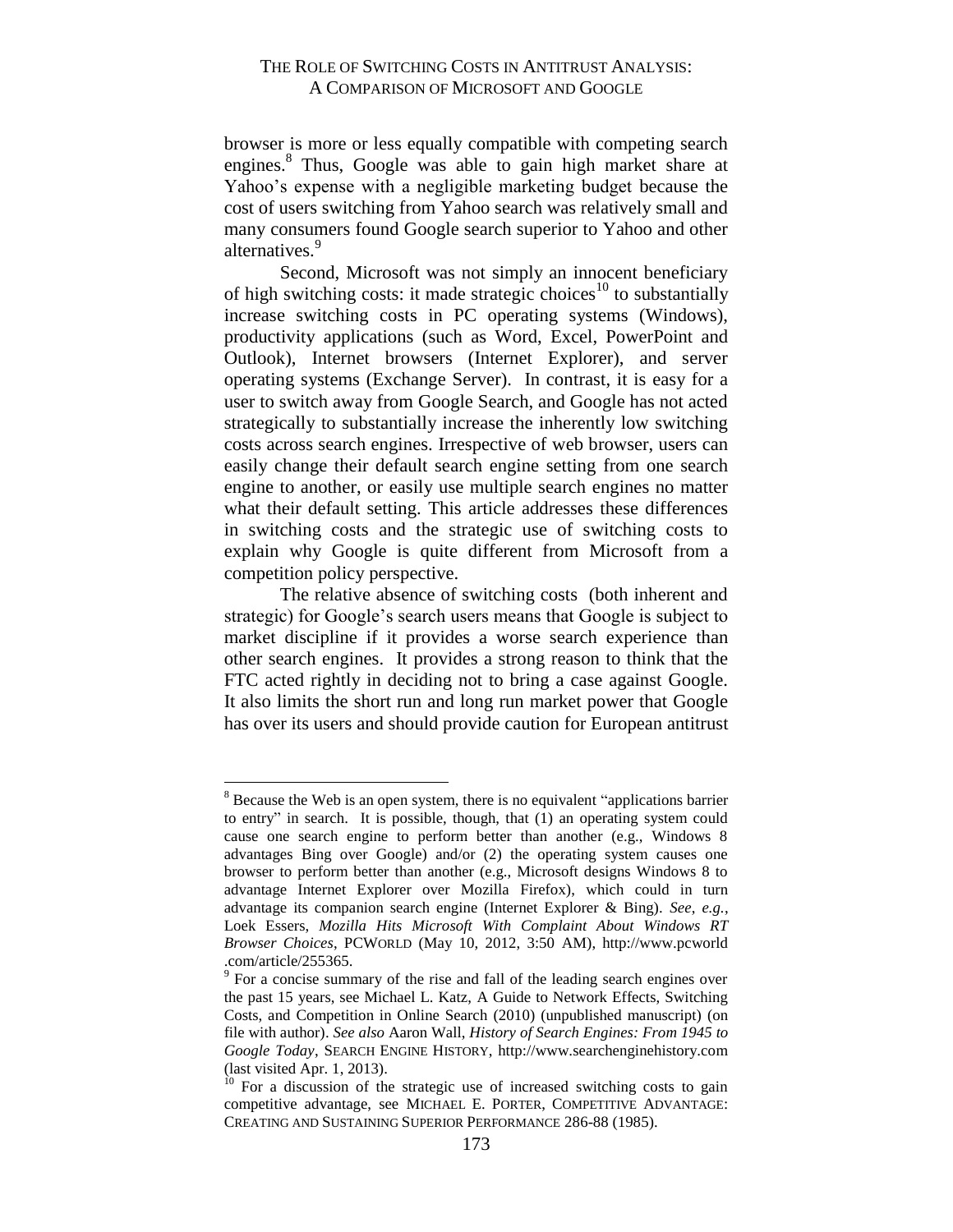enforcers investigating Google, as well as a significant hurdle for private plaintiffs.

Accusations that Google unfairly or unreasonably privileges its own information or services in results for users searching for stock data or weather information are very difficult for a court or regulator to usefully arbitrate.<sup>11</sup> However, in the absence of switching costs, users can usually defend themselves in a free marketplace, and there are strong incentives to provide better results (as judged by users) than the next kid on the block. In the absence of meaningful switching costs, there should be a high hurdle for those who claim consumer injury.

In Section I, we summarize the economics of switching costs and distinguish the main types of switching costs, including: compatibility costs (and their relationship to network effects), contractual costs, transactions costs, search costs, learning costs, and shopping costs. We provide illustrations of each type of switching cost and explain the interdependencies across types. We also explain the fundamental difference between "inherent" switching costs, those that occur naturally in any given market, and "strategic" switching costs, which are created or elevated by a competitor (or group of competitors) to reduce the incidence of switching.

In Section II, we show that high switching costs—both inherent and strategically created—were central to the government's browser case against Microsoft.<sup>12</sup> The high cost of buying a new computer (relative to a new operating system) was an important factor in the determination that the relevant market was Intel-compatible operating systems. Second, the "applications barrier to entry" (premised on the extremely high cost of switching to a different operating system) was central to finding that Microsoft had monopoly power. Microsoft's efforts to increase already high switching costs were likewise central to the

 $11$  There are many complexities both of principle and of practice in arbitrating product decisions of this sort. Part of the problem is that it is not clear what a user wants from a search engine, apart from the revealed choices users make to use one engine instead of another. If Google puts weather data that it has purchased and packaged directly into a search result, this might be viewed by a user as a service, even if a competing weather service would prefer to have their own links there in place of the Google information. Users' views are bound to be heterogeneous, which compounds the difficulty of a court confidently predicting user views apart from their search engine choices. And, as to the ordering of links in Google search results, if a Google algorithm has selection criteria (other than hardcoding a Google site at the top) that result in high placement for a Google site, it will in most cases be difficult for a court to conclude that the criteria are unreasonable.

 $12$  For a discussion of the economic issues raised in the United States' case against Microsoft, see Richard J. Gilbert & Michael L. Katz, *An Economist's Guide to U.S. v. Microsoft*, 15 J. ECON. PERSP. 25 (2001).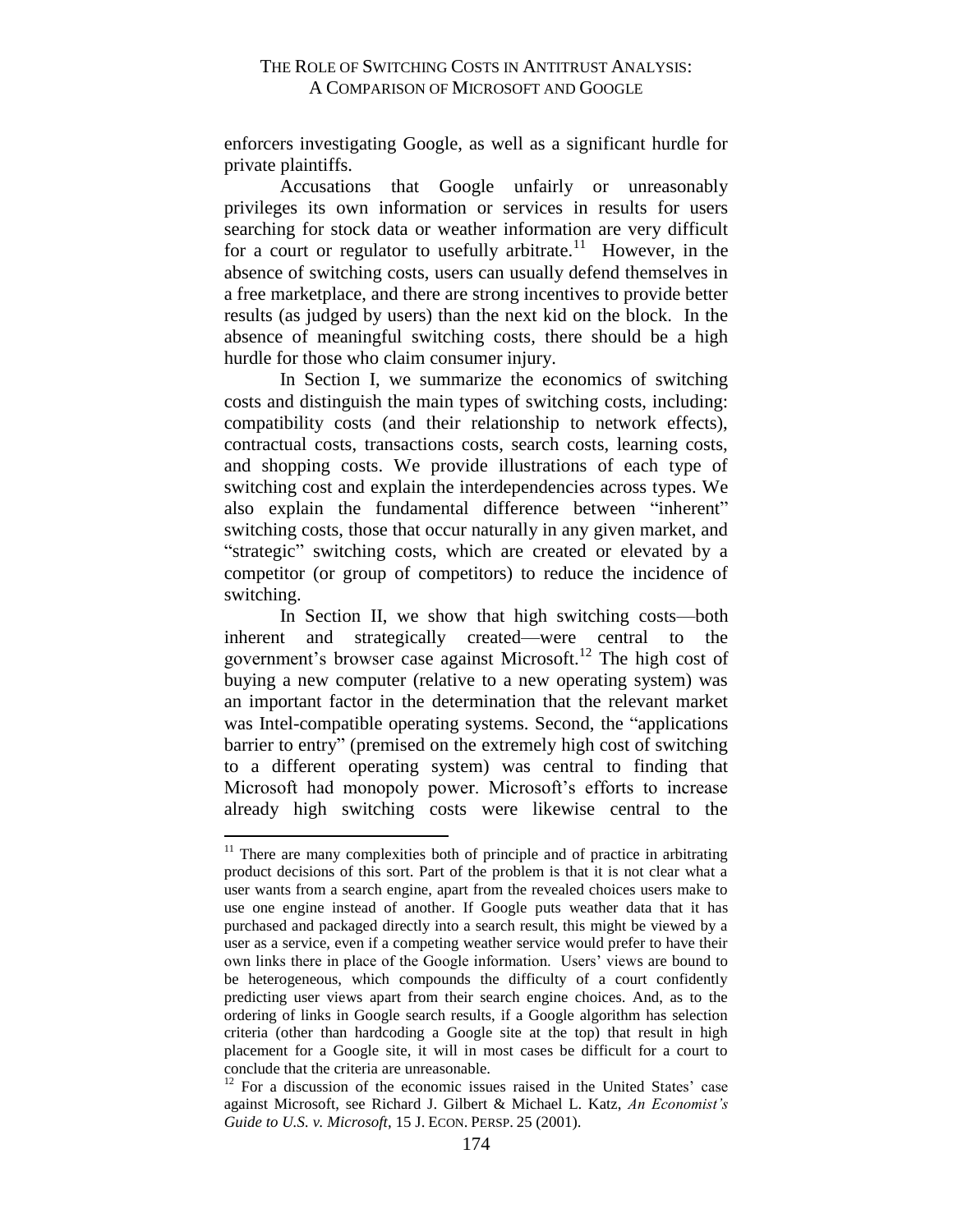government's case that Microsoft's behavior was exclusionary. Microsoft's exclusive deals with original equipment manufacturers (OEMs) to install Internet Explorer would have been ineffective had it not been difficult in the mid-1990s for people to download Netscape Navigator. Microsoft's co-mingling of browser and operating system code was a strategic effort to increase switching costs, as were Microsoft's deceptive statements to developers that its version of Java was fully compatible with Sun's Java.<sup>13</sup>

Section II also explains why the importance of switching costs in the Microsoft antitrust case is not anomalous. The effects of high switching costs have played a substantial role in other antitrust cases as well, even though courts have not always used the explicit language of switching costs. We briefly review several important instances in which switching costs were crucial to the competitive analysis and the litigation outcome, including the *Intel* case <sup>14</sup> and the 1992 *Kodak* case*.* 15

In Section III, we compare and contrast the switching costs for Microsoft Windows users to those of users of Google Search and other generalized search engines.<sup>16</sup> We review the evidence on switching costs in generalized search to show that switching costs are low—markedly lower than those found in PC operating systems and office applications. We also review the many alternatives to generalized search engines (GSEs), including vertical search engines (VSEs) and mobile applications, as well as toolbars, bookmarks, and other methods of facilitating direct access to Websites.

We acknowledge that Google and other generalized search engines typically operate in a "two-sided market," with users on one side and advertisers on the other. In almost all cases, search engine operators price their service at zero in the first market, and earn revenues from advertisers in the second. This article will not address switching costs in the advertising market. However, it is important to note that success on the advertising side of the market is dependent on success in attracting users and usage. If Google or any other GSE were to reduce the quality of their search results, they would also reduce the attractiveness of their site to advertisers. The lower switching costs are for search users, the easier it is for users to switch search engines and more likely it is

<sup>&</sup>lt;sup>13</sup> WILLIAM H. PAGE & JOHN E. LOPATKA, THE MICROSOFT CASE: ANTITRUST, HIGH TECHNOLOGY, AND CONSUMER WELFARE 200 (2009).

<sup>&</sup>lt;sup>14</sup> Advanced Micro Devices, Inc. v. Intel Corp., No. 05-441, 2008 WL 5377979 (D. Del. Dec. 18, 2008).

<sup>&</sup>lt;sup>15</sup> Eastman Kodak Co. v. Image Technical Servs., Inc., 504 U.S. 451 (1992).

<sup>&</sup>lt;sup>16</sup> For arguments and evidence that switching costs in the online advertising market are low, see Katz, *supra* note 9; Geoffrey A. Manne, & Joshua D. Wright, *Google and the Limits of Antitrust: The Case Against the Antitrust Case Against Google*, 34 HARV. J.L. & PUB. POL'Y 171 (2011).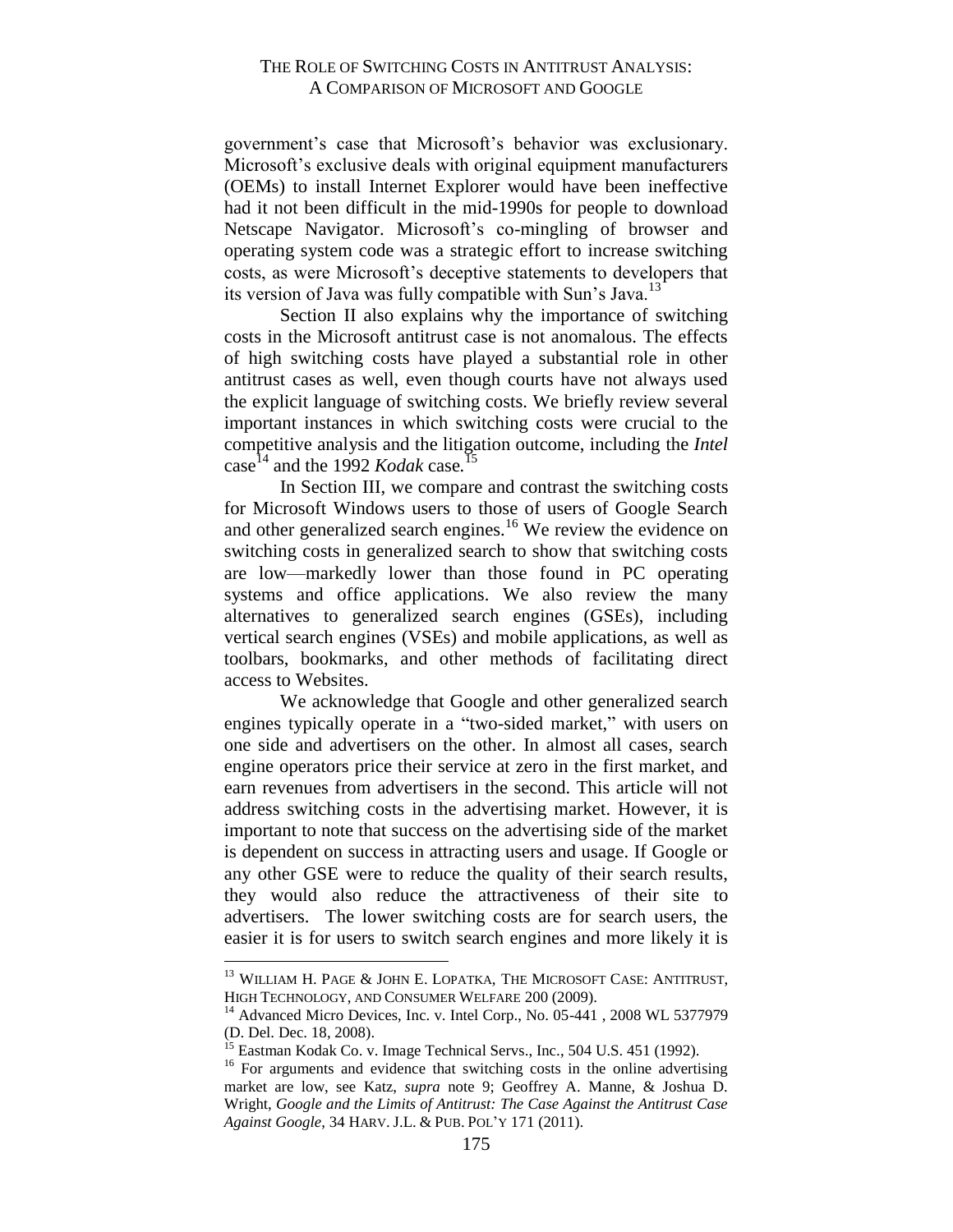that they will switch if they are dissatisfied with search results for whatever reason.

Finally, we conclude that so long as users can easily switch from Google's search engine—to other GSEs, VSEs, or search alternatives—Google, Inc. will only be successful to the extent that it continues to generate as good as or better search results for users than its competitors. Because of low switching costs, Google search is vulnerable to existing competitors and new entrants to the market in a way that Microsoft's operating system never was. We think this fundamental difference in switching costs is highly relevant to any antitrust analysis of Google and its position or conduct in the market—just as it was in government and private litigation against Microsoft, but with fundamentally different implications.

#### <span id="page-7-0"></span>I. THE ECONOMICS OF SWITCHING COSTS

#### <span id="page-7-1"></span>*A. Switching Costs and Competitive Analysis*

Switching costs are those costs that are incurred when switching from one supplier of a particular good or service to another supplier, including money costs and the value of users' time.<sup>17</sup> Because switching costs sometimes inhibit consumers from switching from supplier A to supplier B, it is common for supplier B to implicitly or explicitly subsidize the cost of switching (e.g., by offering a substantial discount, or by providing free training to new users). "Lock-in" is defined as switching costs that are sufficiently high so that buyers stay with a current supplier rather than switch to a supplier whose product they consider to be preferable (or, alternatively, that the costs of switching suppliers exceed the benefits of switching).

Inherent switching costs are those that arise from the nature of the product(s) or their market. Strategic switching costs reflect choices made by firms designed to create switching costs or increase them above their inherent level. The distinction between inherent and strategic switching costs is fundamentally important to antitrust analysis, particularly to a showing of monopolization or attempts to monopolize.

Although some suppliers find it in their interest to increase switching costs, there can be consequences associated with such

<sup>17</sup> Joseph Farrell & Paul Klemperer, *Coordination and Lock-in: Competition With Switching Costs and Network Effects*, *in* 3 HANDBOOK OF INDUS. ORG. 1967, 1971 (M. Armstrong & R. Porter eds., 2007). In many cases, the value of users' time is the most important component of switching costs; for example, in installing a different PC operating system or converting from Microsoft Office to an online productivity suite.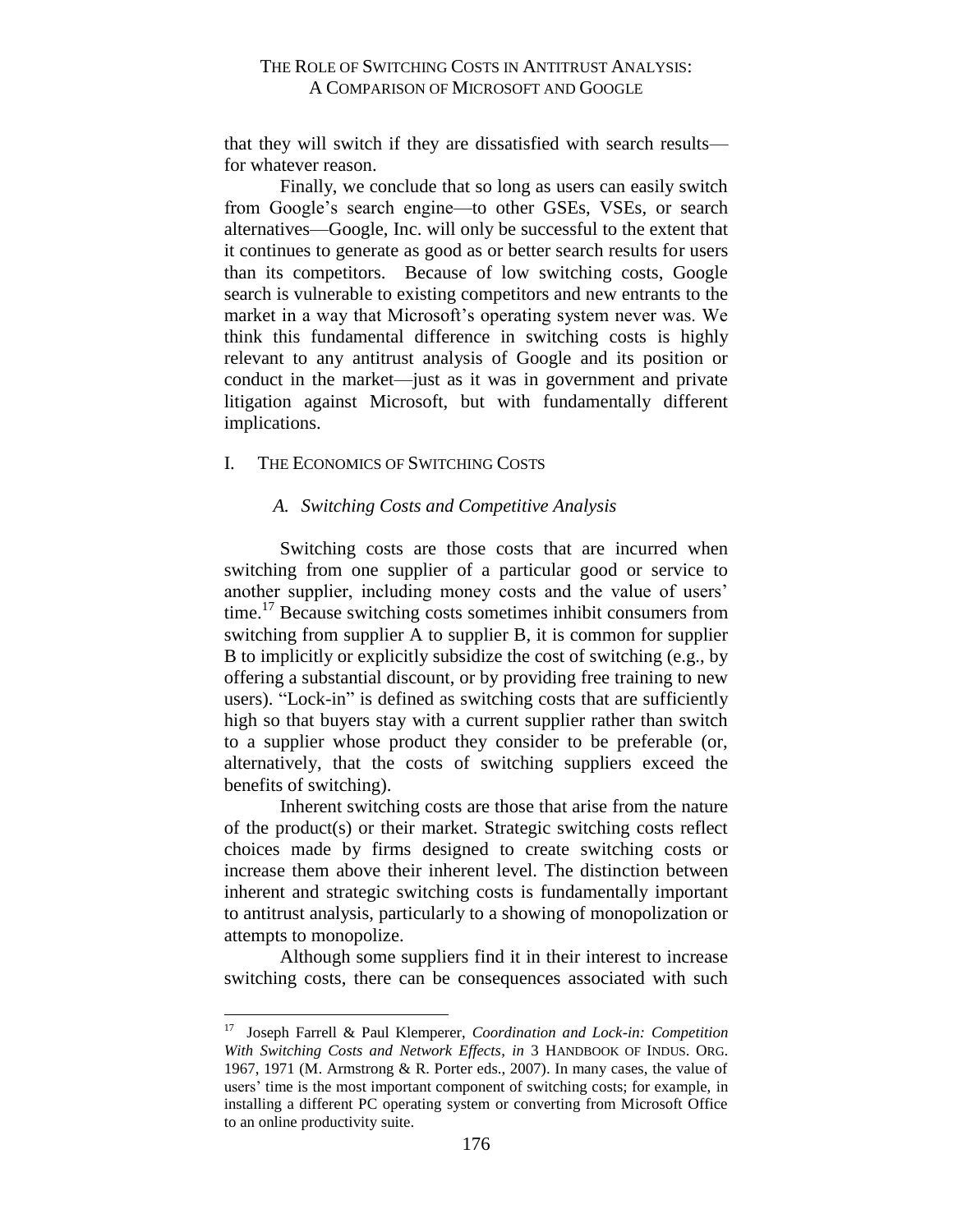activities, because consumers often prefer to buy products or services from suppliers where switching costs are low.<sup>18</sup> Alternatively, some suppliers pursue strategies, often through industry standards,<sup>19</sup> that reduce switching costs to very low levels in order to expand the market by attracting customers with the knowledge that they can "mix-and-match" from various suppliers (a good example of which is audio-video systems).<sup>20</sup> In these cases, firms are acting strategically to *lower* switching costs.

There is one important point to note about switching costs: they are not static. An analysis of the competitive effects of switching costs in a given industry should consider how innovation in the industry—as well as the broader economic environment in which it operates—affects switching costs. One of the most important developments in the history of switching costs is the Internet and the emergence of online commerce, often in competition with "brick-and-mortar" in retailing<sup>21</sup> or the traditional means of distributing media content.<sup>22</sup> As we will note in discussing the various types of switching costs, the extraordinarily low costs of search on the Internet and the rise of online services have dramatically lowered search costs, shopping costs, and uncertainty costs.

<sup>&</sup>lt;sup>18</sup> Many consumers are aware and take account of switching costs in their purchase decisions. So, if suppliers act strategically to raise switching costs from their product to a competitor's product, consumers may reduce or modify their purchase decisions to avoid those higher switching costs. Thus, suppliers often face a tradeoff between raising switching costs to retain their current customers and lowering switching costs to attract new customers. However, when there are powerful network externalities (e.g., a new user adopts Word or Excel because so many others already use them), this tradeoff is less likely to constrain efforts to raise switching costs.

<sup>&</sup>lt;sup>19</sup> For example, a number of companies cooperated to develop the Bluetooth wireless communications protocol, which enables users to mix and match equipment and switch from one supplier to another with very low switching costs.

 $20$  For example, a Sony TV can easily be paired with a Toshiba DVD player, which can then be combined with a Bose speaker system. Such devices are designed to work together with few, if any, incompatibilities.

 $21$ <sup>21</sup> There is growing evidence that, due to the low cost of search and shopping on the Internet, retail stores often function as "showrooms" in which customers compare products, but then use mobile devices to compare prices and purchase online. For a discussion of this trend, see Laura Heller, *Best Buy Wants You to Stop Using Its Stores as Showrooms*, DEALNEWS (Apr. 12, 2012), http://dealnews.com/features/Best-Buy-Wants-You-to-Stop-Using-Its-Stores-as-Showrooms/566172.html.

 $22$  Contrast the high costs of switching between cable and satellite delivery of video programming versus the very low costs of using an existing broadband connection to switch among alternative sources of delivery of video programming via Internet streaming to PCs, TVs, or mobile devices (so-called "over-the-top" delivery).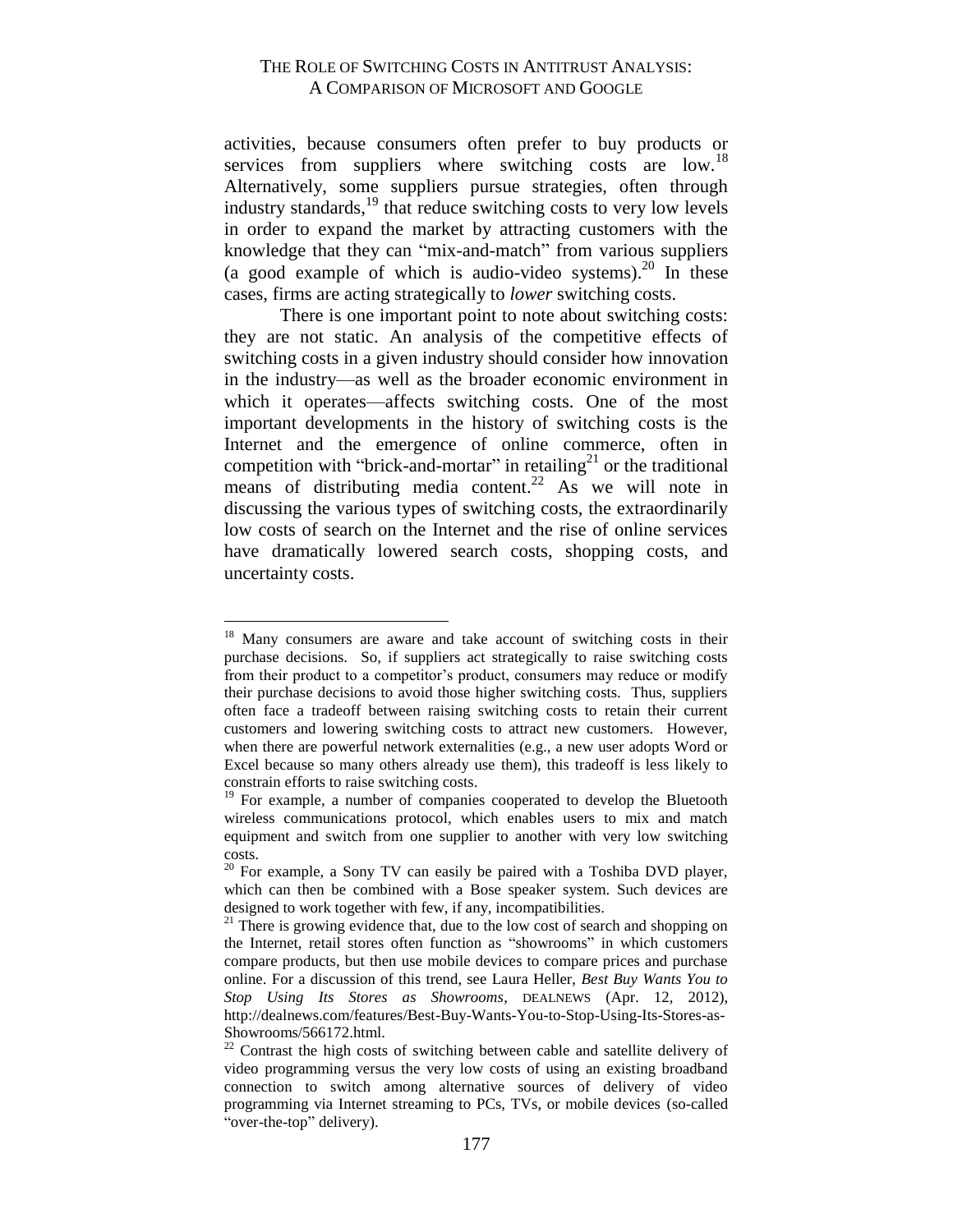# *B. Types of Switching Costs*

<span id="page-9-0"></span>In each market, particular types of switching costs frequently play a prominent role, whereas other types usually do not. In some cases, switching costs are tangible and relatively easy to measure (if not precisely quantify). Other switching costs may be more intangible and more difficult to observe, but still play a significant role in consumer choice and competition in the market. Buyers and sellers, therefore, take steps to increase or decrease switching costs for competitive purposes. For example, in the face of high switching costs, sellers often use introductory pricing to attract new customers, effectively paying some or all of the costs of switching.<sup>23</sup> Though there is no standardized categorization of switching costs, the following categories can be useful in analyzing the role of switching costs in market competition.

COMPATIBILITY COSTS: When there are complementary products, purchase decisions about one product can "lock" a consumer into purchasing follow-on products—or at least create costs of switching to an alternate supplier. This situation can arise when consumers purchase durable products and consumable or replacement complements, such as razors and blades or computer printers and ink cartridges. Compatibility costs often play an important role in the computer industry, among hardware components (computer and printer), or between hardware and software.

Compatibility costs are often interconnected with network effects, meaning that adoption of a product by additional users is complementary and, therefore, the benefits of adoption by any single user increases as other consumers adopt. According to Farrell and Klemperer:

> Switching costs and network effects bind customers to vendors if products are incompatible, locking customers or even markets in to early choices. Lockin hinders customers from changing suppliers in response to (predictable or unpredictable) changes in efficiency, and gives vendors lucrative ex post market power – over the same buyer in the case of switching costs (or brand loyalty), or over others with network effects. $^{24}$

> Direct costs are incurred if consumers actually switch or actually adopt incompatible products. Consumers may avoid those costs by not switching, or by buying

Farrell and Klemperer refer to this strategy as "bargain-then-ripoff" pricing. Farrell & Klemperer, *supra* note 17, at 1972. <sup>24</sup> *Id.* at 1970.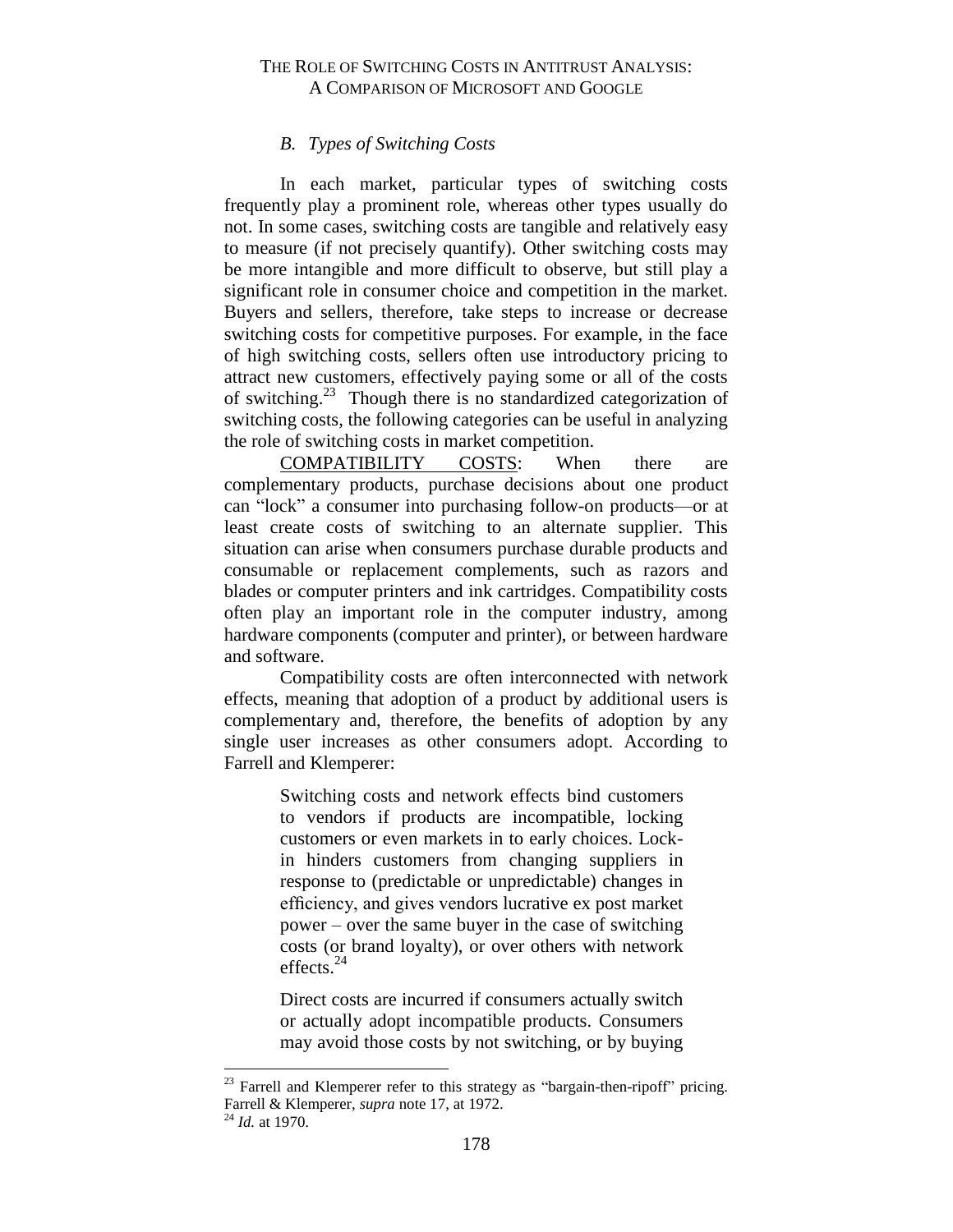from the same firm, but that ties together transactions and thus often obstructs efficient buyer–seller matching . . . . These entry hurdles may be broadly efficient *given* incompatibility, but they nevertheless represent a social cost of incompatibility.<sup>25</sup>

Thus, strategic choices of compatibility or incompatibility by early entrants can shape the development of the market and make it difficult for later entrants to choose a low switching cost approach. For example, the early strategic choices of Microsoft and Intel ensured the compatibility between MS-DOS (and its successor, Windows OS) and Intel's x86 CPUs, but had the effect of making applications written for "Wintel" PCs incompatible with Apple's  $\overrightarrow{OS}$  or other operating systems.<sup>26</sup> Such systems may be called "proprietary" or "closed." For that reason, Klemperer argues that "[b]ecause switching costs very often make competition, and especially entry, less effective, I (and many others) favour cautiously pro-compatibility public policy. Policymakers should look particularly carefully at markets where incompatibility is strategically chosen rather than inevitable."<sup>27</sup>

The same logic applies to the enforcement of antitrust laws: firms that strategically use incompatibility to raise switching costs should be subject to heightened scrutiny. Alternatively, firms may choose to compete by creating an ecosystem of many compatible products, increasing total demand by facilitating mixing-andmatching components or applications across a wide range of sellers (e.g., audio systems or the Web). Such systems may be called "open" or "non-proprietary." Firms may develop industry standards to facilitate compatibility and interoperability (e.g., "http" and "html" were crucial to the development of the Internet; 2G, 3G, LTE, and WiFi have facilitated the phenomenal growth of wireless communications).<sup>28</sup>

Firms may choose a set of strategies that combines both approaches. Apple, for example, has chosen to *open* the development of iPhone and iPad apps to independent, third-party developers. However, Apple has also chosen to *close* the

<sup>25</sup> *Id.* at 1972.

<sup>26</sup> *See MS-DOS*, WIKIPEDIA, http://en.wikipedia.org/wiki/MS-DOS (last visited Apr. 1, 2013) (describing history of MS-DOS).

<sup>&</sup>lt;sup>27</sup> Paul Klemperer, *Switching Costs*, *in* THE NEW PALGRAVE DICTIONARY OF ECONOMICS (2008), http://www.dictionaryofeconomics.com/article?id=pde2008 \_S000460&edition=current&q=switching costs&topicid=&result\_number=1.

 $28$  The use of industry standards to promote competition while achieving interoperability (e.g., mobile communications) creates a substantial lock-in effect if patentees whose claims are standards-essential extract economic rents by committing patent hold-up. *See* Joseph Farrell et al., *Standard Setting, Patents, and Hold-Up*, 74 ANTITRUST L. J. 603 (2007).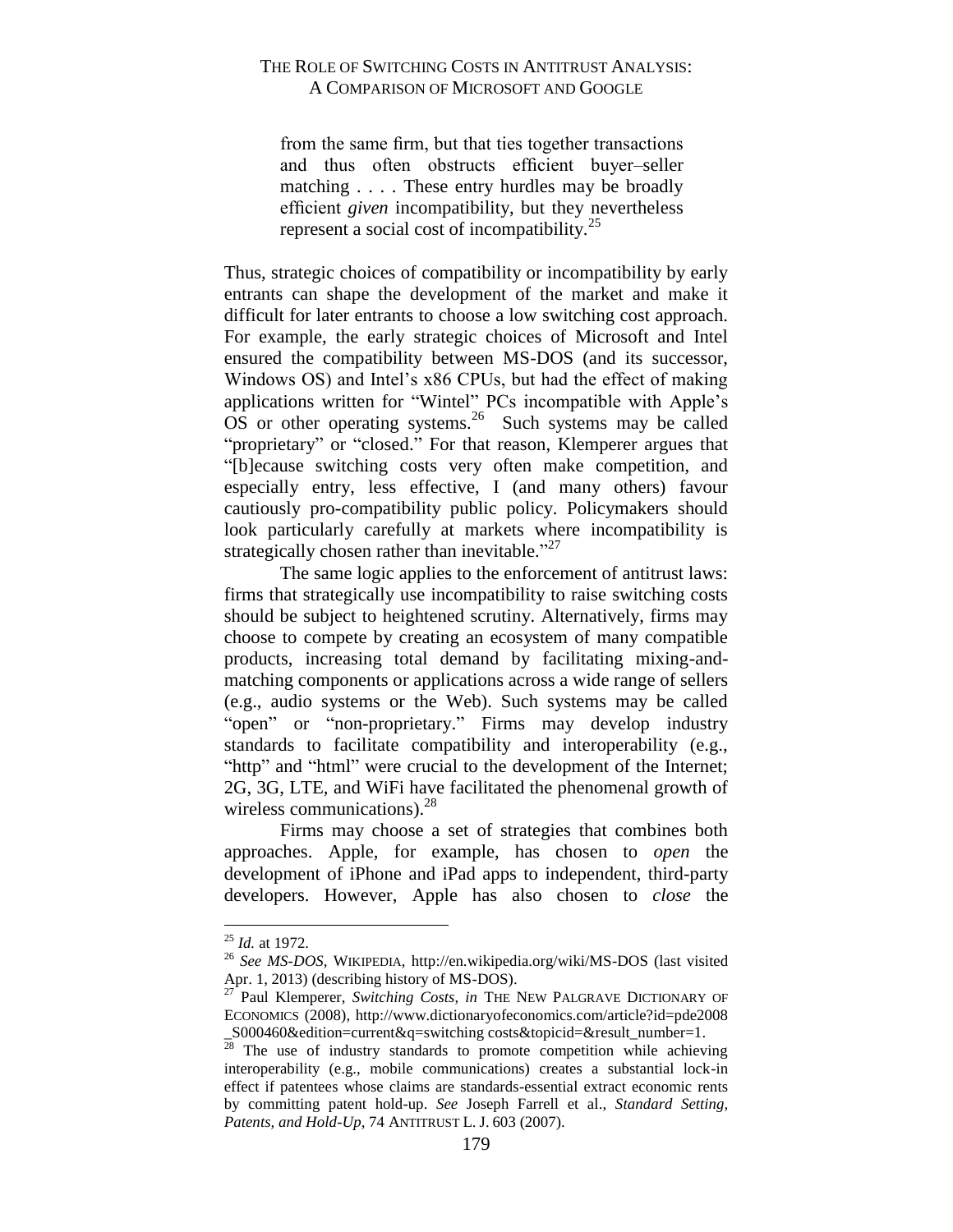distribution and sale of those apps to its App Store, and requires approval of the app prior to its sale. The net effect is that there are very high user switching costs from the Apple ecosystem to another ecosystem (e.g., Android), but very low/no switching costs within Apple's ecosystem (e.g., one app to a similar app).<sup>29</sup>

CONTRACTUAL COSTS: Suppliers often find it advantageous to raise switching costs that might otherwise have been low. Likewise, consumers may accept high switching costs in return for "upfront consideration," reduced uncertainty, or other benefits. To attract new or retain existing customers, and to upgrade their service plans, for example, most mobile carriers subsidize the price of a new smartphone in exchange for a term contract with penalties for early termination. Contracts can also be used to reward loyalty, as in frequent buying from a given vendor: a frequent flyer program is basically a contract between airline and consumer that provides travel awards and other benefits, depending on how many miles the consumer flies on the airline. Contracts can also reward large purchases or purchase commitments with price discounts. Exclusive provisions in contracts can effectively "lock-in" the customer to that supplier for the duration of the contract. Of course, in all these instances, knowing and willing buyers and sellers can realize "gains from trade" by making such commitments to each other. Problems arise, though, when a buyer feels that they have to accept terms from a supplier because they are dependent on that supplier in some way, such as depending on their services or products because of deep discounts. This possibility suggests the importance of examining the competitiveness of the market in which one observes these exclusive contracts or other contract provisions that raise switching costs.

TRANSACTIONS COSTS: Especially in the case of services that are provided on a continuing or subscription basis, customers often incur costs of switching to an alternative supplier. Switching financial service providers, such as checking accounts, credit cards, or investment management, often requires substantial time, effort, and expense. While many financial services providers attempt to make switching accounts easy, most consumers understand that it will be anything but. Recent developments in online financial services may have, in some cases, increased transaction switching costs. This is especially true if consumers have set default values in software that are connected to their current supplier (e.g., Quicken linked to Bank of America), registered credit cards for automatic payments or online purchases

<sup>&</sup>lt;sup>29</sup> Some strategic choices may increase switching costs but have offsetting benefits to consumers (e.g., a higher degree of integration, interoperability and ease of use, as in Apple iPhone/iTunes).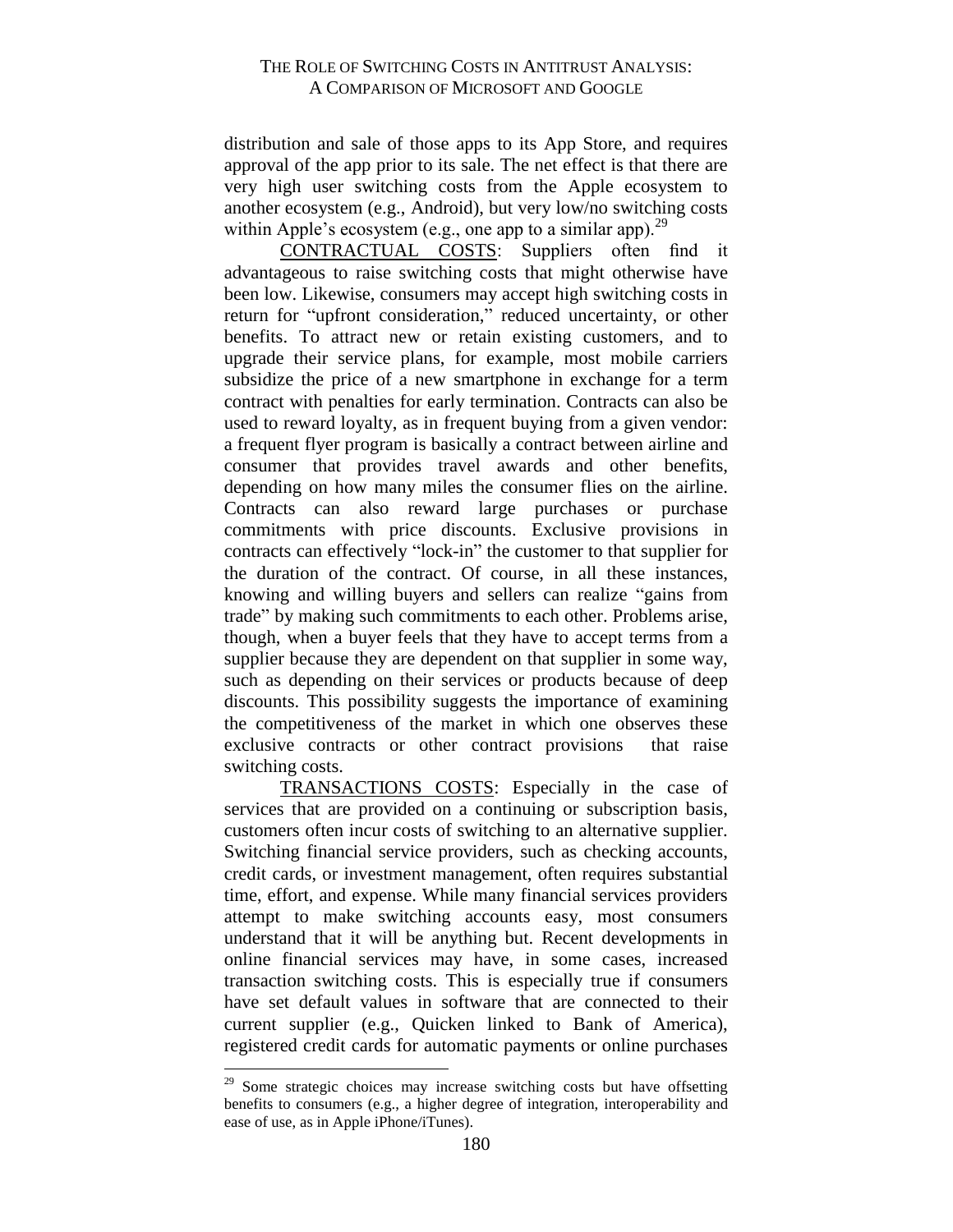(e.g., a Bank of America Visa card on an Amazon account), or programmed their checking account to auto-payments to other suppliers (e.g., using a Bank of America account to auto-pay monthly utility bills). The value of users' time required to change these settings and values would constitute a transaction cost of switching an electronic banking account from one financial institution to another.

One important aspect of transaction switching costs is the element of risk. In deciding whether to switch financial institutions, for example, consumers recognize that, even if the benefits exceed the expected costs of switching, there is almost always a risk factor. That is, there is some probability that the actual costs will exceed the expected costs of switching, if, for example, mistakes are made in the switching process—whether by the consumer, the current supplier, or the new supplier. Often, consumers amplify such risks, in that their subjective perception of the risk is higher than an "objective" measurement of that risk. This is perhaps because such mistakes can be so exasperating when they occur. In any case, many consumers would admit to being dissatisfied with their current supplier, but do not switch because the risk-adjusted switching costs are too high.

In software and online services, one important source of transactions costs is the difficulty of moving data or files from one supplier to another (e.g., contact information from one organizer to another or personalized information from one social network to another). Thus, the degree of "data portability" can be an important determinant of switching costs. Another significant potential source of transactions costs is the use of and degree of difficulty in setting or changing "defaults" (e.g., default browser, search engine, or media player).

SEARCH COSTS: In the process of making a choice between continuing to purchase from his or her current supplier or switching to an alternative supplier, consumers must first know or find alternatives. In some cases, alternatives are reasonably well known through advertising or product placement and promotion. In other cases, though, consumers incur the costs of searching for alternatives. In the satisficing<sup>30</sup> model of consumer choice, consumers often initiate search for alternatives because they are at least somewhat dissatisfied with their current product or supplier. Two of the most important roles of advertising are directly related

<sup>&</sup>lt;sup>30</sup> Satisficing, a combination of "satisfying" and "sufficing", refers to a model of decision-making that results in a choice that meets some acceptability requirements even if suboptimal. *See generally* JAMES G. MARCH & HERBERT SIMON, ORGANIZATIONS (1958); HERBERT SIMON, MODELS OF THOUGHT (1979); HERBERT SIMON, *Theories of Decision Making in Economics and Behavioral Science*, 49 AMER. ECON. REV. 253 (1959).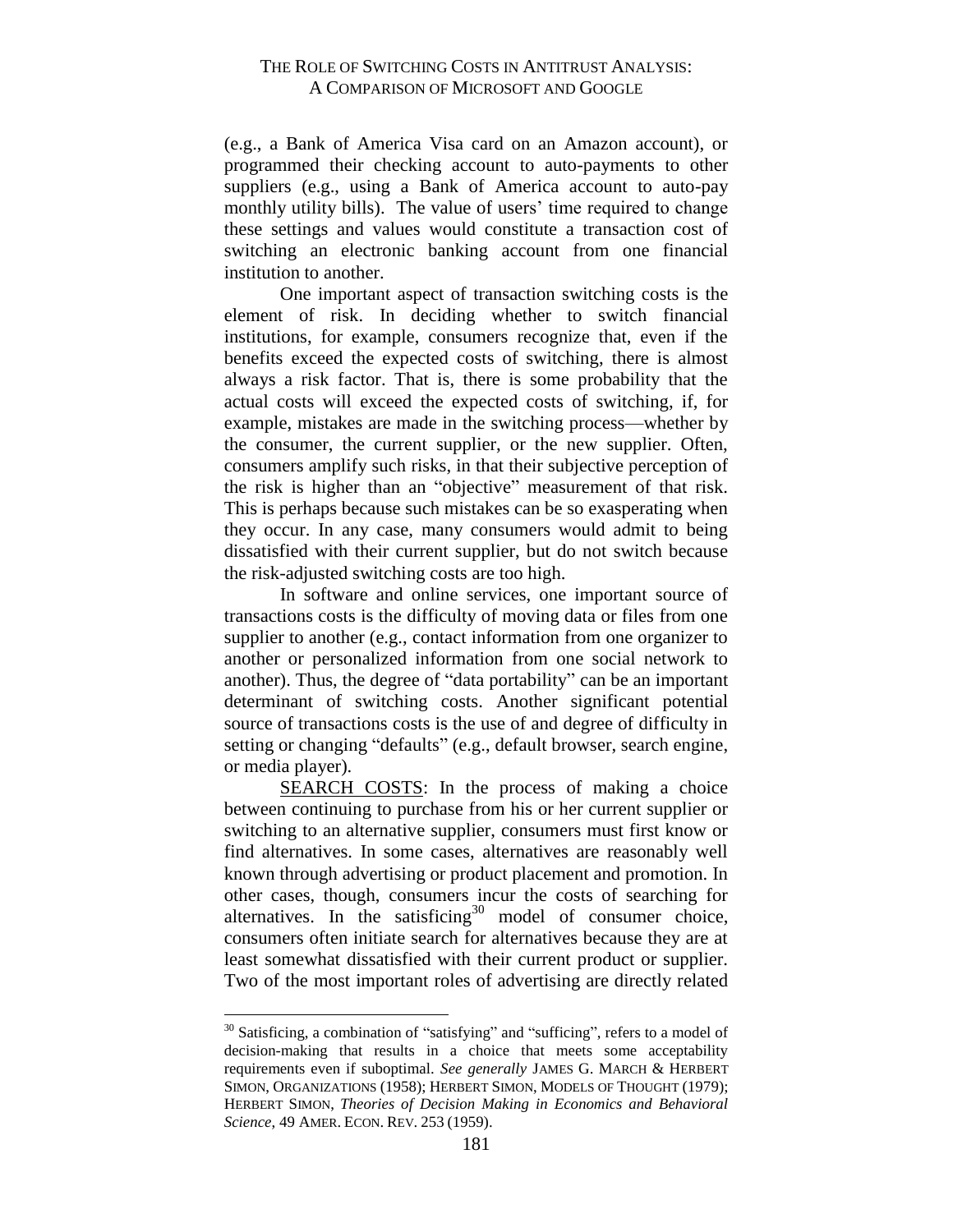to search costs. First, advertisers provide free information to potential consumers to reduce their search costs in case they are considering a switch. Second, advertisers attempt to persuade consumers that, whether or not they are dissatisfied with their current choice, there is a superior alternative available to them. Advertising is also used to convey that switching costs are low, or, in cases where there are significant non-search switching costs, that the advertiser will pay some or all of the switching costs.

Whereas consumers incur transaction costs only if they make a switch, they incur search costs before they switch and, therefore, whether or not they ultimately switch. Thus, search costs can substantially affect other switching costs, because consumers conduct searches not merely to identify alternatives, but to obtain information about the costs and benefits of switching. For example, in deciding whether to change a mobile phone supplier, a customer can search for alternative carriers, the quality of service on that carrier's network (reducing uncertainty costs), whether there are lower-priced plans and/or subsidized devices available, and whether there are promotional pricing plans available to cover some or all of the costs of switching from another carrier (e.g., a contract cancellation fee).

LEARNING COSTS: Many goods are not merely "consumed": they require consumers to actively participate in the use of the product in order to gain the benefits of the product. When a consumer uses a new type of product for the first time, they incur a learning cost, but it is not a switching cost. If products of a given type are similar in the way they operate and/or are operated (e.g., microwave ovens), there are little to no learning costs. The more significant the differences are across products, and the longer or more concentrated the effort required to learn how to use a different product, the greater the costs of switching between products. Computer operating systems and enterprise software are the prototypical products with high learning switching costs. Even if it were much easier to initially learn how to use software program A than program B, there could still be high learning costs associated with switching from B to A.

UNCERTAINTY COSTS: When a consumer is purchasing from one supplier, she gains information about the benefits of using that supplier from experience. For products that are difficult to evaluate without such experience (hence the term "experience" goods), the differential between the experience a customer has had with the current supplier and the lack of experience with alternative suppliers can represent a switching cost. Additional uncertainty about the degree of risk in switching exacerbates these uncertainty costs: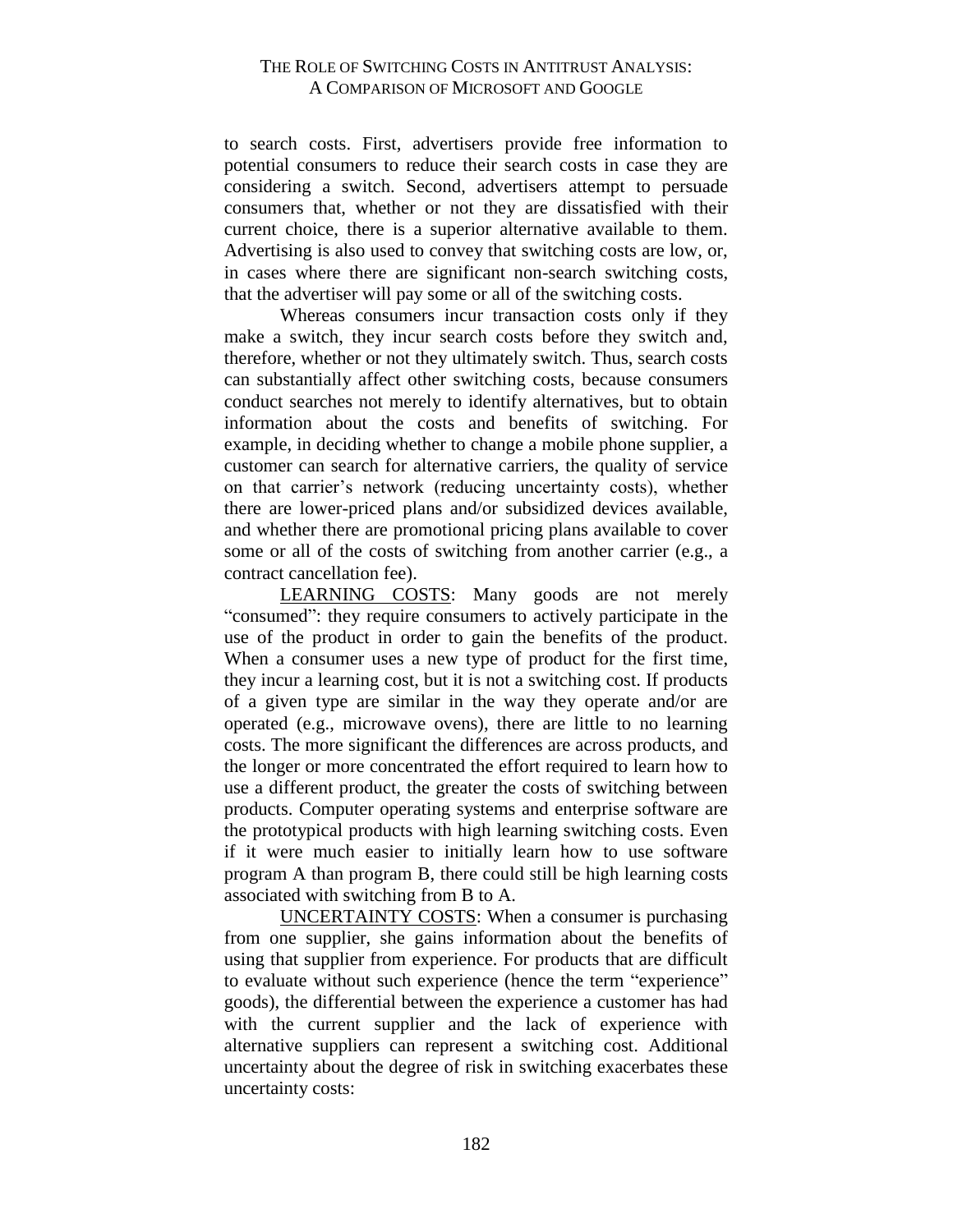Switching costs also reflect the business risk of changing vendors. Even if additional training and replication costs are minimal . . . uncertainty around how successfully a business will adapt to a new [enterprise software] package . . . can lead executives to be heavily biased towards an existing vendor. This bias is enhanced by "urban legends" of customers' businesses being harmed after switching software providers.<sup>31</sup>

An increasingly important method of reducing uncertainty costs is the use of consumer ratings and reviews of products in services, made easily available via the Internet. Whereas advertising presents information from the supplier's point of view, ratings and reviews offer information about the experience of other users, which in many cases may be more relevant and less biased than suppliers' advertising. The benefits of sharing experience are heightened when consumers have reasons to trust the raters (e.g., Facebook friends) or the ratings (e.g., collaborative filtering on Amazon, Netflix, and others). Thus, the "pooling of experience" among users can reduce uncertainty costs to the point at which consumers are willing to switch (assuming other switching costs are not so high as to prevent it).

If there are no or low switching costs of other types, uncertainty costs are not important: the consumer can try the product of one supplier, then try another and another, and finally choose the product that best suits his or her preferences. However, when other switching costs are high, uncertainty costs can amplify those switching costs. A prominent example of this effect generates the "fatalism effect": because consumers are uncertain about whether the services of another financial services provider are better than their current supplier, the high transactions cost of making a change prevents them from trying the other supplier to find out. This compounded effect of high transaction and uncertainty switching cost effects mean consumers may not switch even when they are very dissatisfied with their current supplier.

SHOPPING COSTS: Even when consumers know which product they will buy, there are costs related to the buying process - namely, shopping for the products. Whereas compatibility and transaction switching costs cause consumers to buy different, complementary products from the same supplier over time, the existence of shops offering a broad portfolio of brands helps

<sup>31</sup> Ian Larkin, *Bargains-Then-Ripoffs: Innovation, Pricing and Lock-In in Enterprise Software*, 2008 ACAD. OF MGMT. ANN. MEETING PROCEEDING 1, 7 (Aug. 1, 2008).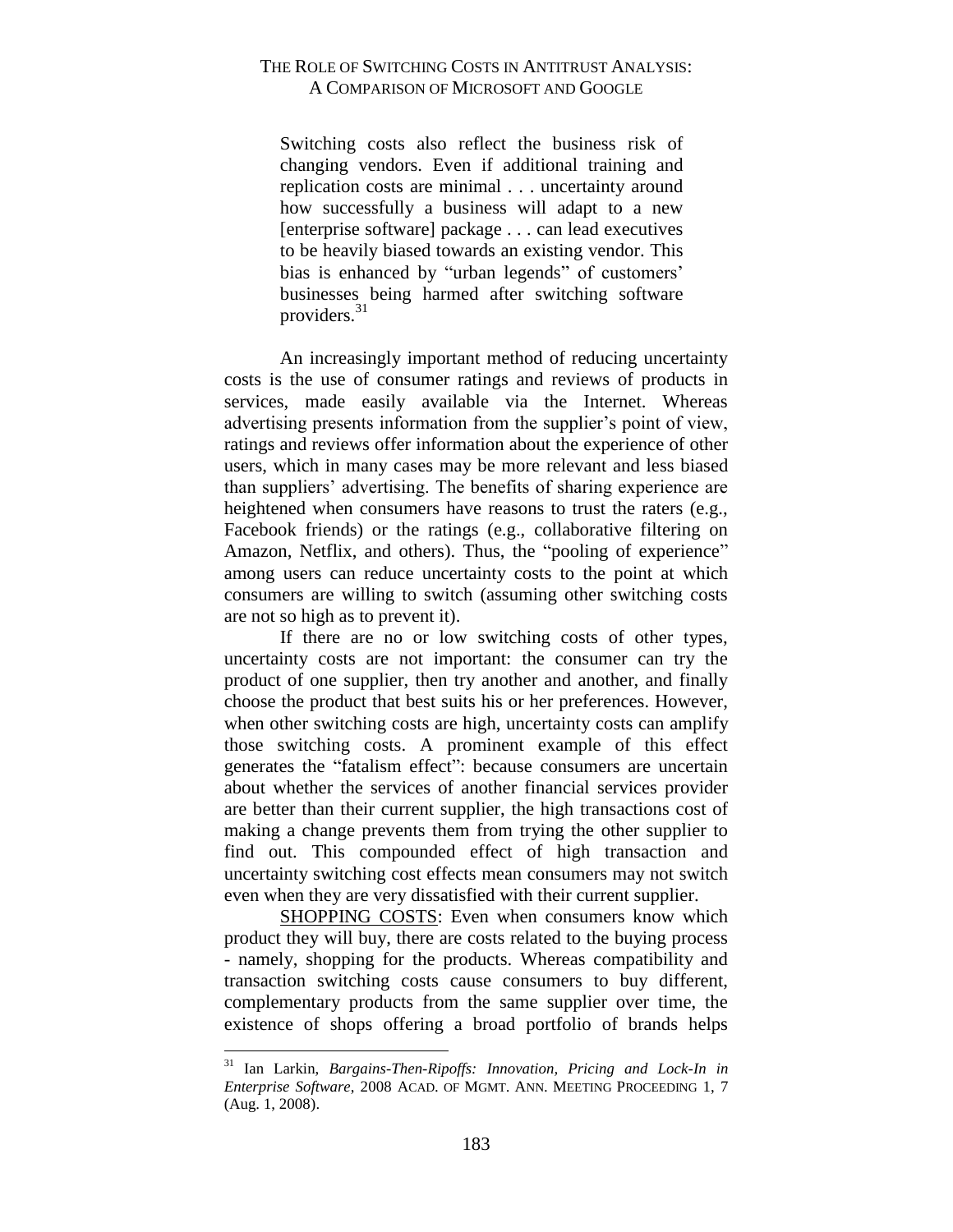consumers save transaction costs, or "shopping costs." The switching cost examples mentioned above involved repeat purchases of the same product from the same supplier over time. Instead, shopping costs create incentives to purchase different products from the same supplier at the same point in time.

Some businesses are based on the principle of reducing search and shopping costs. For example, supermarkets offer a broad range of products to reduce the costs of shopping at multiple stores with narrow product lines (e.g., a butcher shop, a fruits and vegetables store, a bakery). Shopping malls offer an aggregation of many specialty stores, but closely situated for ease of access, making it easier for shoppers to identify and compare alternatives before making purchase decisions. In other lines of business, one observes the "Hotelling effect"<sup>32</sup> in independent locational decisions by suppliers, which also have the effect of reducing search and shopping costs (e.g., auto rows, or collections of specialty food stores).

Having described the types of switching costs, we now turn to a discussion of their relevance to the Microsoft browser case and other antitrust cases.

<span id="page-15-0"></span>II. THE CENTRALITY OF HIGH SWITCHING COSTS, INHERENT AND STRATEGIC, TO THE MICROSOFT BROWSER CASE AND OTHER ANTITRUST CASES

Microsoft has dominated personal computer operating systems for over three decades. This feat is partly explained by the quality of Microsoft's products, which have continuously improved during that time. It is also explained by the sizable switching costs that users incur if they switch to another operating system. These switching costs played a central role in the United States government's monopolization case against Microsoft, though the term "switching costs" was rarely used explicitly.<sup>33</sup>

Microsoft has been protected from competition by at least three of the types of switching costs discussed above: compatibility costs, transaction costs, and learning costs. Compatibility costs played a particularly central role in *Microsoft*. In particular, users

<sup>&</sup>lt;sup>32</sup> Named for the economist Harold Hotelling, the Hotelling effect explains why businesses selling relatively homogeneous goods have an incentive to locate themselves almost adjacent to each other to prevent the other firms from claiming a larger share of the market. *See* Harold Hotelling, *Stability in Competition*, 39 ECON. J. 41, 41–57 (1929).

<sup>&</sup>lt;sup>33</sup> United States v. Microsoft Corp., 253 F.3d 34 (D.C. Cir. 2001). Switching costs also played an important role in the European Commission's case against Microsoft. Its 2004 order found that Microsoft had vertically leveraged control from its operating system to media viewers and interface standards between PCs and servers. *See* Farrell & Klemperer, *supra* note 17, at 2011.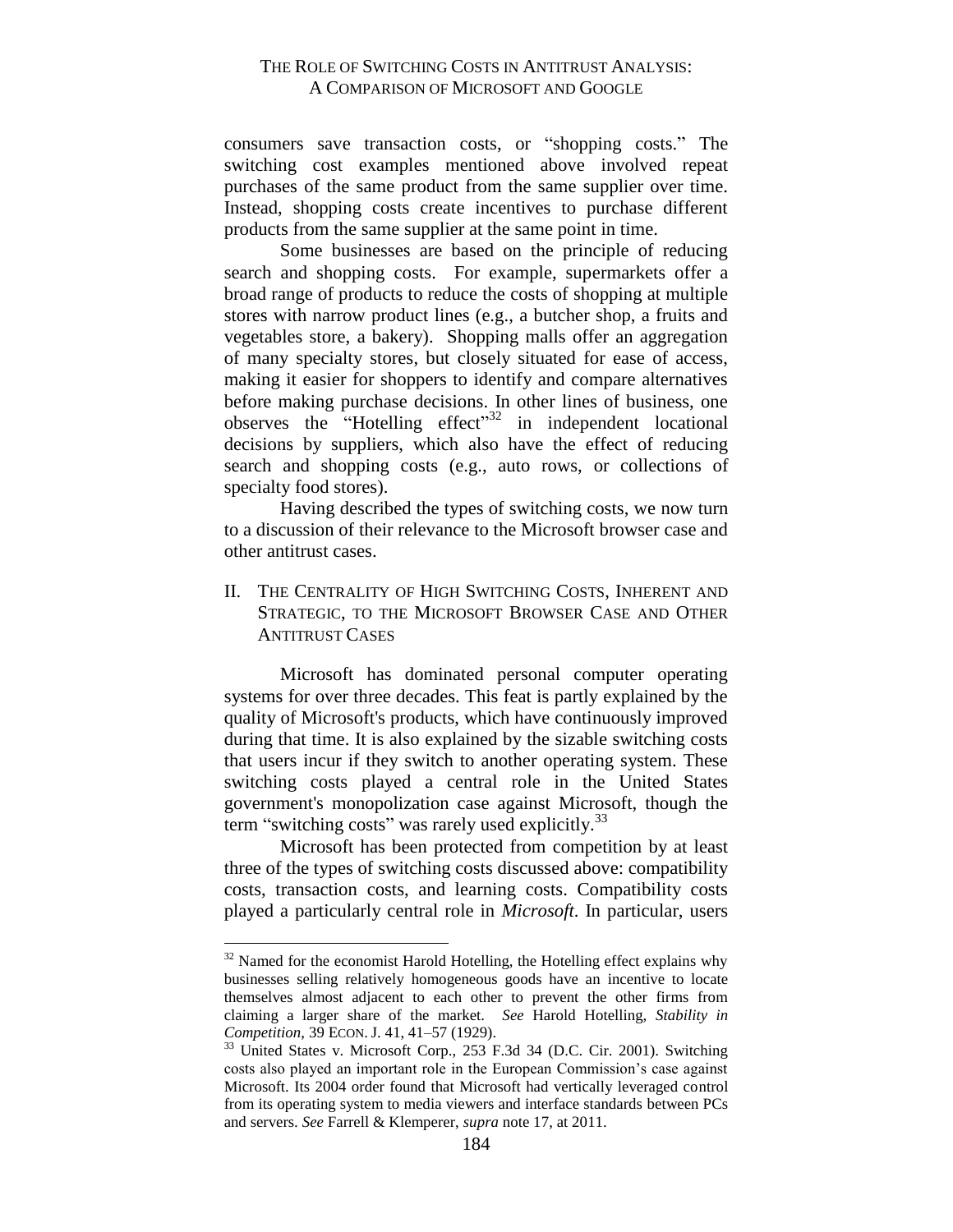of Microsoft Windows enjoyed its compatibility with a vast array of applications designed specifically to work with Windows. Because these Windows applications would not work with other operating systems (unless the applications were rewritten for them), users who switched from the Windows operating system suffered a large compatibility switching cost. What the Department of Justice (DOJ), the district court, and the D.C. Circuit came to call "the applications barrier to entry" expresses the idea that it is difficult for a rival operating system to attract users when users who switch from Windows will bear a large compatibility switching  $cost<sup>34</sup>$ 

As we explain below, switching costs played a central role in the market definition in *Microsoft.* Switching costs were also instrumental to the DOJ's proof that Microsoft had monopoly power and to the government's basic narrative about Microsoft's wrongful conduct. $35$ 

# <span id="page-16-0"></span>*A. Switching Costs were Key to the Government Showing that Microsoft had Monopoly Power*

The DOJ successfully proved in *Microsoft* that the relevant market was Intel-compatible PC operating systems. The district court and D.C. Circuit viewed the Macintosh operating system (Mac OS) as outside of the market because

> ][C[ustomers would not switch from Windows to a Mac OS in response to a substantial price increase because of the costs of acquiring the new hardware needed to run Mac OS (an Apple computer and peripherals) and compatible software applications, as well as because of the effort involved to learning the new system and transferring files to its format.<sup>36</sup>

These formidable switching costs could easily tally several thousand dollars even for customers with a modest cost of time, so it is understandable that the district court and D.C. Circuit excluded the Mac operating system from the relevant market definition.

After defining the market, the DOJ needed to prove Microsoft's monopoly power and, as one would expect, switching costs again played a starring role. Microsoft's share of Intelcompatible operating systems exceeded 95%, but a high share does

<sup>34</sup> *See, e.g.*, *Microsoft*, 253 F.3d at 55; United States v. Microsoft Corp., 87 F.Supp.2d 30, 36 (D.D.C. 2000).

<sup>35</sup> *Microsoft*, 253 F.3d at 60.

<sup>36</sup> *Id.* at 52.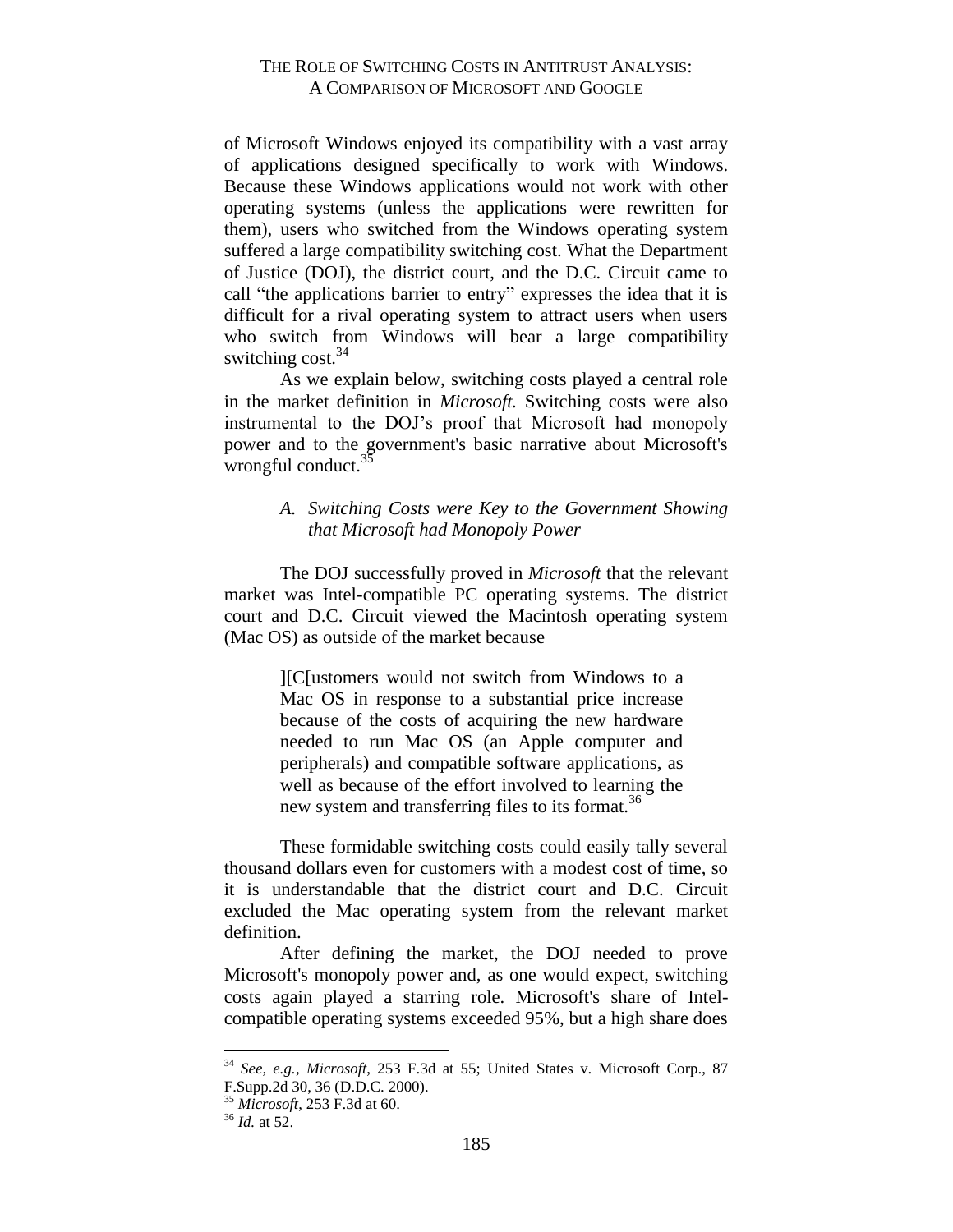not alone prove that a firm has monopoly power. If entry is sufficiently easy and switching costs are low, the threat of entry can constrain a firm's prices to competitive levels. Switching costs were the cornerstone of the DOJ's case: the government argued that the applications barrier to entry—an important form of compatibility switching cost—was substantial and gave Microsoft its monopoly power.

Let us consider the relationship between the applications barrier to entry and switching costs. With Windows, consumers had access to more than  $70,000$  applications.<sup>37</sup> Most of these applications were not available on other operating systems because porting (i.e., "switching") them to other systems was too costly. Moreover, while Microsoft was correct to point out that a user only wants a small fraction of these applications and might be entirely satisfied by those on a rival operating system like Mac OS, the user will find it costly to switch operating systems later when a new need emerges. Accordingly, investing in a rival operating system with a thinner pool of applications is risky and potentially costly.

#### <span id="page-17-0"></span>*B. Microsoft Acted Anticompetitively to Increase, Maintain, and Exploit High Switching Costs*

As we have seen, the Microsoft operating system monopoly was protected by an applications barrier to entry. From the consumer perspective, this barrier represented a cost to users who switched away from Windows. From the perspective of an applications developer, it resulted from the high cost of porting Windows code to non-Windows operating systems. Microsoft was naturally concerned about anything that would—or had the potential to—erode an application's barrier to entry. That is exactly what the non-Microsoft browser Netscape threatened to do.

Cloud computing was in its infancy in the 1990s. Still, Netscape's threat to Microsoft's operating system monopoly was apparent. Netscape exposed application program interfaces  $(APIs)<sup>38</sup>$  that allowed software on distant servers to compute and communicate results in useful ways with a user's personal computer. Many of these APIs were part of the Java virtual machine  $(JVM)^{39}$  that came with every installation of Netscape.

<sup>37</sup> *Id. at* 56.

<sup>&</sup>lt;sup>38</sup> An API is a protocol or library that includes the structure and details used to operate a piece of software or coding language.

JVM is a Sun Microsystems program designed to execute other programs composed in Java bytecode.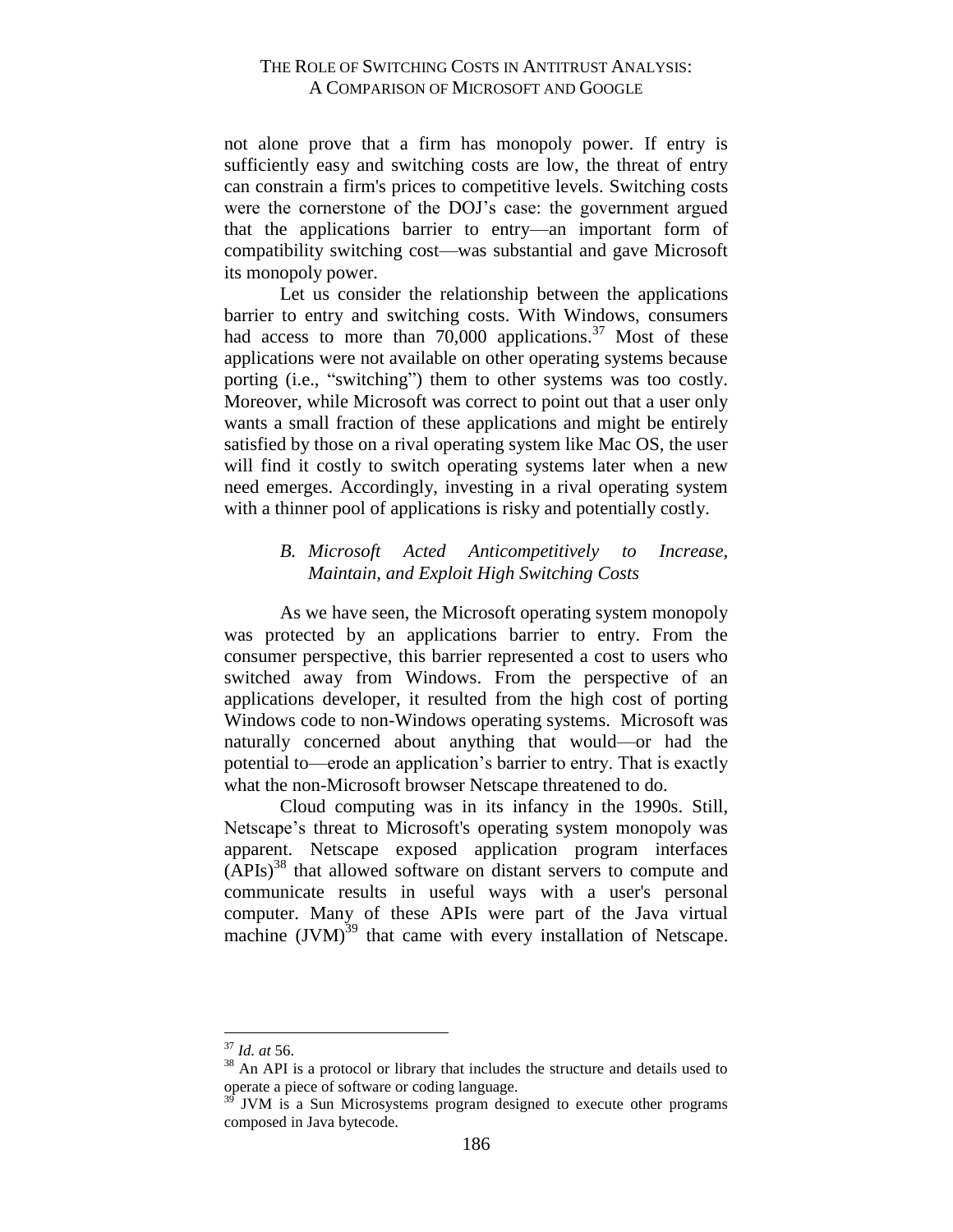Sun's slogan for Java was "Write Once, Run Everywhere." <sup>40</sup> Sun's idea was that the JVM (like the Navigator APIs) would be the same across different operating systems so that a program written to call Java's APIs could be used on any system with low or no switching costs. Because Netscape and the JVM were being made available across most operating systems—not just Windows—they had the potential to commoditize the operating system if a sufficient mass of useful programs were written to use the Netscape or JVM APIs.

Netscape thus threatened to erode (or in Sun's dreams and Microsoft's nightmares, obliterate) the applications barrier to entry, opening all operating systems to compete on their intrinsic merits as opposed to the merits derived from the array of programs written for them. Moreover, if Java and Netscape-based applications worked across operating systems, users would not become locked into Microsoft's operating system by learning applications unavailable elsewhere or by investing in non-portable data. Since Microsoft in many ways created and exploited the switching costs inherent in the applications barrier to entry, it could not afford to risk Netscape becoming ubiquitous. Paul Maritz, a Microsoft executive, said that Internet Explorer would allow Microsoft to "cut off Netscape's air supply."<sup>41</sup>

To be brief, the problem from Microsoft's vantage was that Netscape Navigator and the Java virtual machine that came with it threatened to *lower switching costs* for consumers who changed operating systems. Netscape Navigator and Java were written for multiple operating systems, and if they became sufficiently popular, then "developers could rely upon the APIs exposed by such middleware" to cheaply port programs to other operating systems.<sup>42</sup> Microsoft's basic strategy was to make sure that as many users as possible received Microsoft's browser, Internet Explorer (IE), as their default browser and to make switching away from IE as difficult as possible. This would maintain the incompatibility of applications (and Microsoft's application advantage) so that it would be costly for users to switch away from Windows.

Microsoft orchestrated a thorough campaign intended to promote Internet Explorer and limit Netscape's market penetration. It did so by strategically raising contractual, transactional, and

<sup>40</sup> For a discussion of "Write Once, Run Anywhere," see Nick Langley, *Write Once, Run Anywhere?*, COMPUTERWEEKLY.COM (May 2002), http://www. computerweekly.com/feature/Write-once-run-anywhere.

<sup>&</sup>lt;sup>41</sup> Plaintiffs' Joint Proposed Findings of Fact at 91.3.1, United States v. Microsoft Corp., 87 F. Supp. 2d 30 (D.D.C. 2000) (No. 98-1232).

<sup>42</sup> PHILIP AREEDA, LOUIS KAPLOW & AARON EDLIN, ANTITRUST ANALYSIS ¶ 403 (7th ed. 2013) (forthcoming August 2013).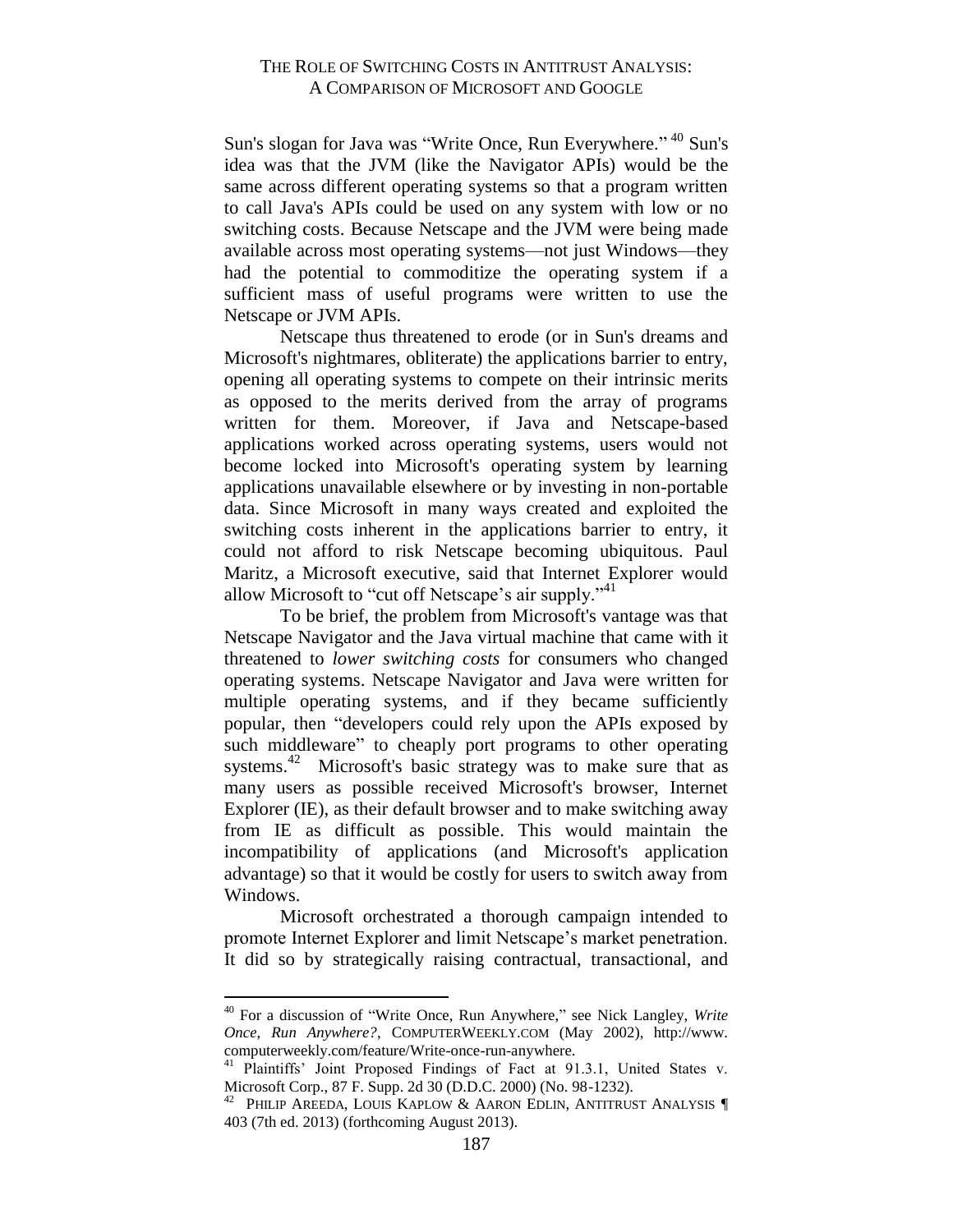uncertainty switching costs. It started by signing up deals with computer manufacturers (OEMs), Internet service providers, and Apple to install IE and not Netscape. Later, Microsoft decided to "weld IE to Windows," intermingling browser and operating system code, and not allowing the "Add/Remove program" utility to uninstall IE.<sup>43</sup> Finally, Microsoft "took steps 'to maximize the difficulty with which applications written in Java could be ported from Windows to other platforms, and vice versa." $44$  In some internal documents Microsoft called the incompatible version of Java it developed "polluted" Java and at least one Microsoft document stated as a strategic goal: "Kill cross-platform Java by grow[ing] the polluted Java market."<sup>45</sup> At the same time, Microsoft deceived developers, leading them to believe that its "polluted" Java was pure and that their applications would be portable to other operating systems.<sup>46</sup>

Overall, Microsoft's browser wars were an effort to maintain high switching costs among operating systems by maintaining the applications barrier to entry. Switching costs also played an important role in the means Microsoft chose to achieve this end, as Microsoft made it difficult and costly to switch to Netscape from Internet Explorer by designing "Windows 98, 'so that using [Netscape] on Windows 98 would have unpleasant consequences for users<sup>"47</sup> and by excluding Netscape from the cheapest and easiest distribution channels such as major Internet service providers (like AOL) and computer manufacturers (like Dell), so that users in many cases needed to download Netscape over what were then extremely slow telephone modems.<sup>48</sup>

#### <span id="page-19-0"></span>*C. Role of Switching Costs Elsewhere in Antitrust Case Law*

The central role of switching costs in the Microsoft antitrust case is no anomaly. Antitrust cases often revolve around switching costs (even when the term "switching costs" is not explicit in court opinions). One reason is that high switching costs may lead to a narrow market definition and a finding of high defendant market shares. Switching costs also lead to barriers to entry and barriers to expansion for rivals. The combination of high defendant market share and rivals suffering from barriers to entry

<sup>43</sup> United States v. Microsoft Corp., 253 F.3d 34, 64 (D.C. Cir. 2001).

<sup>44</sup> *Id.* at 74*.* 

<sup>45</sup> *Id.* at 76-77.

 $^{46}$  *Id.* at 76.

 $47$  United States v. Microsoft Corp., 253 F.3d 34, 65 (D.C. Cir. 2001) (quoting United States v. Microsoft Corp., 84 F.Supp.2d 9, 52 (D.D.C 1999)).

<sup>48</sup> United States v. Microsoft Corp., 84 F.Supp.2d 9, 47, 60 (D.D.C 1999).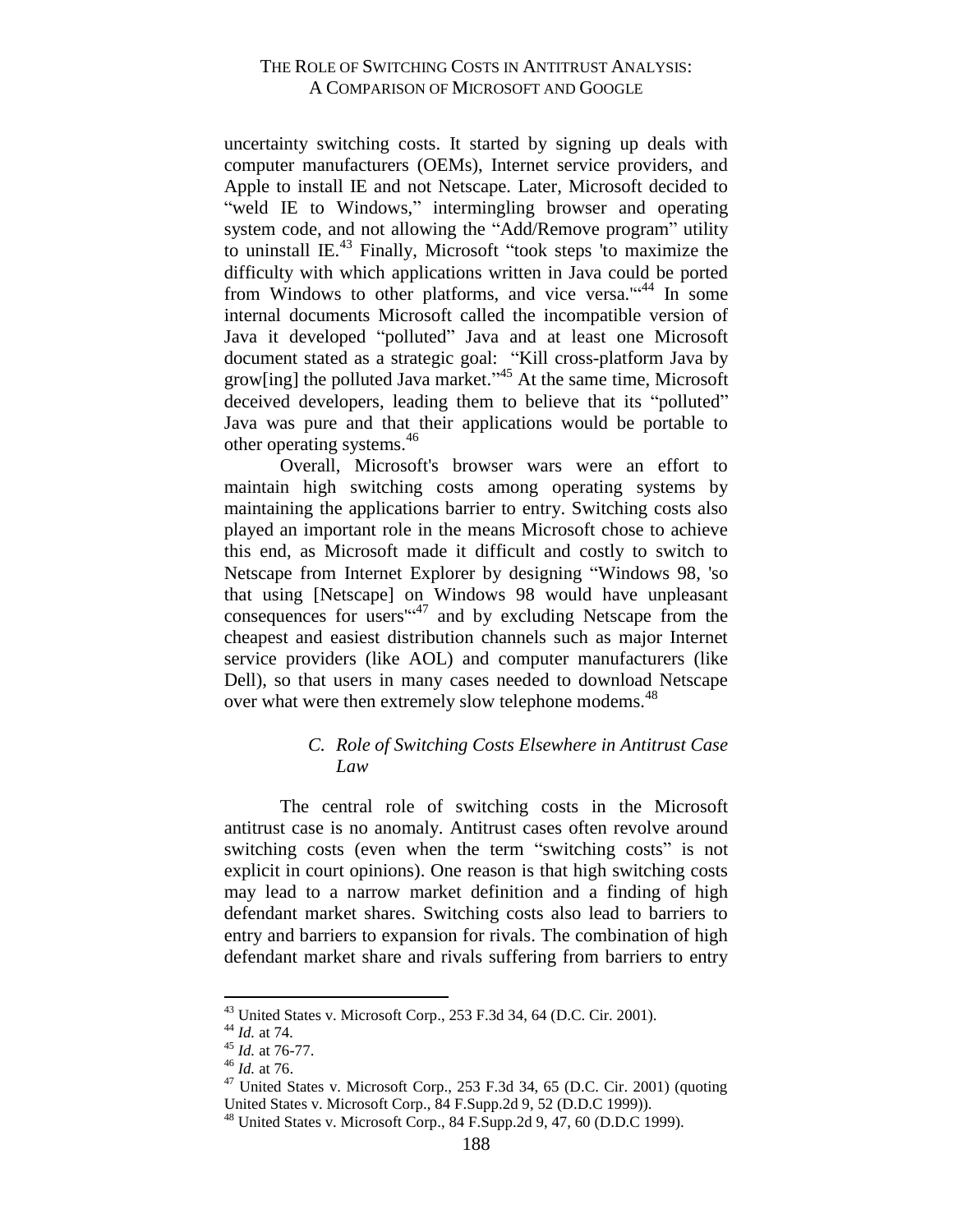and expansion will frequently lead to a finding of market power. Finally, the alleged exclusionary conduct in an antitrust case often involves efforts to strategically raise switching costs.<sup>49</sup> On the other hand, an absence of switching costs provides an antitrust defendant with strong arguments that consumers will not suffer a price increase above competitive levels, and that entrants with superior offerings will attract customers.

# *1. Role of Switching Costs in Narrowing Market Definition*

<span id="page-20-0"></span>A variety of aftermarket cases have used switching costs to justify narrow one-brand markets.<sup>50</sup> The first such case was *Kodak*. <sup>51</sup> In *Kodak*, there was ample competition among different brands of photocopiers, but independent service organization plaintiffs who serviced Kodak equipment successfully alleged that parts and services for Kodak copiers was a relevant product market. The key to the case was that once the customers purchased or leased long-term a Kodak machine, there was a high transaction cost of switching away from Kodak, because a customer would need to take a significant loss to sell the Kodak machine (or cancel the lease) and buy or lease another brand. $52$  Moreover, because Kodak had changed policies midstream and stopped supplying parts to independent service operators, even intense ex-ante competition at the time of the photocopier sale would not necessarily have ameliorated all potential problems.<sup>53</sup>

Other aftermarket cases that have followed in the wake of *Kodak* and used switching costs to define narrow markets include *Newcal Industries v. Ikon* and In re *Apple & AT & TM*. In *Newcal*, the cost of breaching a long-term equipment lease was a sufficiently high switching cost to justify a narrow market definition.<sup>54</sup> With *Apple & AT&T*, the switching cost was the sizable cost of buying a new phone if a customer wanted to leave AT&T after the initial two-year agreement.<sup>55</sup>

<sup>49</sup> *See* Farrell & Klemperer, *supra* note 17, at 1976.

<sup>&</sup>lt;sup>50</sup> Aftermarkets are markets for parts and services that go with a durable good. Thus the toner market is an aftermarket for printers; auto repair is an aftermarket for automobiles.

<sup>51</sup> Eastman Kodak Co. v. Image Technical Servs., Inc., 504 U.S. 451 (1992).

<sup>52</sup> *Id.*at 462-80.

<sup>&</sup>lt;sup>53</sup> The other reason that ex-ante competition might not ameliorate problems was the possibility that too few customers would engage in life-cycle pricing.

<sup>54</sup> Newcal Indus., Inc. v. IKON Office Solution, 513 F.3d 1038 (9th Cir. 2008).

<sup>55</sup> *In re* Apple & AT & TM Antitrust Litigation, 596 F.Supp.2d 1288 (N.D. Cal. 2008).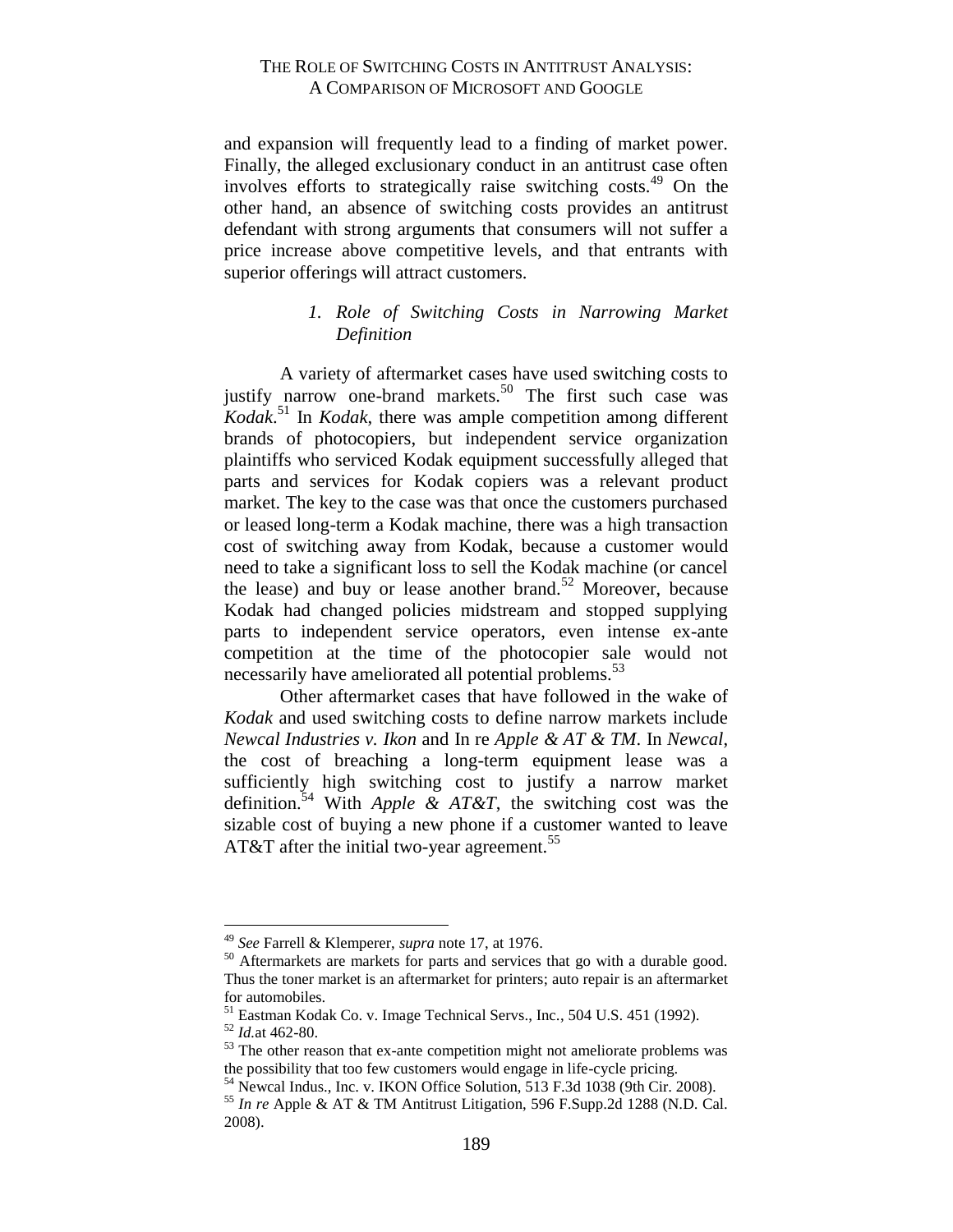#### *2. Role of Switching Costs in Assessing Market Power*

<span id="page-21-0"></span>In all of the above cases, as in *Microsoft*, the presence of high switching costs led courts to define a market narrowly. If a market is sufficiently narrow then a defendant will tend to have a high market share, which can be used to justify an inference of market power.

Of course, high market share does not necessarily imply market power. If expansion of the remaining suppliers or new entry is easy, then even a firm with high market share may have limited power to raise prices. Here again, switching costs play an important role. High switching costs will limit new entry and impede the expansion of rivals, so that a firm with high market share can profitably raise prices. High switching costs thus make the connection between high market share and market power more convincing. In the *Microsoft* case, the high switching costs of porting applications or data created the entry barriers, which were critical in proving Microsoft's monopoly power.

#### *3. Role of Switching Costs in Exclusionary Conduct*

<span id="page-21-1"></span>Switching costs were also critical to proving anticompetitive conduct by Microsoft. In particular, Microsoft's efforts to strategically raise switching costs became the foundation of the government's monopolization claim. This role of switching costs was also not unique to Microsoft*.* The importance of strategically imposed switching costs in antitrust is at least as old as *United Shoe*. <sup>56</sup> Judge Wyzanski found that United, instead of competing on merits, chose contractual lease terms that "created barriers to entry by competitors." These barriers can largely be understood as creating high contractual switching costs. In Judge Wyzanski's words:

> [T]he complex of obligations and rights accruing under United's leasing system in operation deter a shoe manufacturer from disposing of a United machine and acquiring a competitor's machine. He is deterred more than if he owned that same United machine, or if he held it on a short lease carrying simple rental provisions and a reasonable charge for cancelation before the end of the term. The lessee is now held closely to United by the combined effect of the 10 year term, the requirement that if he has work available he must use the machine to full capacity

<sup>56</sup> United States v. United Shoe Machinery*,* 110 F.Supp. 295 (D. Mass. 1953), *aff'd per curiam*, 347 U.S. 521 (1954).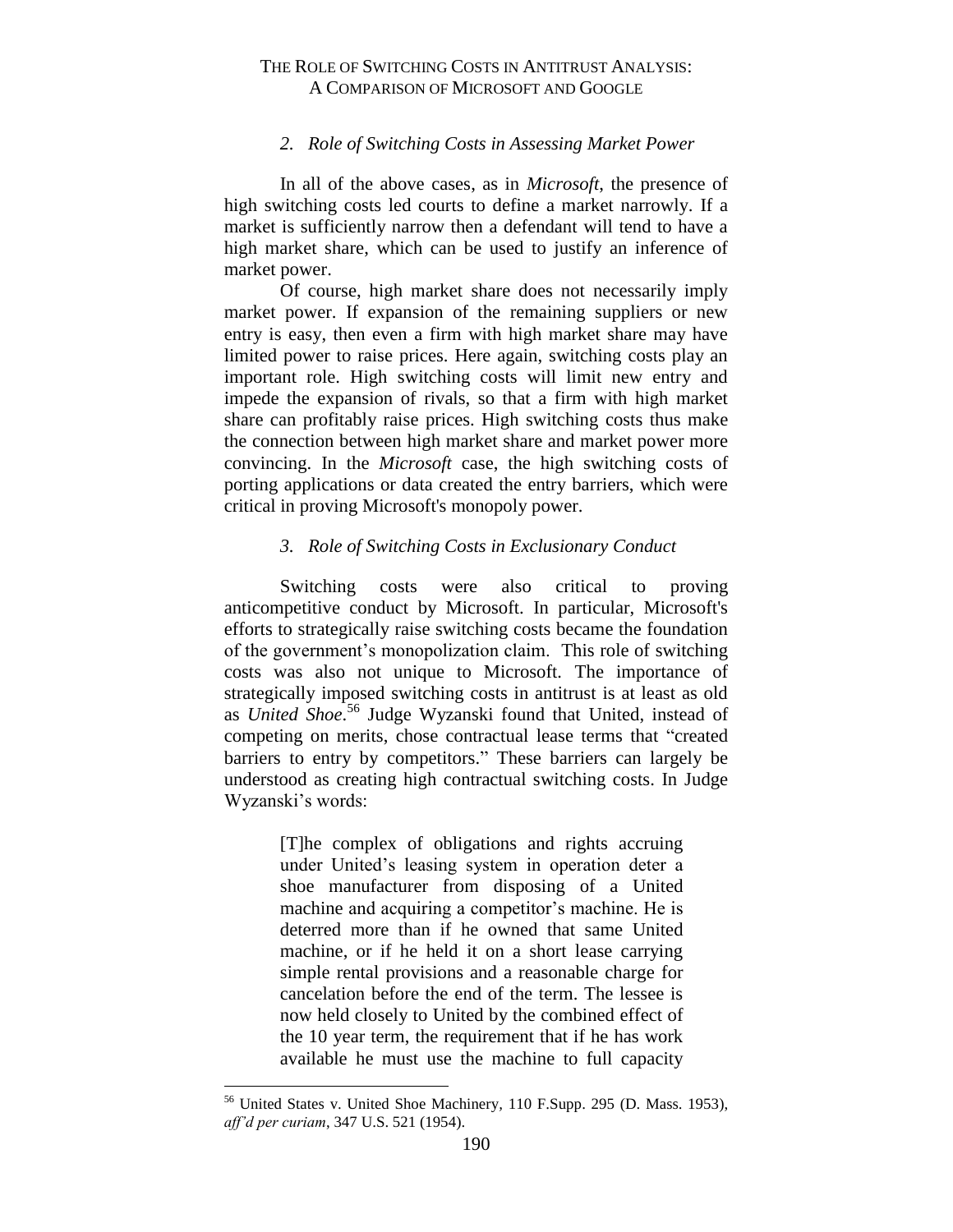and by the return charge which can in practice . . . be reduced to insignificance if he keeps this and other United machines to the end of the periods for which he leased them.<sup>57</sup>

Another string of recent "switching cost" cases involve alleged attempts to embed patented technologies in industry standards (Dell,<sup>58</sup> Rambus,<sup>59</sup> and Broadcom<sup>60</sup>) without would-be infringers knowing about the patent or falsely claiming that the patent would be licensed under fair reasonable and nondiscriminatory ("FRAND") terms. The potential problem in these cases is that the plaintiff can postpone negotiation over license fees until a time when the costs of switching to a rival technology are prohibitively high (hence the term "patent ambush"). Thus, for example, after receiving a patent in 1991 on a "mechanical slot configuration used on the motherboard to receive the VL-bus card," Dell joined the Video Electronics Standards Association ("VESA").<sup>61</sup> Dell representatives were members of VESA's Local Bus Committee, which approved the VL-bus design standard. Dell represented that the VL-bus proposal did not infringe any Dell patents, but after adoption of the standard was widespread, attempted to enforce its patent rights.<sup>62</sup>

There are a couple of types of switching costs relevant to these patent ambush cases. The first is a transaction cost - namely, the cost of organizing industry players to create a standard that does not rely on the patents at issue. If it were trivial to redo the standard and exclude the patent in question, then the patent holder could not extract unreasonably high prices even after inclusion in the standard. Standard setting, however, is an involved and timeconsuming practice, and standards, once set, are not easily redone, not only because it can take years of meetings to select a standard, but also because a variety of firms invest in producing products compatible with the standard. $63$ 

<sup>57</sup> *Id.* at 340.

<sup>&</sup>lt;sup>58</sup> Consent Order, Etc., in Regard to Alleged Violation of Sec. 5 of the Federal Trade Commission Act, *In re* Dell Computer Corp., 121 F.T.C. 616 (1996) (No. C-3658), 1996 WL 33412055 [hereinafter *Dell Consent Order*]*.*

<sup>59</sup> Order Denying Motion for Stay, *In re* Rambus, Inc., (No. 9302), 2002 WL 1729621 (2002).

<sup>60</sup> Broadcom Corp. v. Qualcomm Inc., 501 F.3d 297 (3d Cir. 2007).

<sup>61</sup>*Dell Computer Settles FTC Charges; Won't Enforce Patent Rights For Widely Used Computer Feature*, FED. TRADE COMM'N (Nov. 2, 1995), http://www.ftc .gov/opa/1995/11/dell.shtm.

<sup>62</sup> *Dell Consent Order*, *supra* note 58, at 617.

 $63$  For more discussion of these patent ambush cases, see AREEDA, KAPLOW & EDLIN, *supra* note 42, at ¶ 340.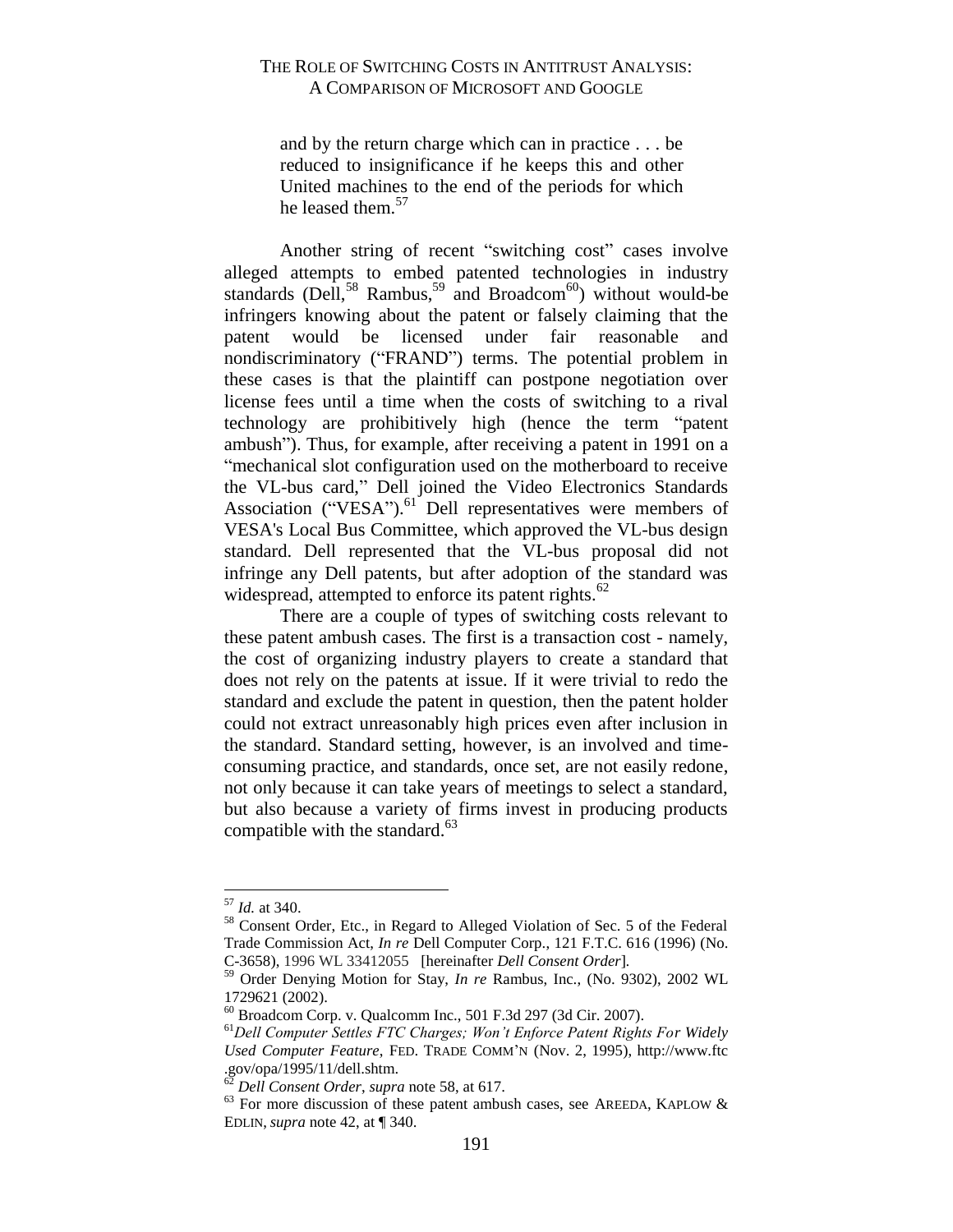A second type of switching cost (which is a reason that standards are sticky) is the fact that many firms will frequently make irreversible investments in designing products that are compatible and complementary with the patented technology once it is part of a standard.<sup>64</sup> The point of having standards, after all, is exactly this sort of coordination (electrical plugs fitting in outlets, for example). Because these switching costs are large, antitrust courts have a significant interest in making sure that anticompetitive conduct does not allow firms to attain and exercise market power through standard setting.

A final line of cases involving switching costs concerns loyalty pricing arrangements, or bundled discounts, of firms like  $3M<sup>65</sup>$  and Intel.<sup>66</sup> Loyalty pricing arrangements can be understood as the strategic creation of, or increase in, contractual switching costs. Both 3M and Intel sold a line of products and gave a discount across the whole line if purchasing targets were achieved by a purchaser. The court in *3M* quotes the Areeda and Hovenkamp treatise to the effect that "the defendant rewards the customer for [continuing to buy] its product B rather than the plaintiff's B, not because defendant's B is better or even cheaper, but because the customer does not want to lose a discount on A, which the plaintiff does not produce."<sup>67</sup> The lost discount on A is a cost of switching from defendant's B to plaintiff's B. Whether and when the imposition of such a switching cost is anticompetitive is of course a subject of controversy,  $68$  but the fundamental antitrust complaint can be seen as an allegation that strategically created switching costs prevents rivals from entering or expanding.

#### <span id="page-23-0"></span>III. A COMPARISON OF SWITCHING COSTS: MICROSOFT WINDOWS VS. GOOGLE SEARCH

The basic premises of this article are that (1) the analysis of switching costs are critical to antitrust policy and enforcement and (2) the enormous difference in switching costs between Microsoft Windows (high) and Google Search (low) is fundamental to any comparison of the two companies with respect to claims of monopolization or attempts to monopolize. In this section, we first compare the switching costs of Microsoft and Google by each

<sup>64</sup> Farrell et al., *supra* note 28, at 607-09.

<sup>65</sup> LePage's Inc. v. 3M, 324 F.3d 141 (3rd Cir. 2003).

<sup>&</sup>lt;sup>66</sup> Advanced Micro Devices, Inc. v. Intel Corp., No. 05-441, 2008 WL 5377979 (D. Del. Dec. 18, 2008).

<sup>67</sup> *LePage's Inc.*, 324 F.3d at 155 (quoting PHILLIP E. AREEDA & HERBERT HOVENKAMP, ANTITRUST LAW ¶ 794, at 83 (2002 Supp.)).

<sup>68</sup> *See* Jonathon M. Jacobson, *A Note on Loyalty Discounts*, THE ANTITRUST SOURCE , June 2010, at 1-10.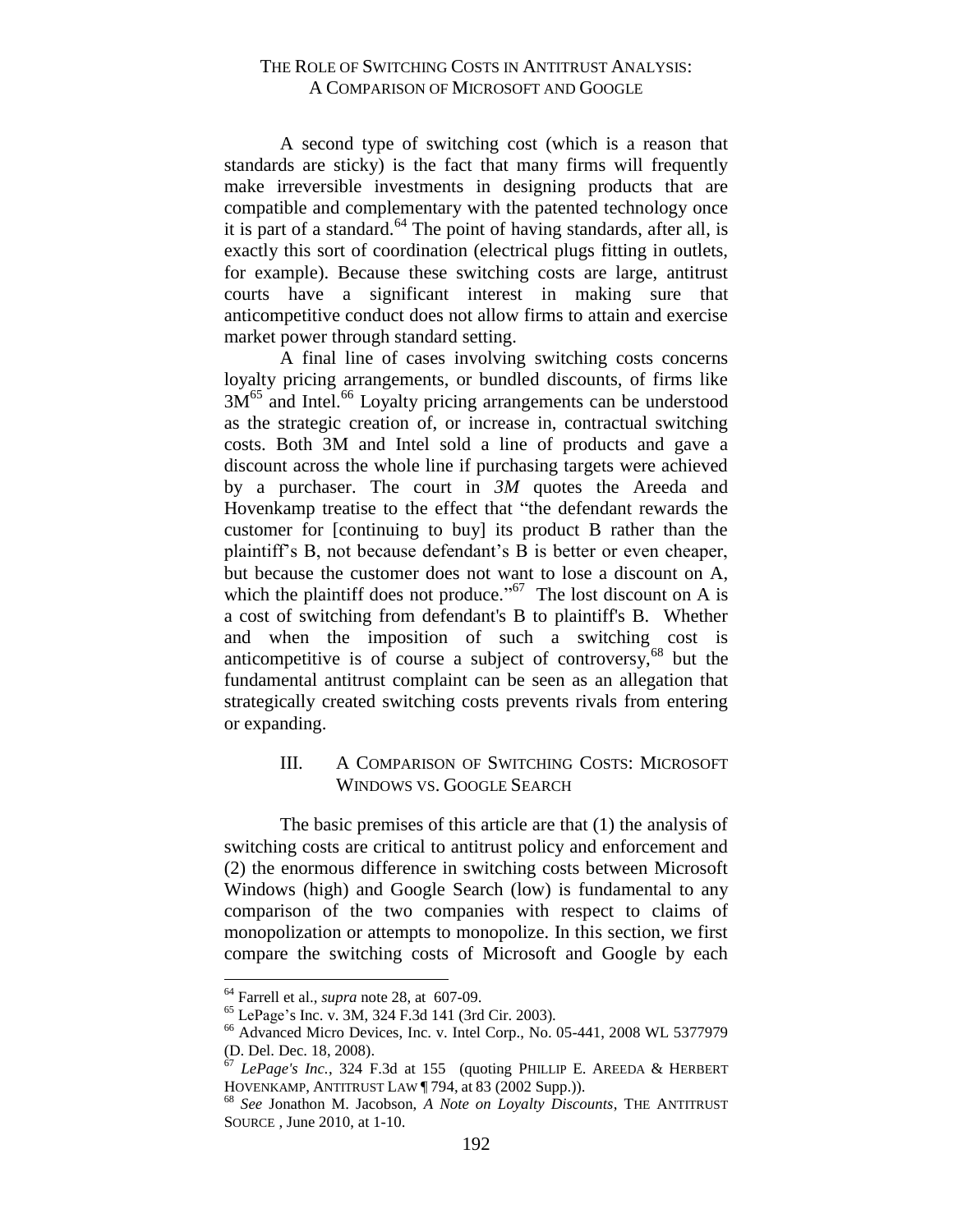type. We also present a brief review of empirical evidence and studies regarding the switching costs of search—first among generalized search engines, then between generalized search and vertical search, and finally among other means of finding information on the Internet, which in our framework are all competitive constraints on generalized search engines.

### *A. Comparison by Types of Switching Costs*

<span id="page-24-0"></span>Compatibility Costs: The substantial differences in switching costs between Microsoft Windows and Google Search arise from a fundamental difference: whereas the Windows operating system *is* a proprietary platform, Google Search runs *on* an open platform—the Internet. A personal computer (or mobile device) typically runs a single operating system that is compatible with the CPU; in turn the operating system can run many different applications, so long as they are compatible with the operating system.<sup>69</sup> Thus, the fact that applications are compatible with Windows but incompatible with other operating systems such as Linux or Mac OS creates very large switching costs.<sup>70</sup> So high are those switching costs that most users are reluctant to switch to an alternative operating system, $<sup>71</sup>$  at least until they decide to buy a</sup> new computer.<sup>72</sup> This fact was even more true at the time of the Microsoft browser case, when Linux was in its infancy and cloud computing did not yet exist.

Google Search—and other forms of Internet search and discovery—run on the open Internet platform, i.e. the World Wide Web. Typically, Google and other generalized search engines

<sup>&</sup>lt;sup>69</sup> There are limited instances in which a computer can be partitioned to run two different operating systems (e.g., a Mac can run Mac OS and Windows), but most users do not have the technical sophistication to do so and, in this case, there is the additional expense of purchasing two operating systems.

 $70$  If Microsoft had instead promoted an open system that allowed for crossplatform compatibility, it is highly likely that these competing operating systems would have been much more successful in gaining market share. In other words, Windows is not a "natural monopoly."

<sup>71</sup> Jung Suk Hyun & Jae H. Pae, *The Role of Switching Costs in Technology Commitment: the Case of High Technology Market*, 6 ASIA PAC. ADVANCES IN CONSUMER RES. 303 (2005); Seung-Hyun Hong & Leonardo Rezende, *Network Effects, Switching Costs, and Underlying Preferences in Operating Systems for Servers: A Case of Linux vs. Windows* (Networks, Elec. Commerce, and Telecomm. Inst.. Working Paper No. 06-12, 2006).

 $72$  Because of incompatibility of applications across platforms, we typically observe "uni-homing" in computer operating systems, at least on any given device. Of course many users have multiple devices, each with a different operating system (e.g., a Windows PC, an iOS iPhone, and an Android tablet). It is rare, though, for users to change the operating system on any given device; indeed, in many cases it would be very difficult or impossible to do so.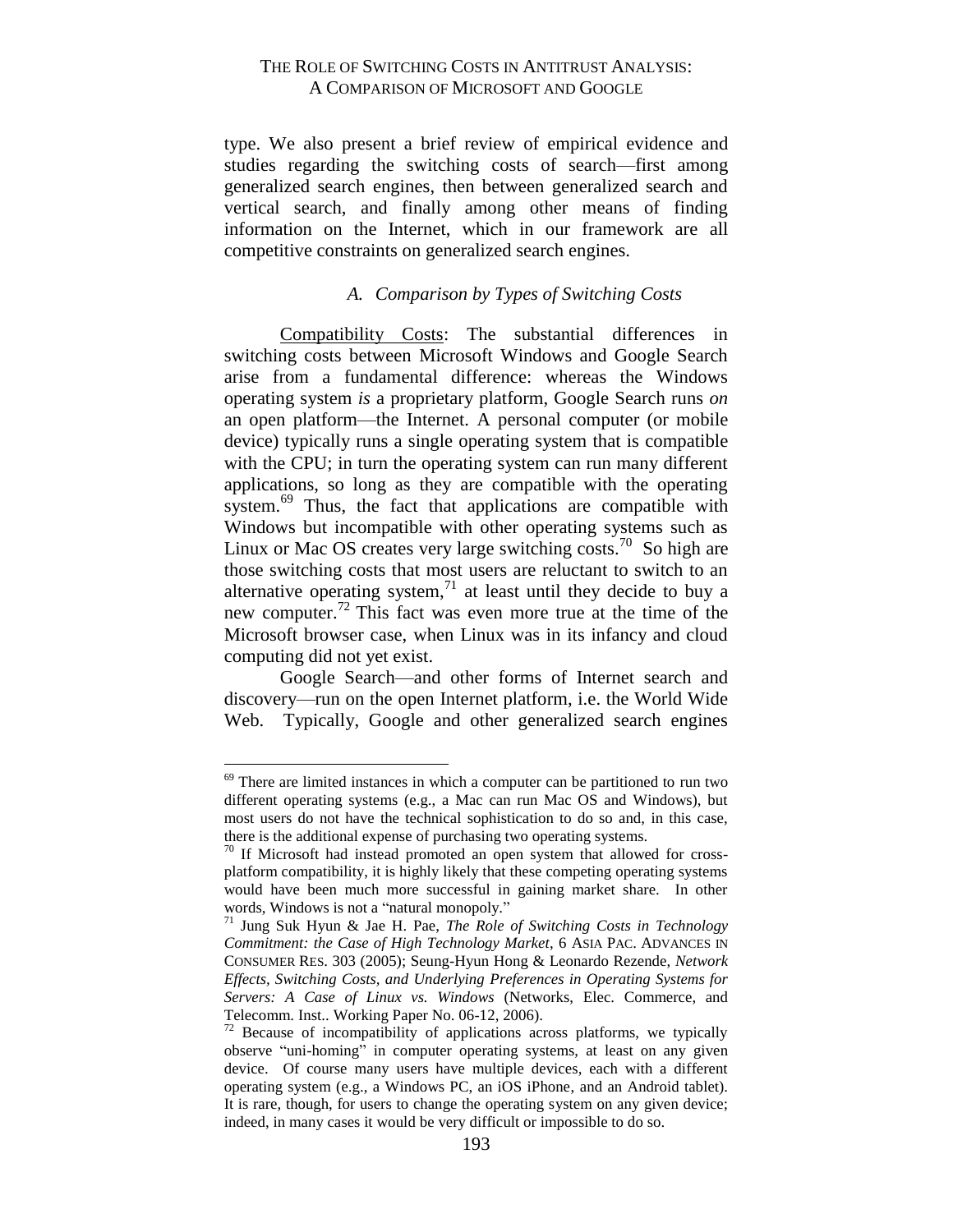attract users by offering free search services ("native" or "organic" search results) and charge advertisers whenever users clickthrough on "sponsored" search results.<sup>73</sup> However, in contrast to Windows, any computer or mobile device using any operating system and any Web browser can reach any search engine once the computer is connected to the Web. Thus, for the user side of search, *the Web is the platform*: an open system that promotes interconnectivity and interoperability through a set of industry standards, such as hypertext transfer protocol (HTTP) and hypertext markup language (HTML). The Web is the ultimate compatibility platform; indeed, the extraordinarily high level of compatibility largely accounts for the explosive growth of the Internet. $^{74}$ 

Thus, while any given user typically has one and only one operating system per computer, any user can access an unlimited number of websites and can reach those websites through an unlimited number of paths by searching on a generalized or specialized search engine, by entering a Web address manually, or by clicking on a bookmark or a link from another website or an email. The more actively a consumer uses the Internet, the more likely they are to have learned the many different means of getting the information they seek and getting where they want to go on the Internet.

Contractual Costs: When a user purchases an operating system, they are effectively entering into a contract for the right to use that operating system (as embodied in a license agreement). Typically, consumers buy an operating system that is pre-installed on the computer they are purchasing. Microsoft enters into contracts with computer OEMs to pre-install Windows and Windows applications (e.g., Office, Internet Explorer) on the machines they sell. As noted in Section C, Microsoft used those contracts to disadvantage or exclude competitors of applications (such as the Netscape Navigator browser). Once a user has a computer with pre-installed Windows/Office, he or she can buy upgraded versions of those programs at prices that are discounted from the prices a new user would pay.

While OEMs may also have contracts to set Bing or Google as the default search engine on a computer or smartphone, $\frac{75}{2}$ 

<sup>73</sup> See *Advertise Your Business on Google*, GOOGLE, http://www.google.com/ ads/adwords2/ (last visited Apr. 1, 2013) for an overview of Google's AdWords search advertising service.

 $74$  Because the Web is an open system, we typically observe "multi-homing" in search, as consumers use a number of different search methods, including one or more generalized search engines, vertical search engines, mobile applications, and others.

 $75$  For an overview of the discussion to switch the default search engine from Google to Bing on Apple's mobile devices, see Ian Paul, *Bing to Become the*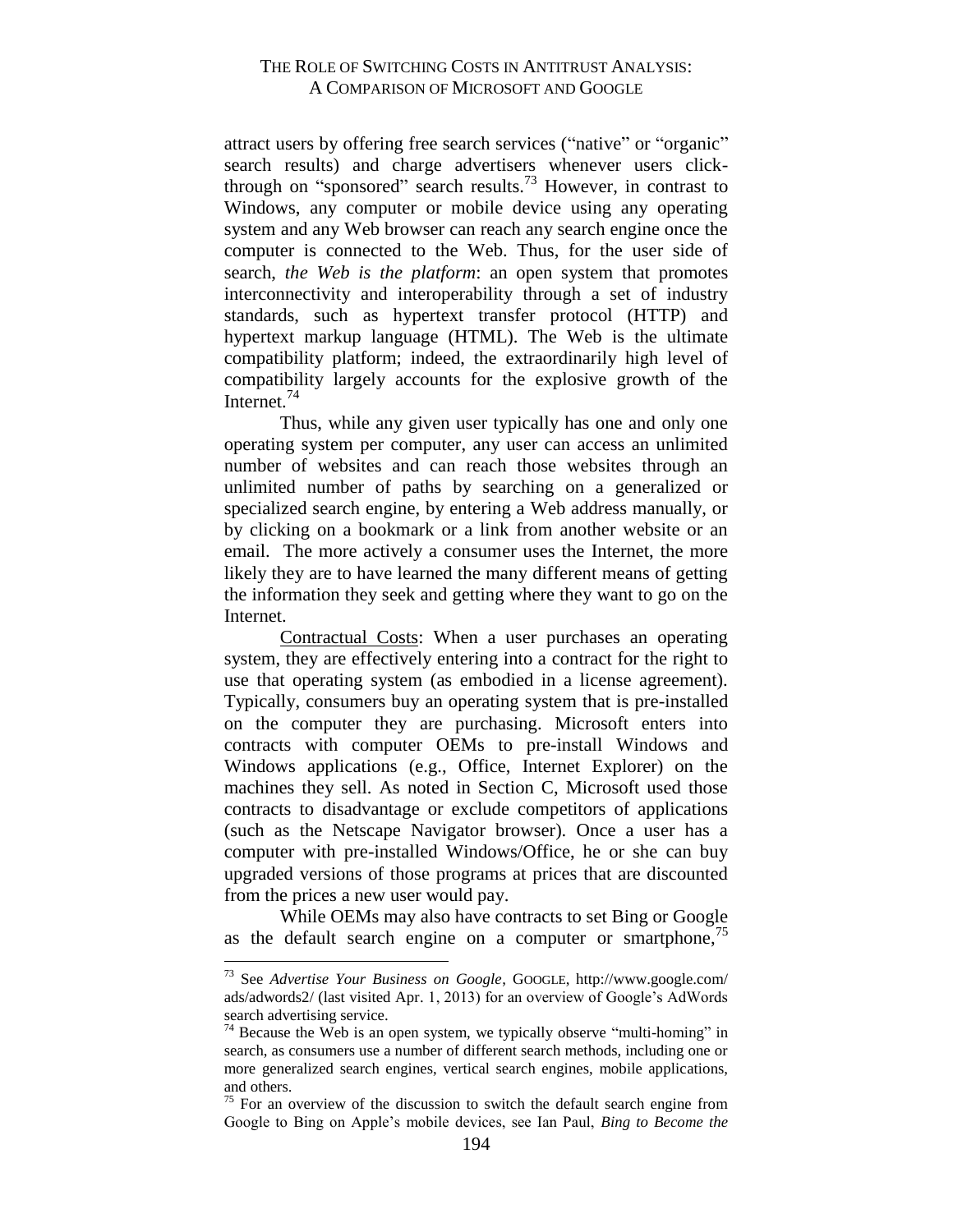changing the default setting to a different search engine requires only a few simple steps.<sup>76</sup> For that reason, default search engine contracts with OEMs do not generate significant switching costs. In contrast, Microsoft's Windows/Office contracts with OEMs generated substantial switching costs because of the difficulty and complexity of changing the operating system on a personal computer. Moreover, the use of a search engine requires no license agreement between the user and the supplier. Just as there is no need to buy the right to use a search engine, there is no need to buy upgrades. Rather, search engines are continuously upgraded and improved, at no cost to users.

Transaction Costs: If a user were to switch from Windows to a different operating system, she would also have to replace most or all of her applications programs, since Office and other Windows-compatible programs are not compatible with other operating systems. Likewise, in many cases, documents, files, or content created with Windows applications would at minimum need to be converted to different formats to be useable with those newly purchased applications. In the worst cases, the formats are not only incompatible: there are no practical means of converting them. For these reasons, the transactions costs of switching away from Windows/Office are extraordinarily high, which is why many of us continue to use Windows/Office.

It should be noted, though, that these transaction costs may be lowered by technological change, as competition for the market provides incentive for sellers to reduce the switching costs of proprietary systems and/or offer a competing open system. Likewise, Cloud-based Google Docs is becoming a significant competitor to Microsoft Office.<sup>77</sup>

*iPhone's Default Search Engine?*, PCWORLD (Jan. 20, 2010, 5:25 AM), http://www.pcworld.com/article/187261/bing\_to\_become\_the\_iphones\_default\_ search\_engine.html. Similarly, HP reached a deal with Microsoft to set Bing as the default search engine on HP devices. Nathania Johnson, *Bing to Be the Default Search Engine on HP Devices*, SEARCH ENGINE WATCH (Jan. 7, 2010), http://searchenginewatch.com/article/2051356/Bing-to-Be-Default-Search-Engi ne-on-HP-Devices.

 $76$  Changing the default search engine is a straightforward process on Android devices and other similar devices. The steps required on an AT&T Samsung Galaxy Note, for example, are as follows: 1) open web browser, 2) go to the browser's "Settings," 3) scroll through the list to "Select Search Engine," and 4) choose from available options. Zedomax, *How to Change Default Search Engine on Android Browser! - [AndroidDummies]*, YOUTUBE (Mar. 20, 2012), http://www.youtube.com/watch?v=4SF1Q8YSspU.

<sup>77</sup> *See* Brandon Widder, *Best Free Microsoft Office Alternatives*, DIGITAL TRENDS (Apr. 19, 2013), http://www.digitaltrends.com/computing/bestmicrosoft-office-alternatives/ (stating that several free open-source products are challenging Microsoft's dominance of office software, including Google Docs).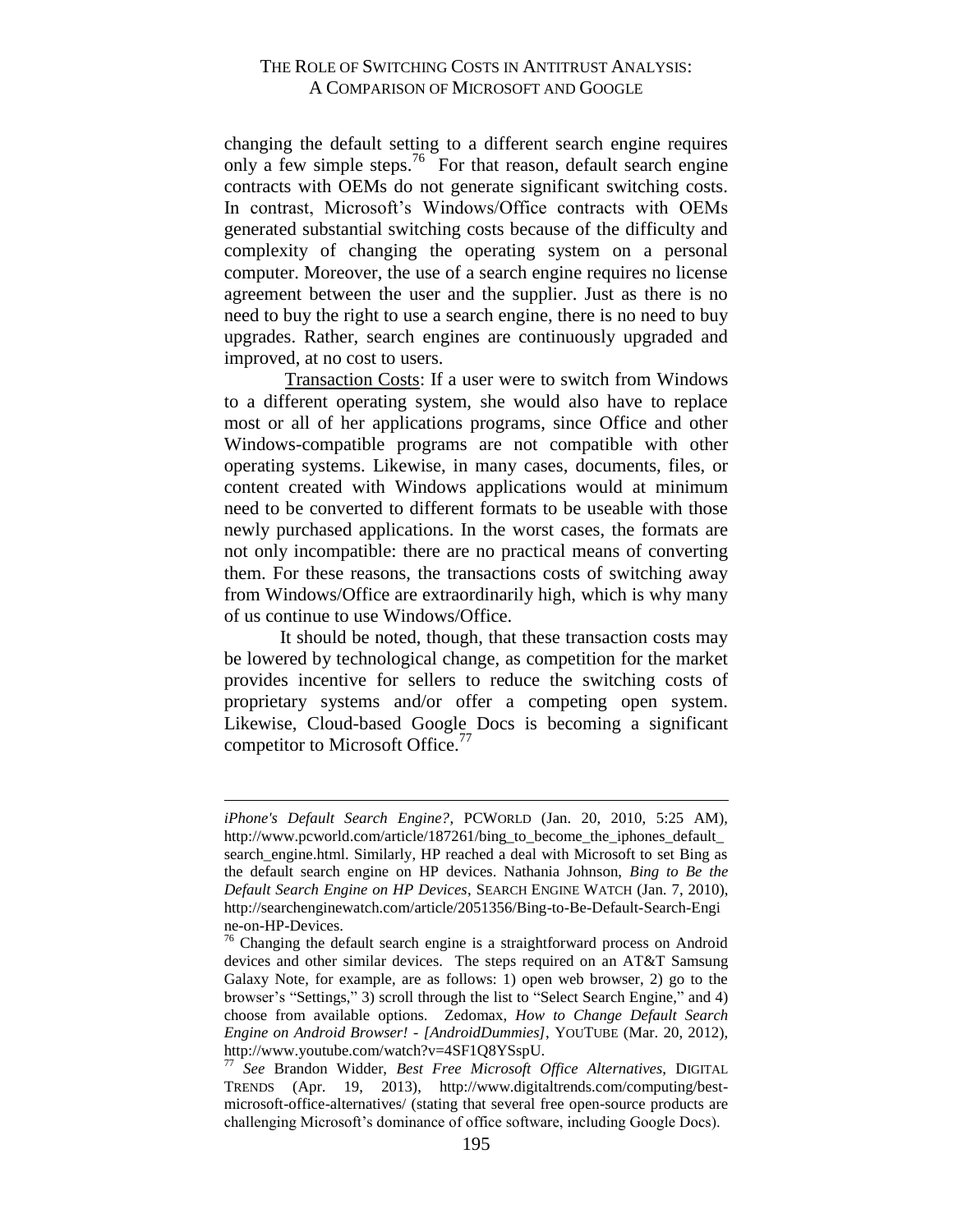Across search engines, there are virtually zero transactions switching costs. As we will detail in the next sub-section, users not only frequently switch search engines *between* search sessions, they often switch *during* a search session. And switching is bidirectional: it is as costless to switch from Google to Bing as it is from Bing to Google. Likewise, users can easily change default settings for search, and just as easily change them back again. To coin a term, "switch-back costs" are low. In contrast, the high transactions costs of switching back to Windows/Office, after switching to Mac OS, would essentially be the same, which amplifies the effects of learning (or "re-learning" after not using an operating system for some time and returning to it only to find that the latest version has changed) and uncertainty costs in making the decision to switch in the first place.

Search Costs: Switching from one computer operating system to another—e.g. from Windows to Linux—first requires searching for alternative operating systems that are compatible with the hardware at hand. Additionally, switching from one OS to another requires switching applications programs and/or files that were created with those programs. Thus, there are substantial search costs for users to identify alternative operating systems and determine whether their current applications programs and files will be compatible with an alternate operating system. In contrast, there are minimal, if any, search costs for finding other search engines, partly because consumers can use a search engine to search for alternatives.<sup>78</sup> Indeed, even when users are not explicitly looking for other search engines, their search engines often return links to other search engine results.<sup>79</sup> If the user finds those other search engines helpful, it is a simple matter to bookmark them or install an app for direct access in future uses.

Learning Costs: Due to substantial differences in user interfaces, instruction sets, and capabilities of operating systems and application programs, there are substantial learning costs associated with switching from Windows/Office to competing systems. Moreover, the longer someone has used Windows/Office, the higher those learning costs become. Users are well aware of these learning costs, which therefore represent a very high hurdle to switching. Indeed, there are high learning costs of switching

 $78$  For example, a Bing search on "search engine" returns many results, including individual search engines and guides to or reviews of search engines. A Query for Search Engine, BING, http://www.bing.com (search for "search engine") (last visited Apr. 1, 2013).

 $79$  For example, a Google search on "restaurants Berkeley" generates many individual restaurants, e.g., Chez Panisse, but two of the first native results are the vertical search engines Urbanspoon and Yelp. A Query for Berkeley Restaurants, GOOGLE, [http://www.google.com](http://www.google.com/) (search for "restaurants Berkeley") (last visited Apr. 1, 2013).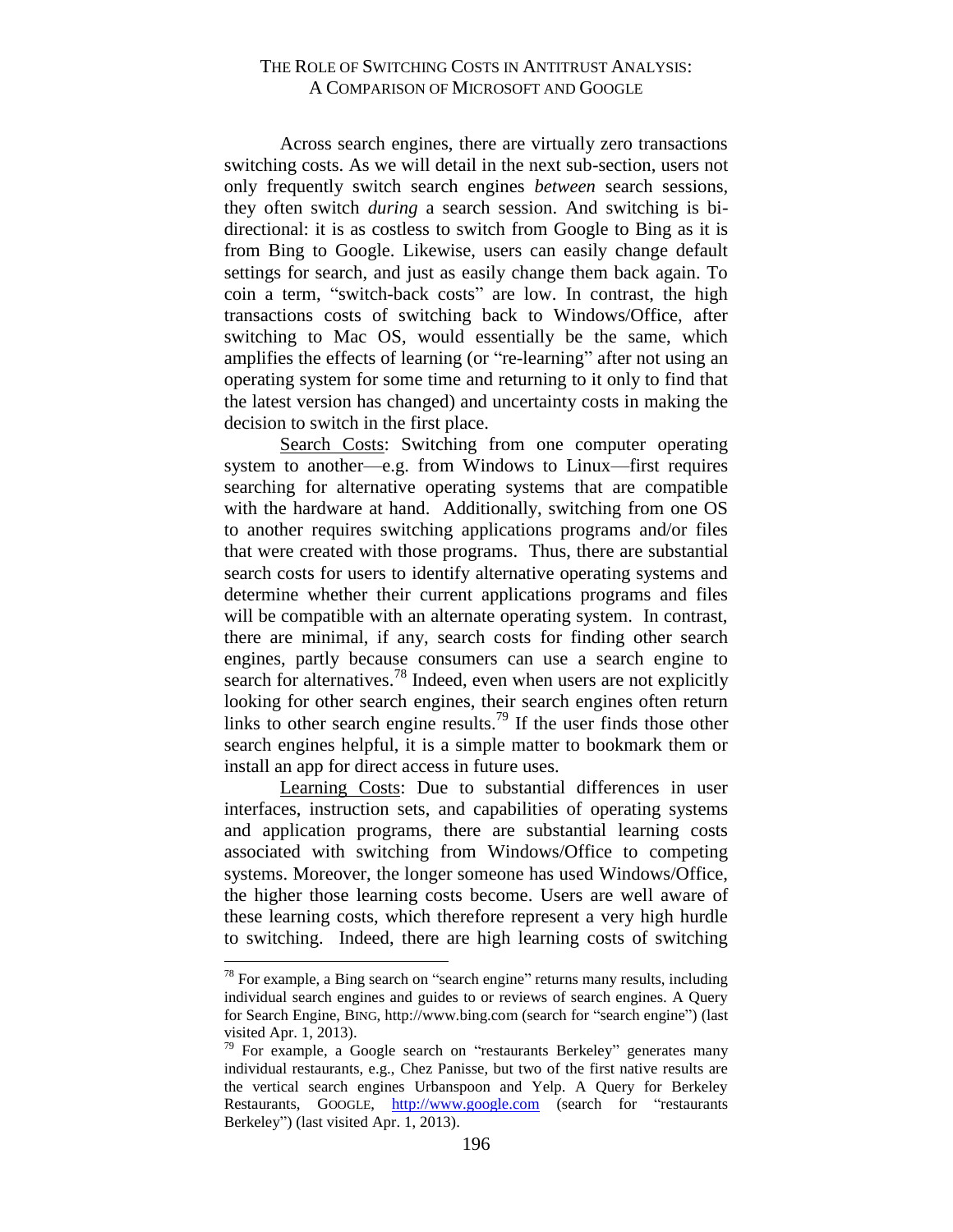from the Windows version of Office products to the Mac OS version, due to dramatic differences in user interfaces, toolbars, and command structure.

In contrast, there are little or no learning costs associated with the use of search engines, general or vertical. While there are many slight differences in user interface or presentation of results, most users can begin using a new or different search engine almost immediately: as there is no learning curve, there are no switching costs.

Uncertainty Costs: There are several different uncertainty costs associated with switching from Windows/Office. Included among these are not knowing whether or not applications will be available for the alternate operating system; whether files will be convertible into a format that is compatible with the new applications; and, not least, whether—once the user has learned how to use the new operating system and applications—she will actually find it preferable to Windows/Office. Many of these costs are inherent switching costs, but some may be strategic. Competitors have frequently complained of Microsoft's efforts to increase uncertainty switching costs by spreading fear, uncertainty, and doubt ("FUD") about competitors' products.<sup>80</sup>

By comparison, there are low uncertainty costs of switching search engines. As the evidence will show, users do care about the quality of results they obtain. Therefore, uncertainty about whether an alternative search engine may or may not present better results could represent a switching cost. However, given how low all of the other types of switching costs are, it is very easy for users to try an alternative engine to see whether it produces the desired results (which, needless to say, vary significantly from user to user). A user can simply open two browser windows or tabs to compare search results side-by-side in different search engines.<sup>81</sup> Indeed, Microsoft is currently running a "Bing It On" challenge,

<sup>80</sup> For an overview of FUD related to Microsoft, see Eric S. Raymond, *Why Microsoft Smears—and Fears—Open Source*, IEEE SPECTRUM 14 (Aug. 2001); and Nicholas Petreley, *The Microsoft FUD Campaign vs. the Customer*, LINUX J. (May 16, 2007), http://www.linuxjournal.com/content/microsoft-fudcampaign-vs-customer. For a more recent FUD case involving Apple and iPhone "jailbreaking," see David Kravets, *iPhone Jailbreaking Could Crash Cellphone Towers, Apple Claims*, WIRED (July 28, 2009, 4:18 PM), http://www.wired.com/threatlevel/2009/07/jailbreak.

<sup>&</sup>lt;sup>81</sup> Indeed, using Blekko, users can compare search results of Blekko, Bing, and Google in three side-by-side columns. *3 Engine Monte*, BLEKKO, http://blekko.com/ws/+/monte (last visited Apr. 1, 2013).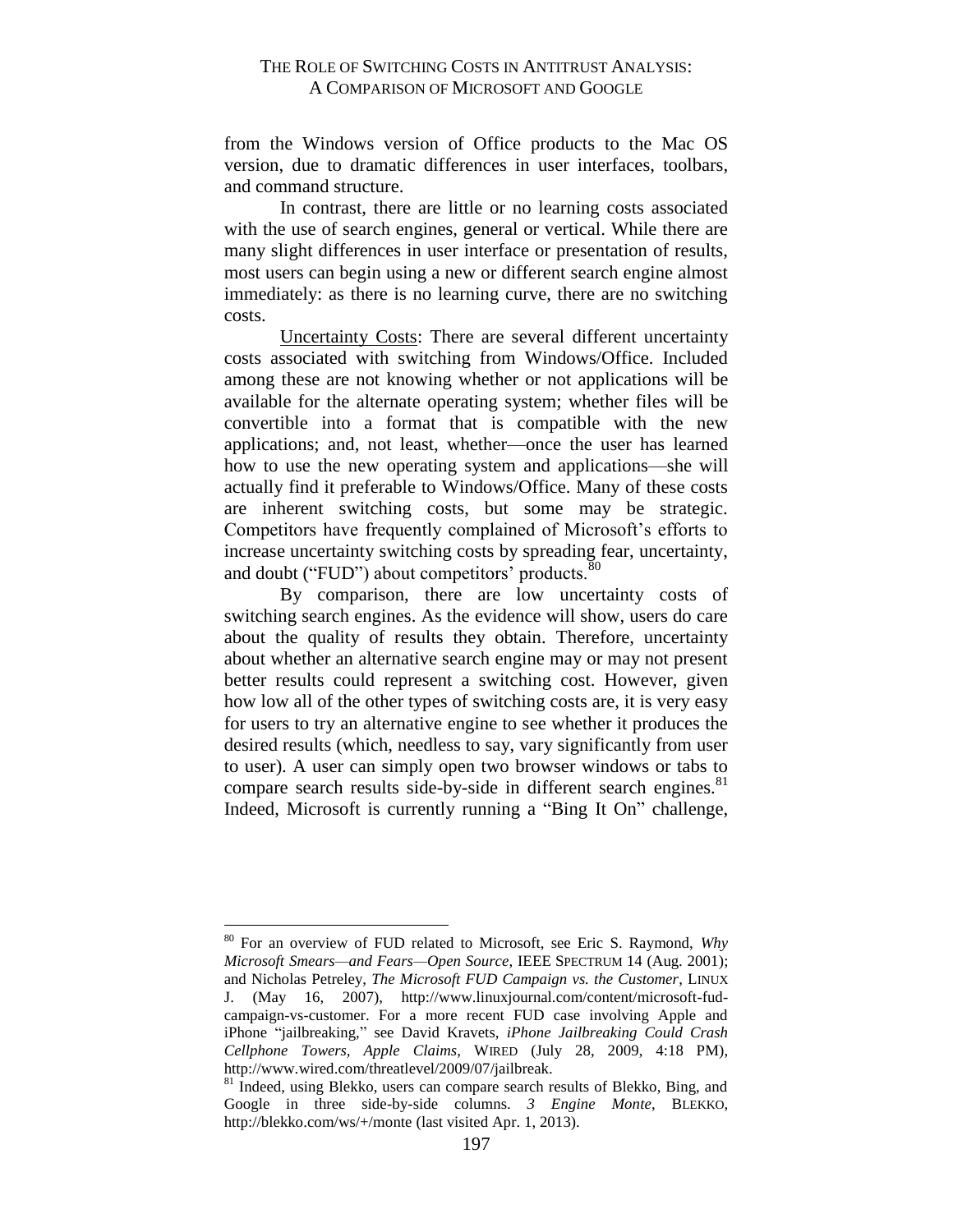encouraging users to compare Bing and Google results side-byside.<sup>82</sup>

These low switching costs explain why most users actually use more than one search engine, typically a combination of a default generalized search engine, other GSEs, and a stable of vertical or specialized search engines for particular purposes (e.g., travel booking, product review, product purchasing, people finding, etc.).

Shopping Costs: Even if a consumer is buying a new computer based on the Windows operating system, there are shopping costs involved. However, by our definition, those are not switching costs.<sup>83</sup> Rather, the shopping costs of switching are only those additional shopping costs associated with changing from Windows-based computer to an alternative (e.g., a Mac or a Chromebook). Those additional costs include the costs of finding that combination of hardware and software that will replace the consumer's current setup, as well as the costs of finding software or other methods of converting files from the current operating system and applications to the new.

If there are any shopping costs to switching among alternative, typically free, search engines, they are close to zero. Indeed, one important use of search engines is finding other search engines, whether in the organic or sponsored results. The Web is the ultimate "department store," with a practically infinite number of "departments," all located conveniently on the user's computer or mobile device, all reachable by many different means.

# *B. Evidence of Switching Across Generalized Search Engines (GSEs)*

<span id="page-29-0"></span>As a general proposition, the more often a user searches for particular types of information, the more likely the user has developed a preference for a special purpose website and goes "straight there" through recall, bookmarks, or apps. Thus, not surprisingly, the data show that a large share of searching is done on special purpose websites, not GSEs (and those data do not include "searching" on vendor sites), and that only 4% of users' online time is spent searching. $84$  Also, switching costs among

<sup>82</sup> *Bing Challenges Nation to 'Bing It On*,*'* MICROSOFT (Sept. 6, 2012), http://www.microsoft.com/en-us/news/Press/2012/Sep12/09- 06BingChallengePR.aspx.

<sup>&</sup>lt;sup>83</sup> Nor, by definition, do the shopping costs incurred by a first-time computer buyer constitute switching costs.

<sup>84</sup> *State of the Media: The Social Media Report – Q3 2011*, NM INCITE 2, http://www.nielsen.com/content/dam/corporate/us/en/reports-downloads/2011-

Reports/nielsen-social-media-report.pdf (last visited Apr. 4, 2013), [hereinafter *State of the Media*].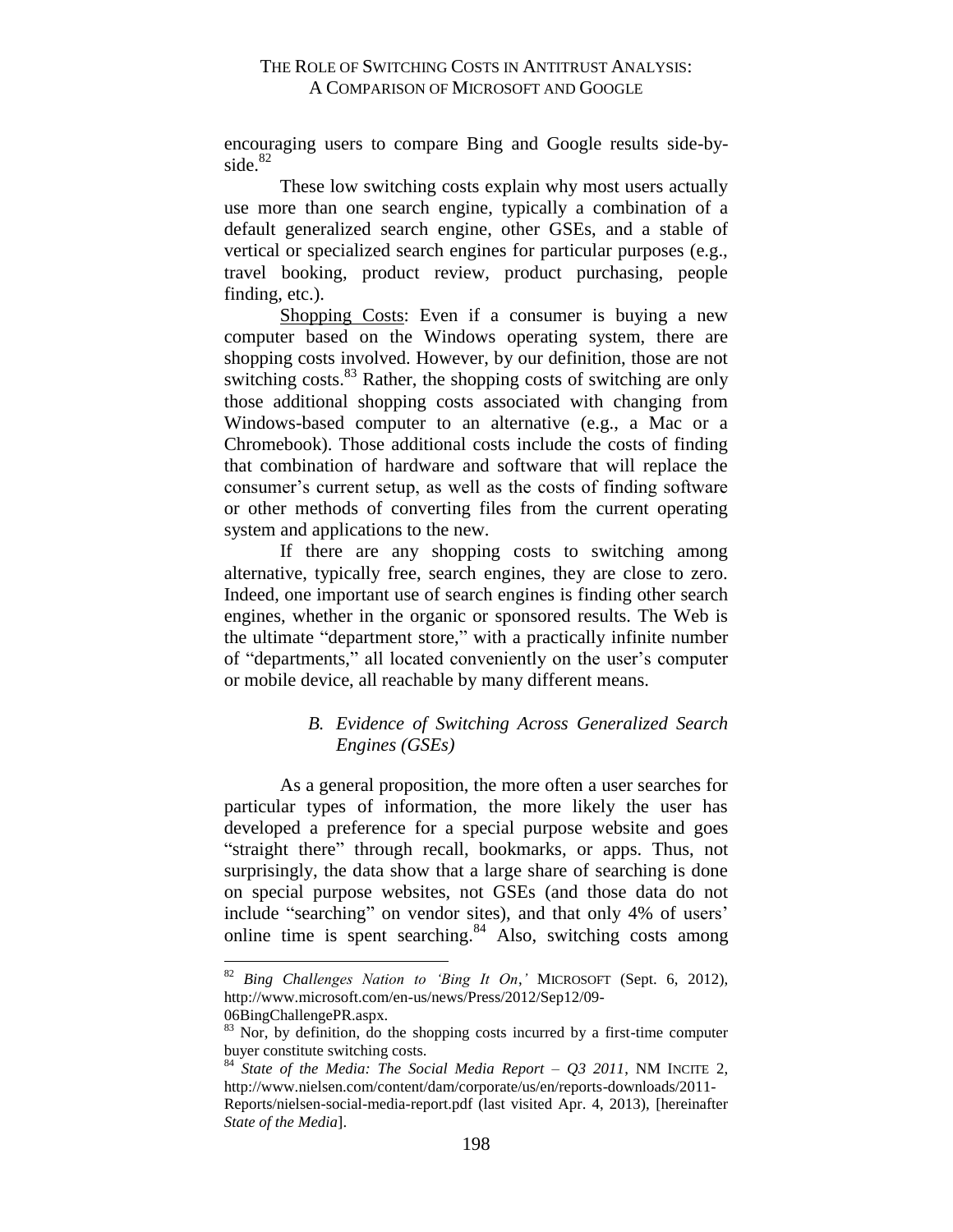different types of search engines are not substantially different from switching from one GSE to another. Even if there is a tremendous volume of searches on GSEs, though, that does not necessarily mean that a narrow market definition is correct for antitrust purposes. In any case, we will first evaluate switching costs among GSEs, and then across the broader range of Internet search alternatives available to and used by consumers. Indeed, the lower the switching costs across types of search alternatives and the greater the observed switching, the stronger the argument for defining the relevant market more broadly.

We note, though, that one should not assume that the degree of switching is an indicator of switching costs: whereas a high rate of switching almost certainly indicates low switching costs, low switching does not necessarily indicate high switching costs. According to a report to the United Kingdom's Office of Fair Trade, one should not "focus<sup>[]</sup> on the rate of switching alone,"<sup>85</sup> because a relatively low rate of switching may simply reflect the fact that consumers' preferences between products are stable. This explanation is supported by evidence that consumers easily can and readily do switch to alternatives, but then switch back to their preferred search engine.

With those caveats, we turn to empirical evidence of actual switching among search engines. Numerous recent studies at Microsoft Research<sup>86</sup> (or authored by Microsoft researchers) have found that switching is easy and frequent:<sup>87</sup>

> A user's decision to select one search engine over another can be based on factors including reputation, familiarity, effectiveness, and interface usability. Searchers may not use the same engine for all queries; *they often switch between different engines within and between sessions*. . . .

<sup>85</sup> Nat'l Econ. Research Assocs., *Switching Costs, Part One: Economic Models and Policy Implications*, OFFICE OF FAIR TRADING, DEP'T OF TRADE & INDUSTRY, UK 3 (Apr. 2003), http://www.oft.gov.uk/shared\_oft/reports/comp\_ policy/oft655.pdf.

<sup>86</sup> *Our Research*, MICROSOFT RES., http://research.microsoft.com/apps/catalog/ default.aspx (last visited Apr. 1, 2013) ("[E]stablished in 1991, [Microsoft Research] has become one of the largest, fastest-growing, most respected software research organizations in the world. Its distinguished researchers and scientists help shape the computing experience of millions of people worldwide .  $\ldots$ ").

 $87$  Presumably, one of the motivations of these studies is that Microsoft Research has an interest in learning about search engine users' behavior so Microsoft can encourage or incentivize users to switch from Google or other search engines to Bing. It is surprising, though, that Microsoft Research has consistently found that search switching costs are very low, which is completely at odds with Microsoft's public policy advocacy.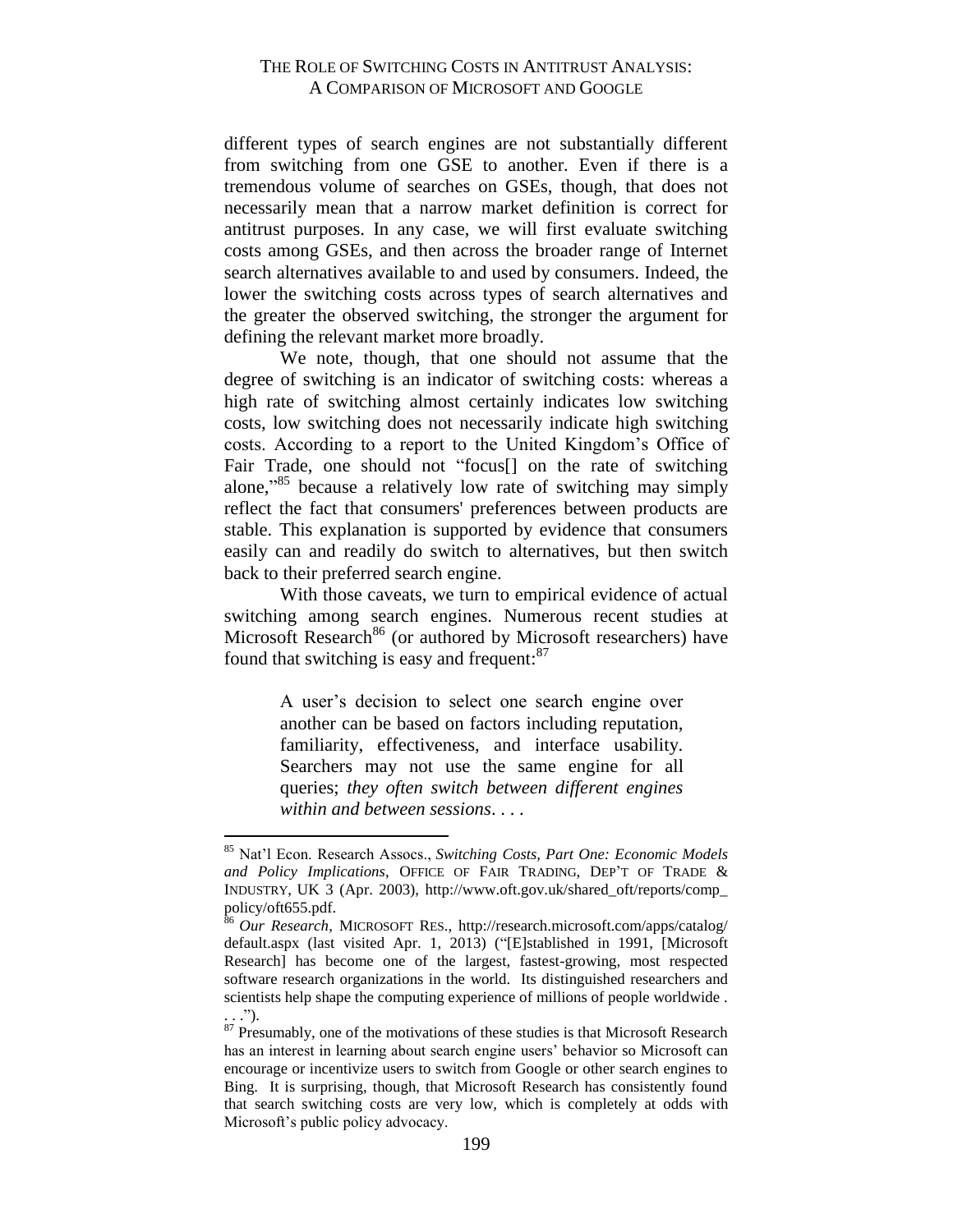Of the 14.2 million users in our log sample, 10.3 million (72.6%) used more than one engine in the six-month duration of the logs, *7.1 million (50.0%) switched engines within a search session at least once, and 9.6 million (67.6%) used different engines for different sessions* (i.e., engaged in between-session switching). In addition, 0.6 million users (4.4%) "defected" from one search engine to another and never returned to the previous engine.<sup>88</sup>

Note that this Microsoft Research study only counts switching between GSEs, during or between "search sessions." If a user switched from a GSE to a VSE (a vertical switch engine such as Amazon), that action is treated as an "end" to the search session, rather than a "switch" to another search engine. Given the extraordinarily large number of vertical search engines—and the frequency with which they appear in the native search results—that restricted definition of search likely understates the frequency of search engine switching to a substantial degree.

Even with that limitation, Microsoft Research found that dissatisfaction with the search results was the primary reason that searchers switched engines:

> 40.4% of subjects reported having defected from one search engine to another and never or very rarely returning to the pre-switch (origin) engine. 82.7% of subjects reported that they were happy with their

<sup>88</sup> Ryen W. White & Susan T. Dumais, *Characterizing and Predicting Search Engine Switching Behavior*, MICROSOFT RES. 1, 3 (2009), http://research.microsoft.com/en-us/um/people/sdumais/CIKM2009-Switchingfp1012-white.pdf (emphasis added) (citations omitted). This article is just one of many Microsoft Research studies of search behavior and search switching, all reaching similar conclusions - namely that switching search engines is easy and frequent. *See*, *e.g.*, Doug Downey, Susan Dumais & Eric Horvitz, *Models of Searching and Browsing: Languages, Studies, and Applications*, MICROSOFT RES. (2007), http://research.microsoft.com/en-us/um/people/horvitz/search\_ models\_ijcai-07.pdf; Qi Guo et al., *Why Searchers Switch: Understanding and Predicting Engine Switching Rationales*, MICROSOFT RES. (2011), http://research.microsoft.com/en-us/um/people/sdumais/sigir2011-searchengine switching-fp348-guo.pdf; Allison P. Heath & Ryen W. White, *Defection Detection: Predicting Search Engine Switching*, MICROSOFT RES. (2008), http:// research.microsoft.com/en-us/um/people/ryenw/papers/heathwww2008.pdf; Ryen W. White, Ashish Kappor & Susan T. Dumais, *Modeling Long-Term Search Engine Usage*, MICROSOFT RES. (2010), http://research.microsoft.com/ en-us/um/people/ryenw/papers/whiteumap2010.pdf; Ryen W. White et al., *Enhancing Web Search by Promoting Multiple Search Engine Use*, MICROSOFT RES. (2008), http://research.microsoft.com/en-us/um/people/ryenw/papers/white sigir2008a.pdf.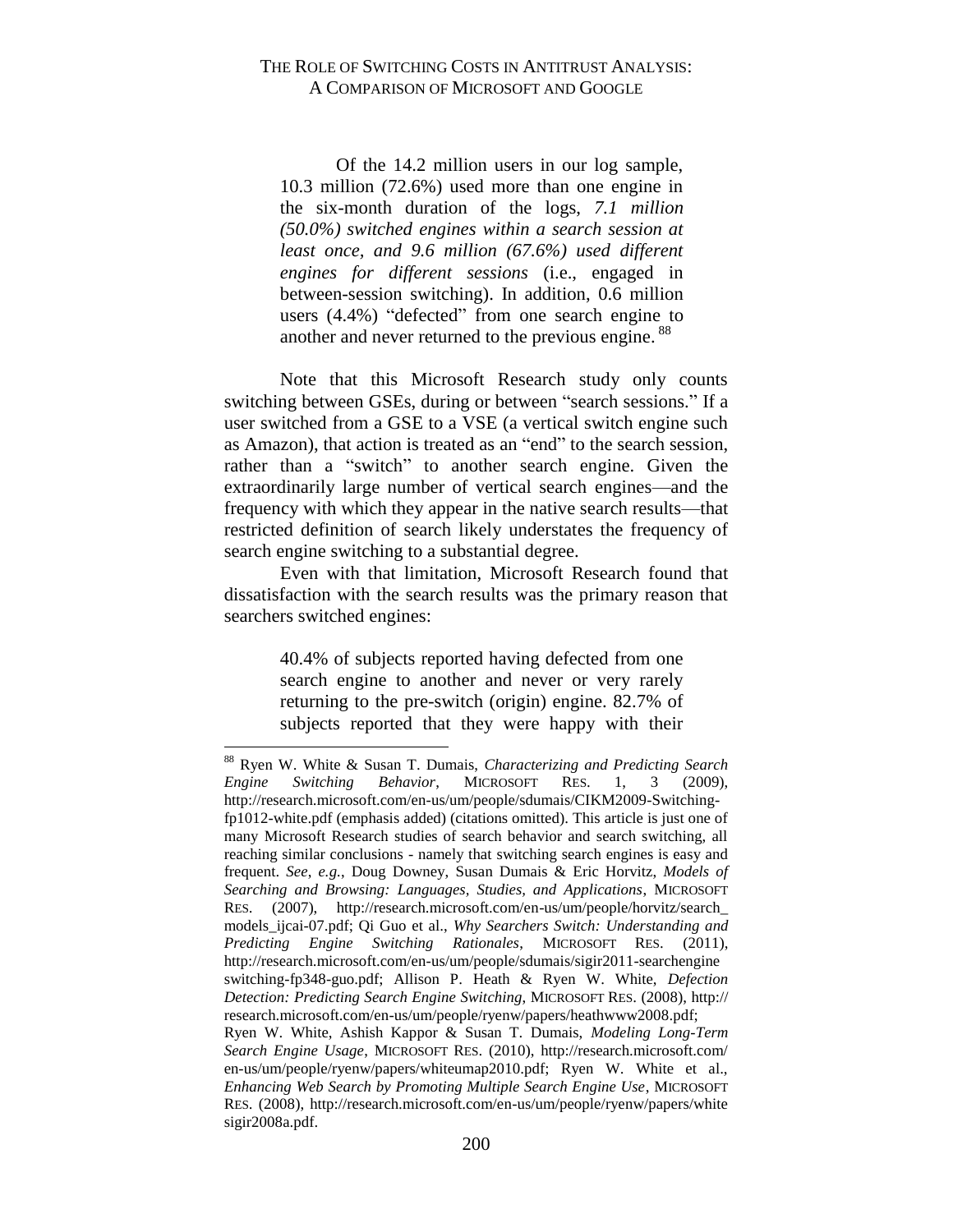decision to defect . . . . The main reasons for defection were many dissatisfactory experiences with the origin engine (43.9%), one particularly dissatisfactory experience with the origin engine (7.9%), more relevant results on other engine (20.1%), or a new entry point such as a browser search box or optional browser toolbar  $(28.1\%)$ .<sup>89</sup>

The Microsoft researchers concluded that:

The reasons for switching are varied and include: perceived poor quality of results on original engine, desire for verification or additional coverage, and user preferences. Approximately half of all users in our log sample and around two-thirds of survey respondents engage in within-session switching. *It is clear that the utilization of multiple search engines is an important aspect of users' Web search behavior.* Since *switching is mainly associated with dissatisfaction with the search results on the origin engine*, that engine could tailor the search experience for queries with a high observed switching rate.  $90$ 

These Microsoft Research results are reinforced by a recent study by Slingshot SEO, which highlighted the difference in the effectiveness of search results between Bing and Google, largely explaining users' preference for the latter over the former. The Slingshot SEO study found that Bing's click through rate for the first result on a search result page was only half that of Google's (9.66% vs. 18.20%); Bing also had lower click-through rates on its top 10 search results. $91$  This marked difference in click-through rates between Google and Bing indicates that Google is returning search results that better meet users' needs and could explain the preference of Google users over Bing. Because users differ in their preferences, though, other users prefer Bing as their first choice of  $GSE<sup>92</sup>$ 

<sup>89</sup> White & Dumais, *Characterizing and Predicting Search Engine Switching Behavior*, *supra* note 88,*.* at 4.

*<sup>90</sup> Id.* at 9 (emphasis added).

<sup>91</sup> Casey Szulc, *A Tale of Two Studies: Google vs. Bing CTR*, DIGITAL RELEVANCE (Oct. 26, 2011), http://www.relevance.com/blog/a-tale-of-twostudies-google-vs-bing-ctr. Digital Relevance also found that users clickedthrough to Google's top organic results at roughly double the rate of Bing search results: second result, 10.05% v. 5.51%; third result, 7.22% v. 2.74%; fourth result, 4.81% v. 1.88%.

 $92$  According to "an independent study commissioned by Microsoft Corp . . . . people chose Bing Web search results over Google nearly 2-to-1 in blind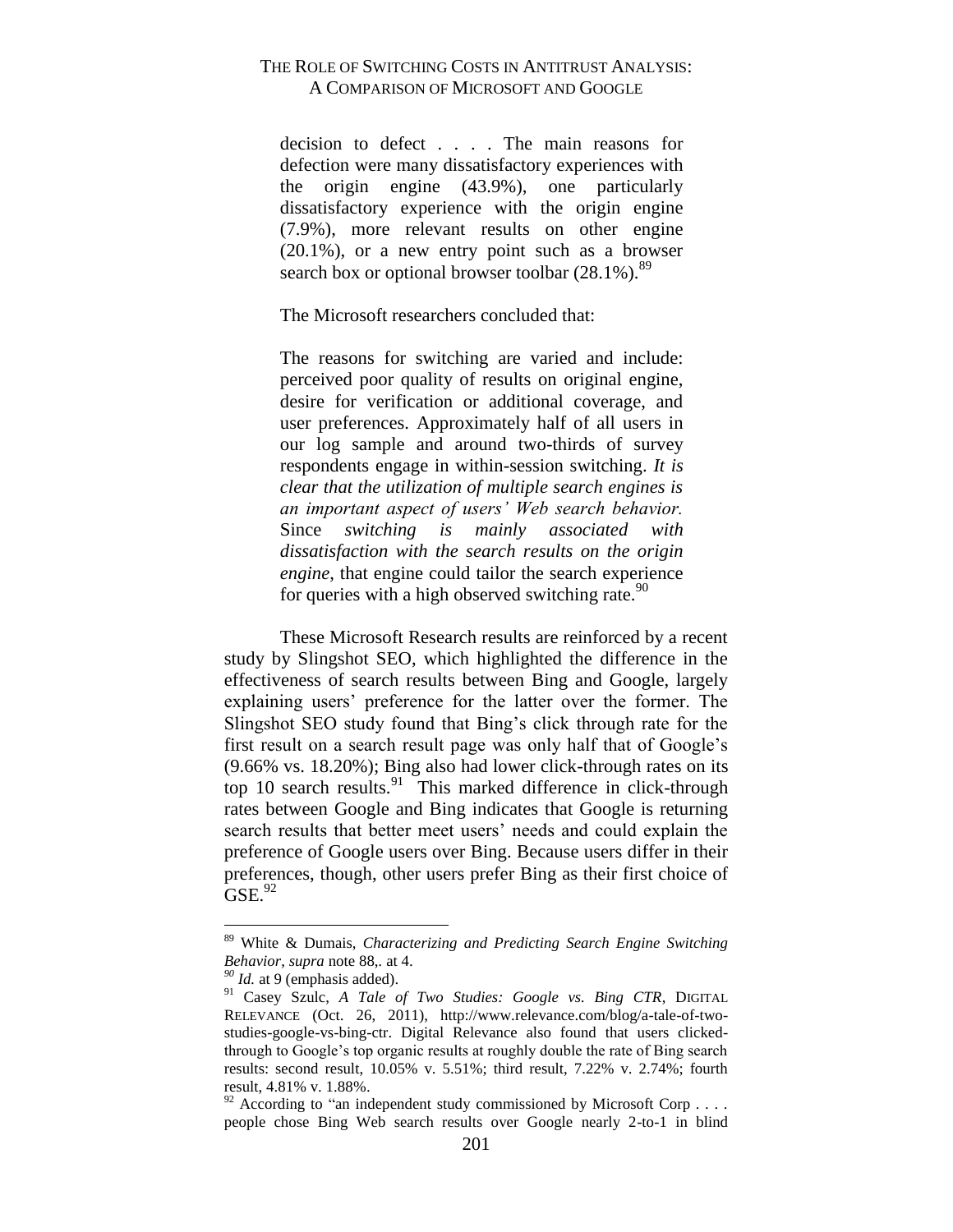Slingshot SEO also noted the ease with which users can switch from one search engine to the other – by entering the name of the other search engine into the search bar of the origin search engine:

> Every month, roughly 117 million searches are made for "google" in Bing. It's hard to fathom why one would search for a search engine while using a search engine, but let's face it, users are aware that Bing and Google provide very different results. To put this number in perspective, consider the fact that, on average by month, only 55 million searches are made for "google" in Google and 4 million searches are made for "bing" in Google.<sup>93</sup>

This is but one example of a broader phenomenon: the use of a GSE not for searching, but as a "navigational aid." Evidently, many users find the easiest way to get to Facebook is by entering "f" in the search bar (both Bing's and Google's respective autocomplete functions list "Facebook" as the first entry when "f" is entered), allowing the user to click on "Facebook" to go to Facebook. This probably explains why "Facebook" was the number one search entry on search engines in 2011. In fact, all of the top 10 search terms in 2011 and 2010 were navigational in nature, which included terms like "ebay," "youtube" and "craigslist."<sup>94</sup> In addition, comScore notes a similar trend in navigational searches: "About 12.5 billion searches were performed in July on the Big 5 search engines (Google, Yahoo, Bing, Ask, AOL Search) in the United States. Of those, approximately 1.9 billion were navigational in nature, or more than 15 percent of all searches in a given month." 95

The use of a search engine to easily navigate to other sites all but eliminates the costs of switching to an alternative GSE, VSE, or other site. When users enter "a" into the GSE's search bar, they are often navigating to "Amazon" to *search* for products, product reviews, and the like, the same as with many other sites to which users navigate by use of a GSE search bar. Arguably,

comparison tests." Chris Crum, *Bing Says Most People Prefer Bing to Google*, WEBPRONEWS (Sept. 6, 2012), http://www.webpronews.com/bing-says-mostpeople-prefer-bing-to-google-2012-09.

<sup>93</sup> Szulc, *supra* note 92.

<sup>94</sup> *Facebook was the top search term for third straight year*, EXPERIAN, http://www.experian.com/hitwise/press-release-facebook-was-the-top-searchterm-for-2011.html (last visited Apr. 1, 2013).

<sup>95</sup> Eli Goodman, *Navigational Search: Turn Right at the Big Chicken*, SEARCH ENGINE WATCH (Sept. 13, 2010), http://searchenginewatch.com/article/ 2067933/Navigational-Search-Turn-Right-at-the-Big-Chicken.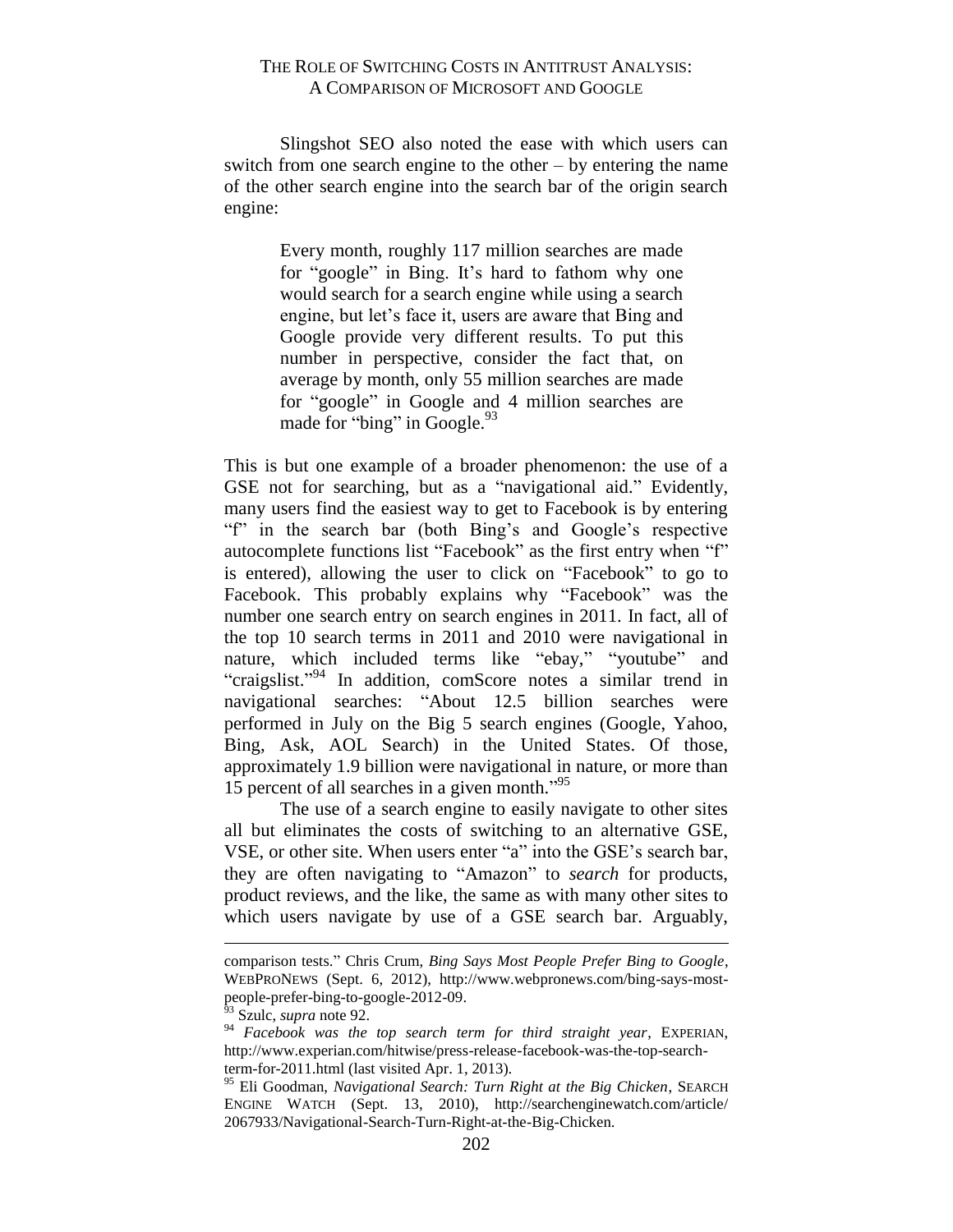counting these as "searches" overstates the frequency of searches on GSEs and understates the ease of switching from a GSE to other search methods or navigating directly to other sites.

These Microsoft Research and Slingshot SEO findings are consistent with the findings of other studies, $96$  which have also found that low training investment, low customization investment, ability to experiment with other search engines, and the obviousness of better results means that switching costs are low among  $GSEs$ <sup>97</sup>. This research is quite revealing of user preference and search relevance as being the driving factor behind users' willingness to switch search engines.

Overall, these findings are significant on two counts: they demonstrate that users *do* switch among search engines and they explain *why* users switch: "switching is mainly associated with dissatisfaction with the search results on the origin engine."<sup>98</sup> These facts are critical for success in competing for search engine users: the better the results, the less likely users are to switch away. But conversely, if search results are degraded—for whatever reasons—users are more likely to switch to an alternative. In extreme cases, users defect: they switch search engines and do not switch back. If users defect from a search engine—or use it less that would translate directly into fewer advertising revenues and lower profits: strong reasons *not* to degrade the quality of search results. Therefore, the argument that Google would bias its search results in a manner that would degrade users' experience makes no economic sense, because users could and would switch some of their searching usage to other search engines, causing a loss of click-through advertising revenue to Google.

# *C. Alternatives to Generalized Search Engines for Searching*

<span id="page-34-0"></span>Market share data for search often assumes a "narrow" market definition for search, one that includes only GSEs, such as Google, Bing, Yahoo, and Ask. However, when consumers are searching for information on the Internet, from a computer or mobile device, they have a rapidly growing number of and improving quality of alternatives to GSEs. So, the first choice

<sup>&</sup>lt;sup>96</sup> For example, a survey found that "62% of [r]espondents [w]ould [b]e [w]illing to [c]onsider [s]witching [s]earch [e]ngines." IMRAN KHAN ET AL., NOTHING BUT NET: 2009 INTERNET INVESTMENT GUIDE 21 (2009).

<sup>97</sup> *E.g.*, Dharmesh Shah, *Why It Will Be So Easy to Switch Away from Google Search*, ONSTARTUPS (Dec. 4, 2006), http://onstartups.com/tabid/3339/bid/64/ Why-It-Will-Be-So-Easy-To-Switch-Away-From-Google-Search.aspx.

<sup>98</sup> White & Dumais, *Characterizing and Predicting Search Engine Switching Behavior*, *supra* note 88, at 9.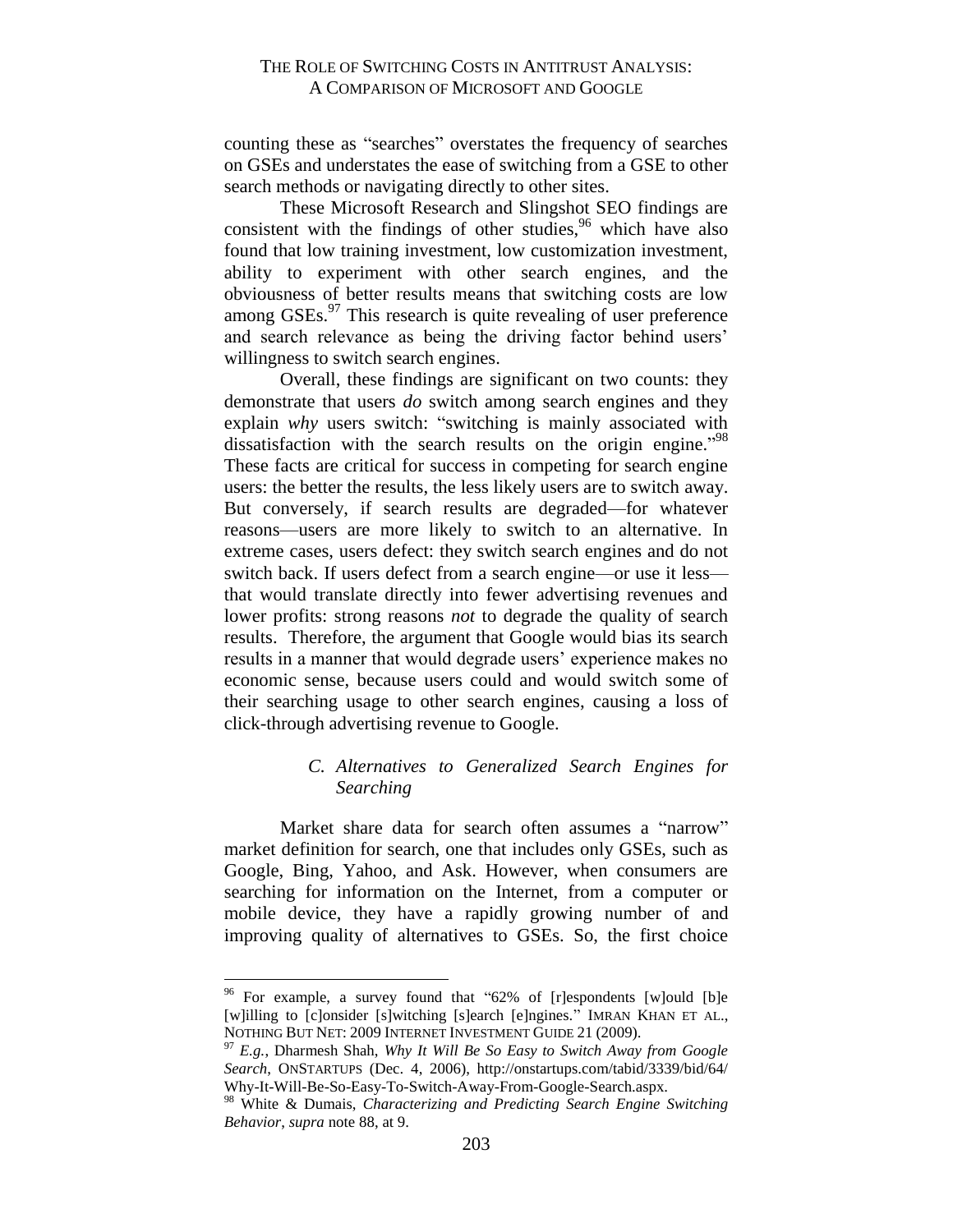consumers typically make is where and how to search for information, and that choice typically involves a host of alternatives, including vertical search engines (VSEs) such as BizNar, Technorati, or KellyBlueBook. There are also a growing number of special purpose sites (SPS) that offer specialized search capabilities, including content sites (NYTimes, CNET), content aggregators (Pulse, FlipBoard, Huffington Post), comparison shopping sites (BizRate, NexTag), multiple-vendor retailing sites (Amazon, eBay), price comparison sites (Kayak), booking sites (OpenTable, Expedia), and product vendors (United.com, Ford.com). There is a growing use of social networks to search for information (e.g., which movies do my Facebook friends "like"). It is also apparent that search engines face growing competition from mobile apps and "search intermediaries," such as Apple's Siri.

Moreover, the costs of switching among these alternatives are low or even zero. So, not surprisingly, there is abundant evidence that a growing amount of "search" is being done on vertical search engines, or on websites or apps that are not typically considered search engines—even though they compete directly for users who are looking for information on the Internet. Let us consider some of that evidence.

# <span id="page-35-0"></span>*1. Evidence on Switching Between Vertical Search and Generalized Search*

As previously noted, the ability of consumers to use a combination of general and vertical search engines to find information is not hindered by switching or "multi-homing" costs. Hotchkiss found similar results in an online survey of 400 consumers' search engine usage. <sup>99</sup> When it came to searching for more specific results, he found that 80% of those surveyed

> [W]ould use a well known non search site to help narrow down their choices. For travel related searches, these would typically be a travel portal such as Expedia.com or Travelocity.com. For home electronics, it could be a well-known retailer, such as Circuit City. We also found E-bay and Amazon used for this purpose as well.<sup>100</sup>

Other researchers have also noted that Internet users often turn to vertical sites. For example, as the number of products and

<sup>&</sup>lt;sup>99</sup> Gord Hotchkiss et al., *Into the Mind of the Searcher*, ENQUIRO SEARCH SOLUTIONS (2004), http://c.ymcdn.com/sites/www.sempo.org/resource/resmgr/ Docs/searcher-mind.pdf.

 $100$  *Id.* at 19.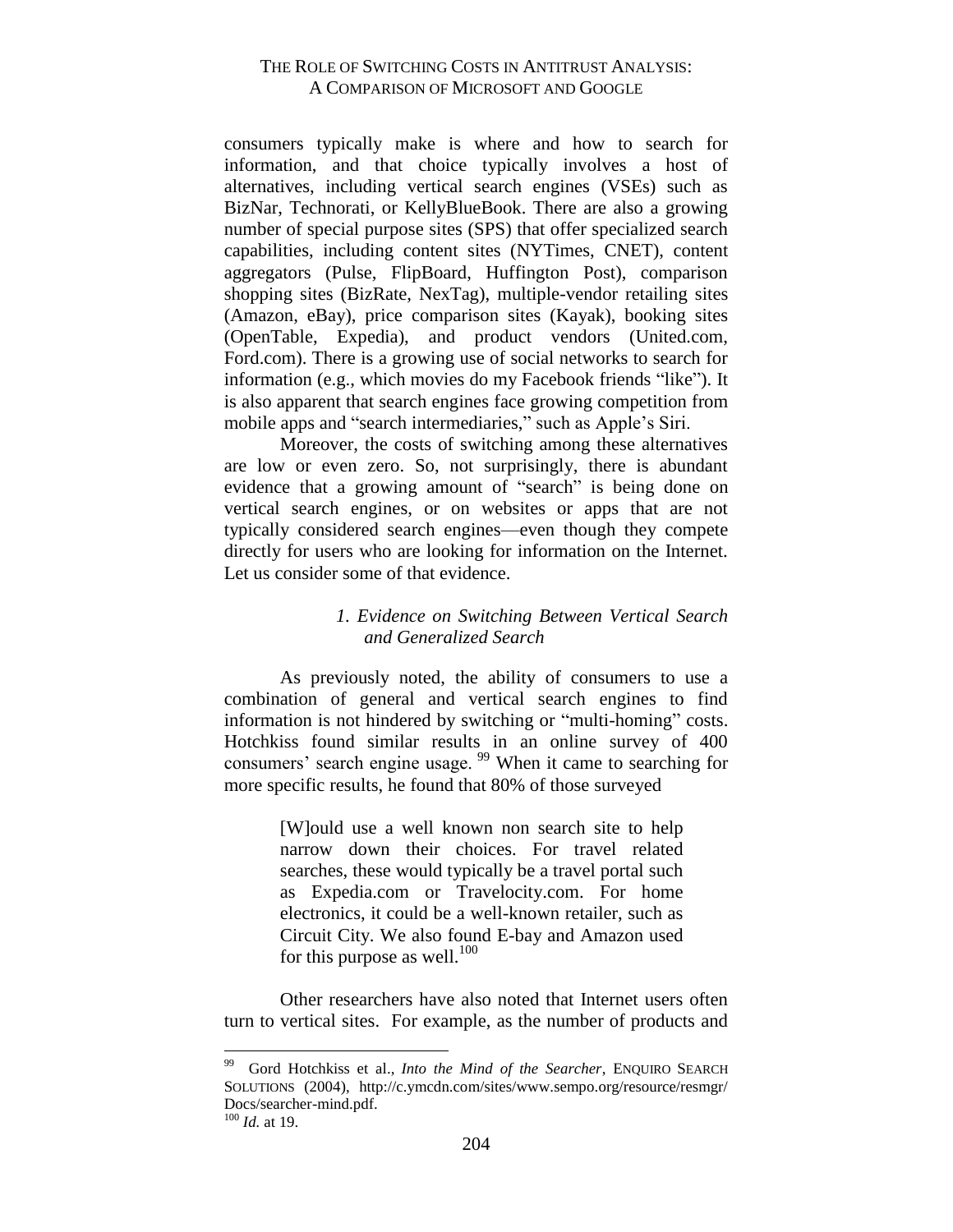product reviews has increased on Amazon, Amazon competes directly with Google for product searches:

> "Google and Amazon both have the same end goal, to be the destination that people go to to do their product searches, and Amazon's winning that battle," said Michael Griffin, founder and chief technology officer of Adlucent, which does search marketing for online retailers.<sup>101</sup>

Horizontal search engines sometimes provide too much "noise" in cases where users are specifically looking for shopping, travel, or other "vertical" fields. Vertical search engines can provide more focused results depending on the intent of the searcher. Not surprisingly, therefore, vertical searches are a significant portion of total online searches, serving a third of all search volume, as shown in the following graph.<sup>102</sup> In response to vertical search engines, generalized search engines such as Bing and Google are attempting to improve their performance by focusing results according to users' search queries.



Core Search vs. Vertical Search: Trend in Searches (Billions) Conducted Source: comScore qSearch, U.S., July 2008 - July 2011

One of the reasons VSEs are competitive with GSEs is that switching costs are so low across vertical search engines and between vertical and generalized search. Unlike an operating system—where most users have one and only one—Internet users

<sup>101</sup> Claire Cain Miller, *Google Struggles to Unseat Amazon as the Web's Most Popular Mall*, N.Y. TIMES, Sept. 9, 2012, http://www.nytimes.com/2012/09/10/ technology/google-shopping-competition-amazon-charging-retailers.html.

<sup>102</sup> *Does Search Still Matter?*, WHERE2GETIT (Oct. 4, 2011), http://blog.where2 getit.com/2011/10/does-search-still-matter/.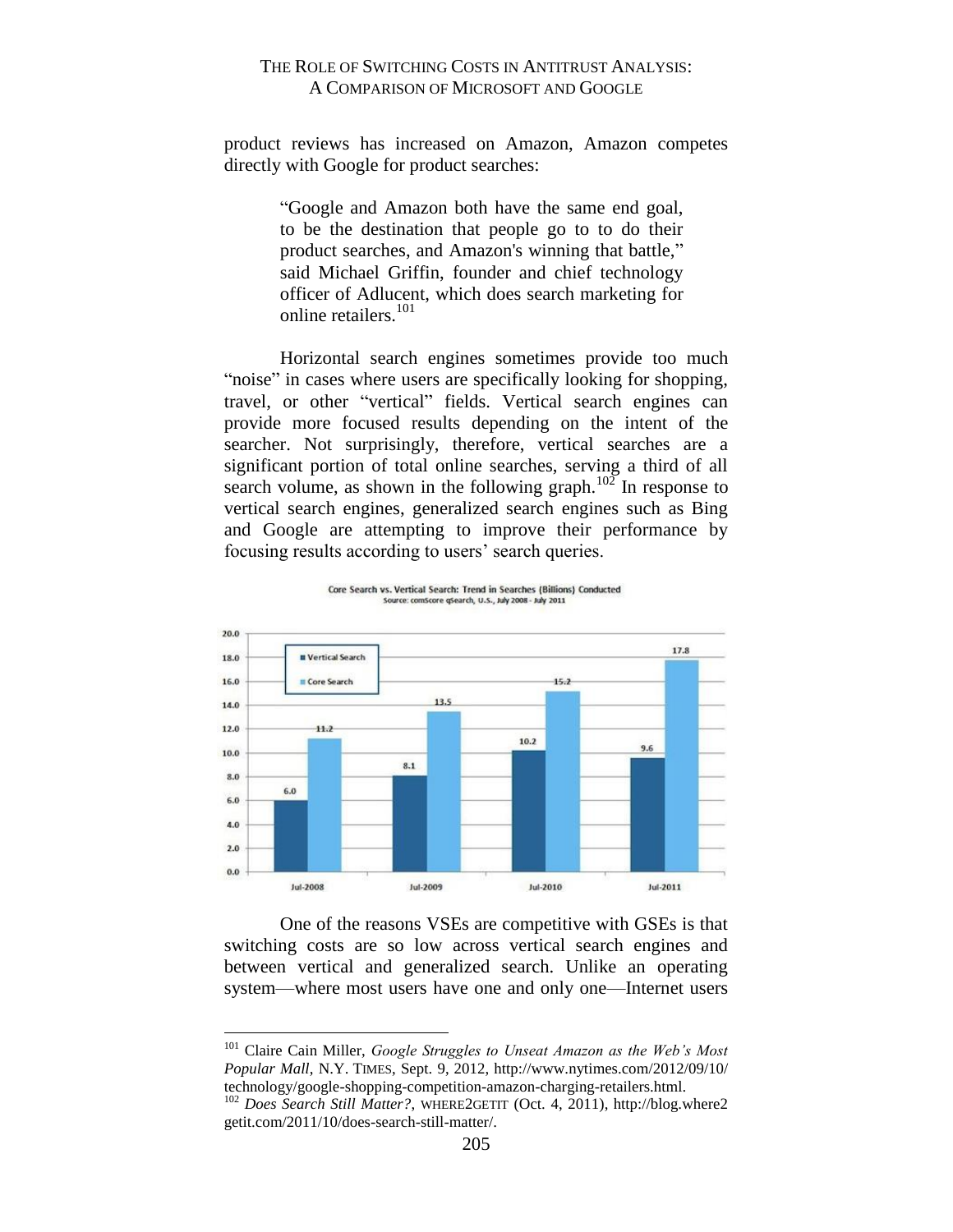can easily have a "stable" of vertical search engines (and other means of searching the Internet) with zero marginal costs. Moreover, in the virtual world, "shopping costs" are essentially zero. Recall from Section B that the reduction of shopping costs explains both department stores and supermarkets on the one hand, and closely situated specialty stores on the other. Consider one block on College Avenue in Berkeley, for example, with an independent wine and cheese shop, a fresh fruits and vegetables market, a meat and seafood market, a bakery-patisserie, and a pharmacy. Directly across the street is a Safeway, offering all of those products and a good deal more.

In these brick-and-mortar examples, the specialty stores are analogous to vertical search (one can only search within a given category, such as autos) and the supermarket to generalized search (one can search across many categories). $103$  But while those independent stores have reduced shopping costs as much as possible by locating so closely together, there are still significant shopping costs and transactions costs (e.g., waiting in line for service and/or to check out at each store visited). Contrast the brick-and-mortar case to the virtual world of vertical search: a user can easily set up bookmarks for a host of vertical sites such as product review and purchasing (Amazon or eBay), travel reviews (TripAdvisor), travel price comparisons and/or booking (Priceline, Kayak, Expedia), news (New York Times, Flipboard, Pulse), and as many more as the user chooses. The cost of identifying these sites is near zero, as is the costs of switching from one to another. Indeed, one of the primary benefits of generalized search engines is that, each time a GSE takes a user to a VSE that the user finds particularly well-suited to her preferences, the user can bookmark that site (and/or sign up for email alerts or RSS feeds), which makes it costless for the user to return directly to the site without using the GSE as an intermediary. The same logic also applies to apps, which explains why many customers have a stable of apps to easily and costlessly navigate to a wide range of specialized sites or information without the use of a GSE.

#### <span id="page-37-0"></span>*2. Evidence on Switching Between GSEs and Mobile Apps*

The recent boom in mobile device use has not only led to an increase in internet usage with the ubiquitous nature of data

<sup>&</sup>lt;sup>103</sup> Note, though, the advantage that some VSEs have over GSEs: the user can search for information and take further actions. For example, one can search Google or Bing for product reviews, then go to another site to make a purchase. One can search for product reviews, compare prices, and actually make a purchase on Amazon.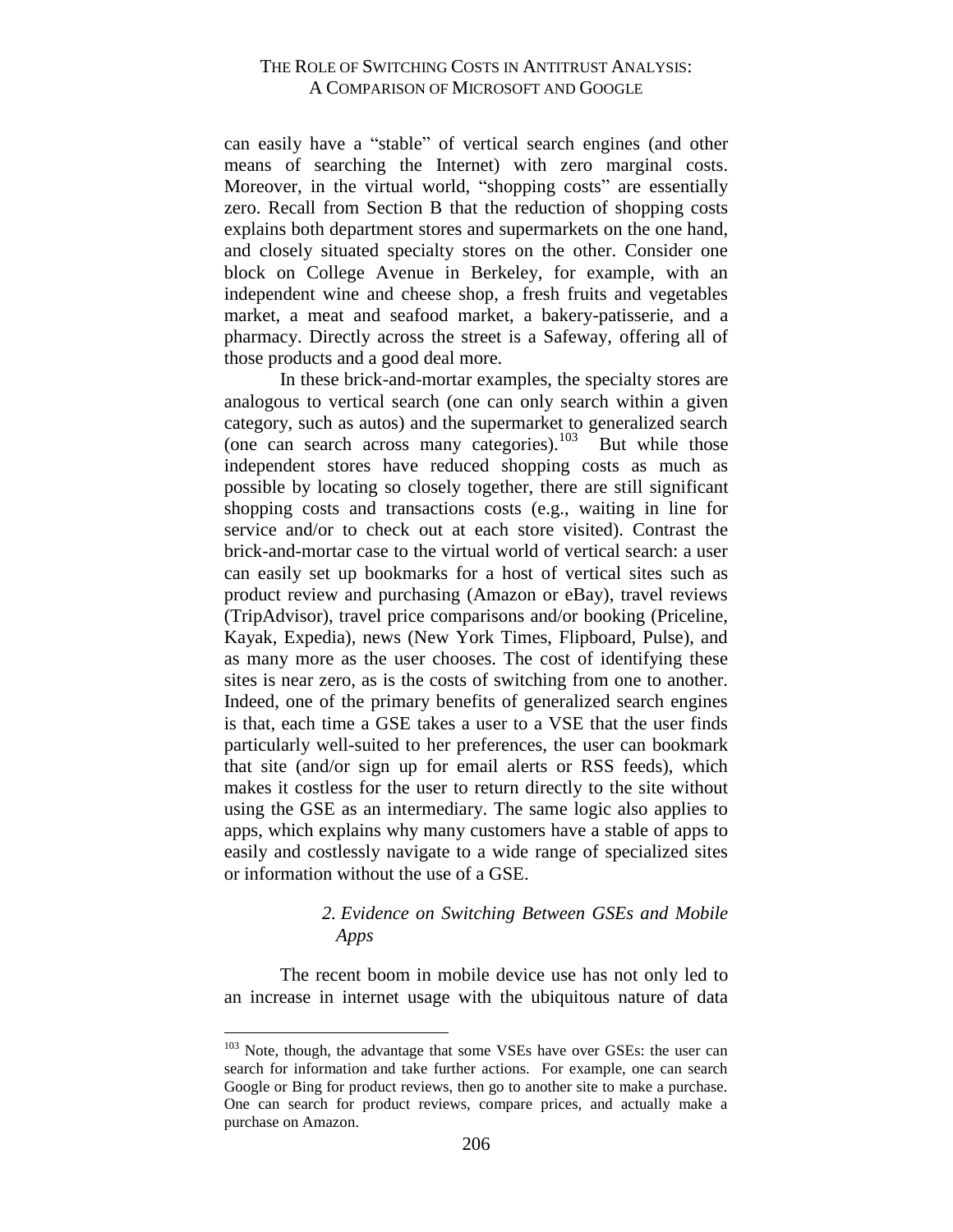plans, but has also led to a shift in consumer focus from traditional browser and webpage-based Internet services to mobile applications. These applications, especially with the introduction of the iPhone, Android devices, and other smartphones, have become a significant source of business for web developers. Services such as local business reviews, weather forecasts, and social networks are increasingly served through mobile applications. With over 830,000 applications in the iTunes App Store<sup>104</sup> and over 660,000 applications in the Android Market,<sup>105</sup> it is not surprising that applications are now competing with traditional web pages.

In fact, as of June 2011, the amount of time spent with mobile apps per person per day reached 81 minutes, compared to 74 minutes on the web. This represented an 88% increase in time spent with apps as compared to June 2010. In December 2011, the amount of time spent with mobile apps per person per day increased again to 94 minutes, with the amount of time spent on the web decreasing to 72 minutes.<sup>106</sup>



This is an especially important trend: not only are consumers switching away from the traditional Web consisting of websites and webpages, but they are finding that applications such as those designed by Facebook or Yelp are providing more directed and focused portals of information. Searching horizontally

<sup>104</sup> *App Store Metrics*, 148APPS.BIZ, http://148apps.biz/app-store-metrics/ (last updated June 1, 2013, 11:07 PM).

Number of available Android applications, APPBRAIN, http://www.appbrain.com/stats/number-of-android-apps (last updated Apr. 3, 2013).

<sup>106</sup> Charles Newark-French, *Mobile App Usage Further Dominates Web, Spurred by Facebook*, FLURRY BLOG (Jan. 9, 2012), http://blog.flurry.com/ bid/80241/Mobile-App-Usage-Further-Dominates-Web-Spurred-by-Facebook.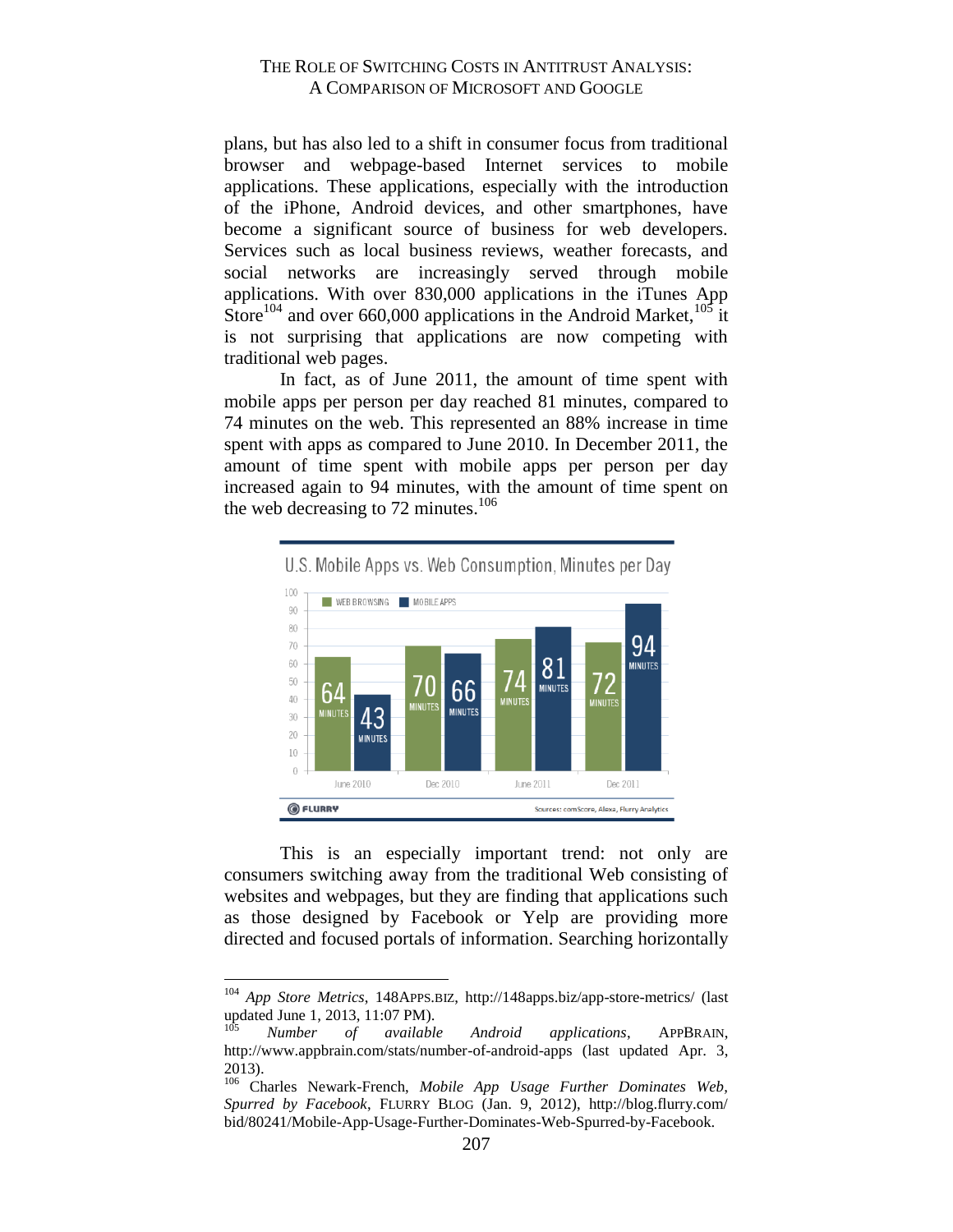is no longer a necessary precursor to finding specific information on the Internet.

24/7 Wall St. researched the most popular categories U.S. users search for on Google, and then compared them to the Apple Store's most popular apps (i.e. those that produced comparable or superior results to Google). They found that search categories like retail, lyrics, navigation, email, games, video, news, reference, and weather all had free apps for Apple devices that could skip a search on a search engine entirely.<sup>107</sup>

Not surprisingly, industry analysts have highlighted the growing competition between Web search engines and mobile apps, and the ease with which users can switch between the methods of finding information and answers to questions:

> Behold the biggest threat to mobile search -- apps . . . It's much easier to interact with content through an app than through Web pages. And it's much easier to complete a task through instructions than search queries. $108$

> [A]s we shift our usage to the mobile web . . . we're using apps. On their face, these apps don't seem like search at all. Except they are . . . For nearly every structured set of results, there'll be an app for that, if there isn't already.<sup>109</sup>

> Our mobile app accounted for approximately 40% of all searches on our [Yelp!] platform for the quarter ended September 30, 2011. $110$

Moreover, most of these platforms are creating applications program interfaces to enable and encourage independent apps developers to expand the capabilities of their respective platform.<sup>111</sup> Given the growing number of platforms that provide

<sup>107</sup> *See How Apple Killed the Future of Search*, 24/7 WALL ST. (Apr. 8, 2010), http://247wallst.com/2010/04/08/how-apple-killed-the-future-of-search/.

<sup>108</sup> Aaron Goldman, *Mobile Matters: 15 Mobile Search Stats That Ring True*, MEDIAPOST BLOGS (Oct. 19, 2011), http://www.mediapost.com/publications/ article/160766/mobile-matters-15-mobile-search-stats-that-ring-t.html.

<sup>109</sup> John Battelle, *The Evolving Search Interface: Mobile Drives Search as App*, SEARCHBLOG (Jan. 15, 2010), http://battellemedia.com/archives/2010/01/ the\_evolving\_search\_interface\_mobile\_drives\_search\_as\_app.php.

<sup>&</sup>lt;sup>110</sup> Yelp! Inc., Registration Statement Under the Securities Act of 1933 (Form S-1) 75 (Nov. 17, 2011).

<sup>111</sup> Jan Bosch, *From Software Product Lines to Software Ecosystems*, *in*  PROCEEDINGS OF THE 13TH INTERNATIONAL SOFTWARE PRODUCT LINE CONFERENCE (2009).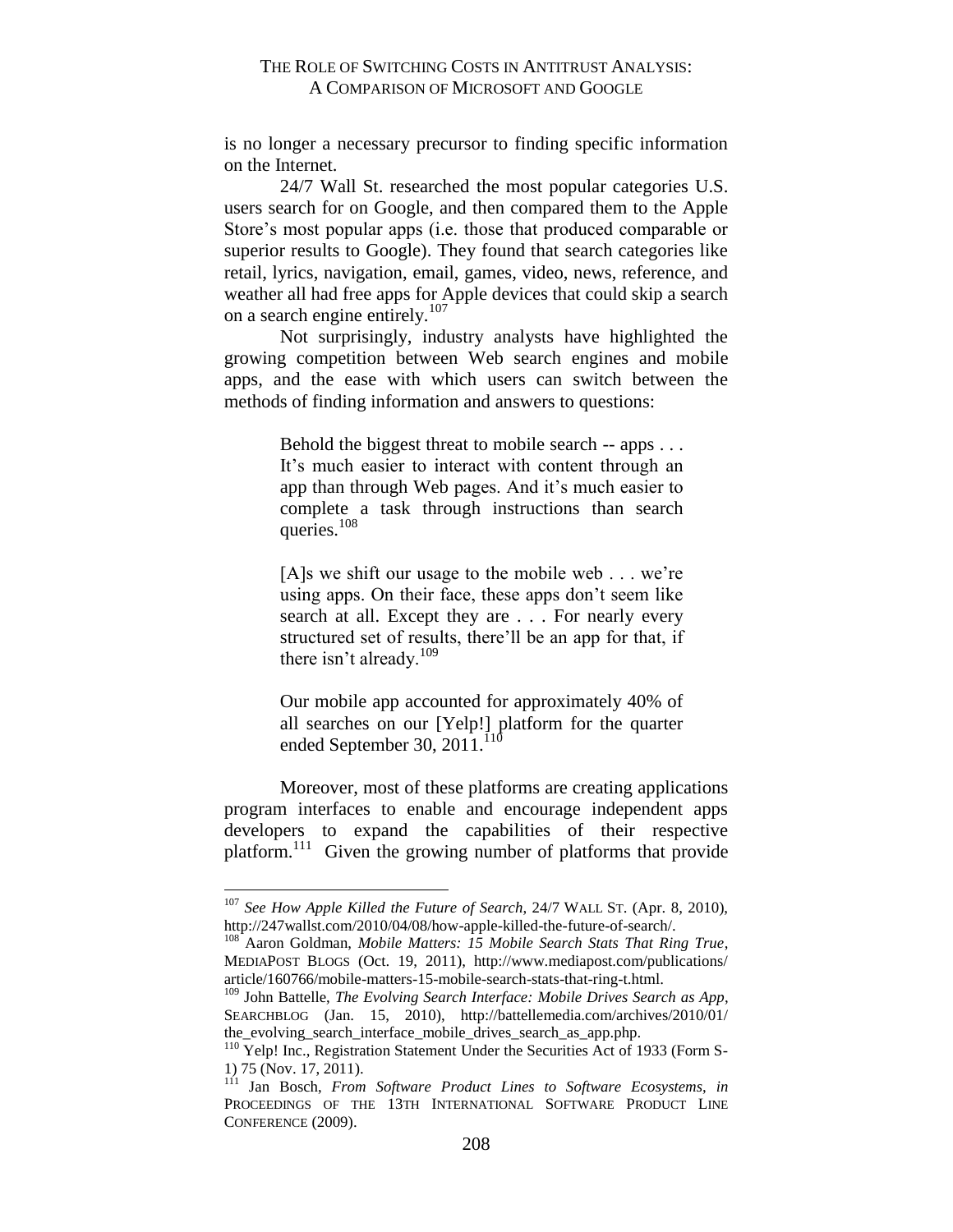APIs and the resulting explosive growth in the number of apps for Apple, Android, Microsoft, Facebook, Twitter, and other platforms, it is evident that the competition between apps and search engines will continue to increase. Arguably, the relevant market for search should include those apps which incorporate significant search capabilities.

# *3. Evidence on Switching Between Social Media Search and Generalized Search*

<span id="page-40-0"></span>A recent comprehensive report by Outbrain found that social networks are becoming a significant referral source for content pages: "While search still reigns supreme in terms of directing traffic to content pages (41% of external referrers), social is gaining share at  $11\%$ ."<sup>112</sup> This view of the growing importance of social media for search is shared by a number of observers:

> As people spend more time on Social Media sites, it would be logical to assume that they would do more Search activity on these sites. Use of portal sites and direct entry (to Websites) appear to have declined as a means to Search for content . . . as Facebook increasingly socializes content and commerce, we would expect people to find rich Search results influenced by social signals from their friends. $^{113}$

> In [Google's] web, everything starts with a search . . . . But in recent years the web has tilted gradually, and perhaps inexorably, toward [Facebook's] world. There, rather than search for a news article, you wait for your friends to tell you what to read. They tell you what movies they enjoyed, what brands they like, and where to eat sushi. $114$

<sup>112</sup> Kelly Reeves, *Study Gives Insight Into Content Discovery Trends Across the Web's Leading Publishers*, OUTBRAIN (Apr. 14, 2011), http://www.outbrain.com/blog/2011/04/outbrain-content-discovery-report.html.

 $\overline{a}$ 

<sup>113</sup> Mark Gongloff, *Facebook Sucks Up a Ridiculously Huge and Growing Share of Our Time Wasted Online*, WALL ST. J., Sept. 26, 2011, http://blogs.wsj.com/ marketbeat/2011/09/26/facebook-sucks-up-a-ridiculously-huge-and-growingshare-of-our-time-wasted-online/ (quoting Mark Mahaney, former Citigroup Interwebs analyst).

<sup>114</sup> Miguel Helft & Jessi Hempel, *Facebook vs. Google: The Battle for the Future of the Web*, CNN MONEY (Nov. 29, 2011), http://money.cnn.com/2011/ 11/03/technology/facebook\_google\_fight.fortune/index.htm.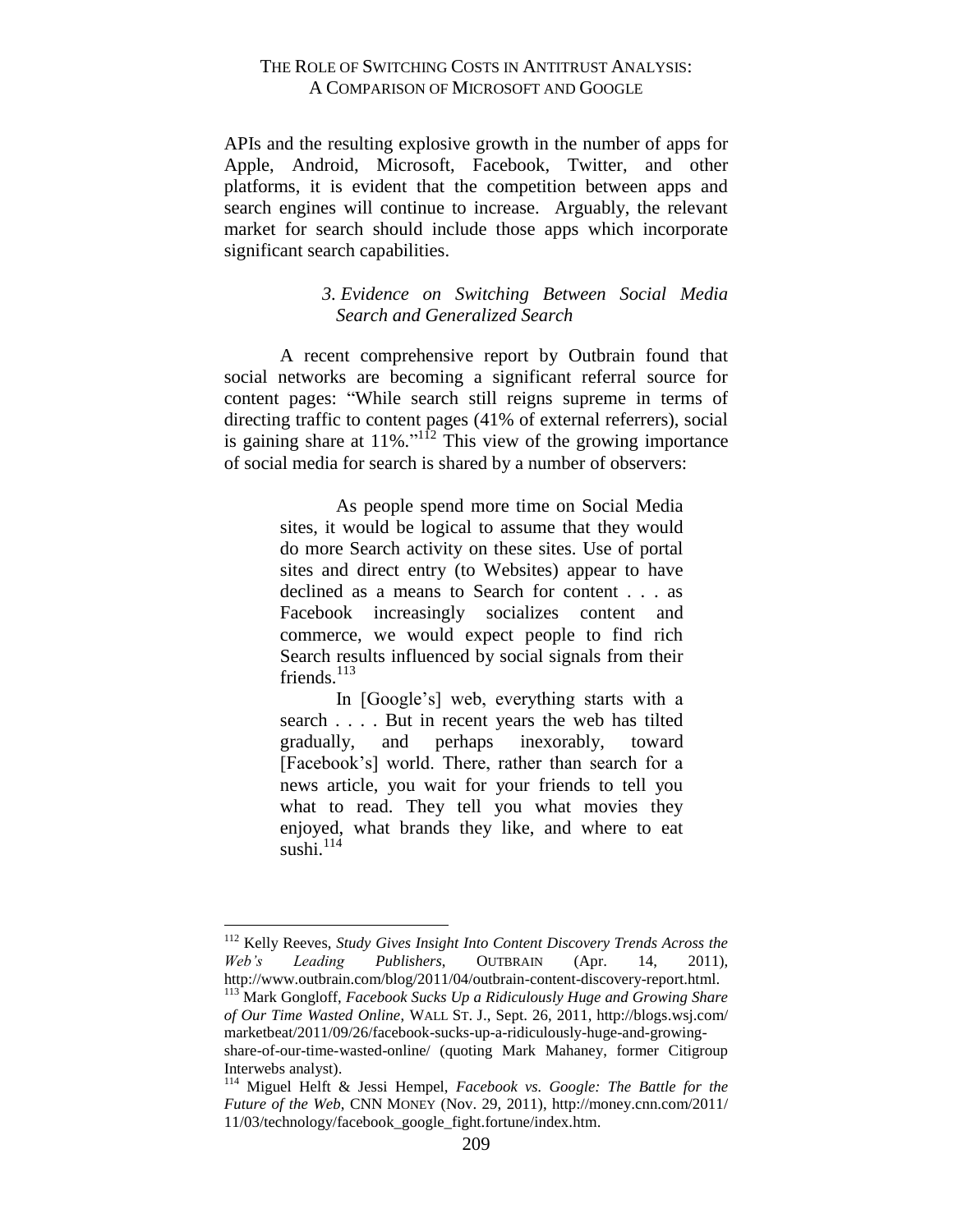Social networks and blogs consume almost a quarter of U.S. users' time online. In comparison, only 4% of U.S. users' time is spent on search.<sup>115</sup>

> [G]rowth in search advertising is slowing, and advertisers are putting more of their limited dollars into Facebook, with its 800 million users, many of whom spend more time on Facebook than on any other site. $116$

> Advertising revenues at Twitter grew 213% to \$139.5 million in 2011—the company's second full year of selling advertising—and strong international growth is expected to push the company's ad revenues to \$259.9 million in 2012. . . . By 2014, eMarketer estimates, global ad revenues at Twitter will reach  $$540$  million.<sup>117</sup>

#### *4. Evidence on Arrival Rates at Websites Directly or Indirectly, Not From a GSE*

<span id="page-41-0"></span>Whereas a user cannot operate a personal computer without an operating system, one can search and find information on the Internet without using a GSE. Most important of these is by entering the URL of favorite sites (or clicking on bookmarked favorites). Outbrain found that 67% of *all* "arrivals" to websites were direct to the site (i.e. the user entered the URL or clicked on a bookmark or email link) or from the site itself (i.e. the user clicked on a link on the site to bring up another page on the same site); 10% of arrivals were from other content-based Websites; and 6% were from Web portals. Arrivals from generalized search engines represent only 14% of the total visits to Websites. $118$ 

#### *5. Evidence on Competition Between Emerging Technologies and Generalized Search*

<span id="page-41-1"></span>In addition to the rapid growth in vertical search, newly emerging technologies are beginning to have a significant impact on the means and methods used to search for information or find

<sup>115</sup> *State of the Media*, *supra* note 84.

<sup>116</sup> Helft & Hempel, *supra* note 115, at 46.

<sup>117</sup> *After Strong 2011, Twitter Ad Revenues to Grow 86% to \$259 Million in 2012*, EMARKETER NEWSROOM (Jan. 31, 2012), http://www.emarketer.com/ newsroom/index.php/strong-2011-twitter-ad-revenues-grow-86-259-million-2012/.

<sup>118</sup> Reeves, *supra* note 113.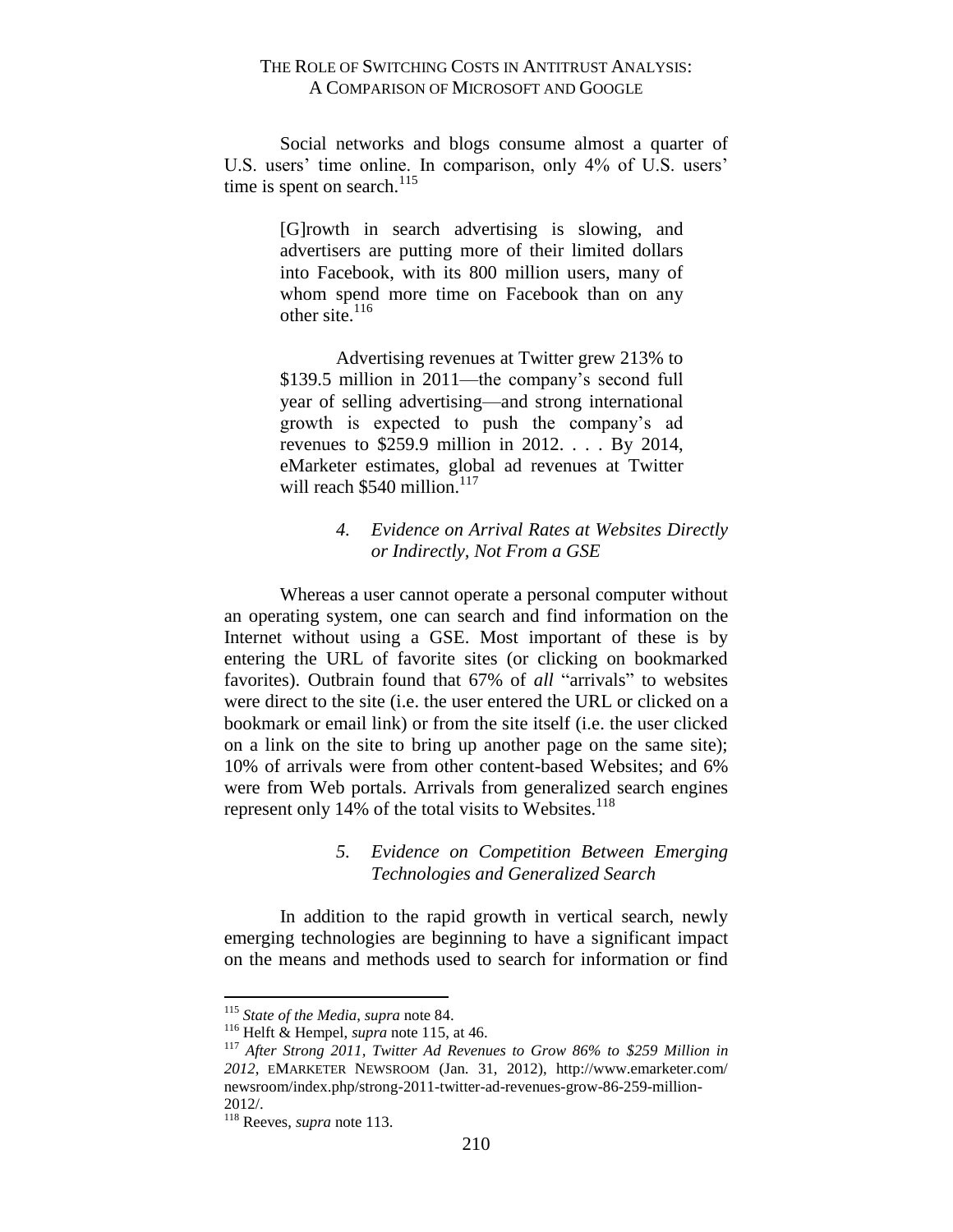answers to questions on the Internet. Due to rapid technological change—for example, enormous strides in voice recognition and artificial intelligence—technological advances will increase alternatives to traditional search and further reduce switching costs among those alternatives. Perhaps the prototypical example of these developments is Siri, which is fast becoming a direct competition to GSEs, as noted by industry analysts:

> No longer is the search box the front-end of searches on the iPhone 4S. Google is the back-end technology that is suddenly less visible. Or rather, one of the back ends. Because of the rise of specialized searches like Yelp and Wolfram|Alpha, Siri can easily bypass Google's search algorithms for many queries.<sup>119</sup>

> Siri could seriously reduce how much we use Google's services and revenue in the long run. Siri is a serious game changer  $\dots$ .<sup>120</sup>

> There's an obvious reason Apple would sit on [Google's new natural speech-to-text search] app. It competes with Siri. Siri goes out of its way to avoid searching Google . . . . Apple wants users to be in the habit of asking Siri for everything.<sup>121</sup>

Siri and other similar "personal assistant" applications have the potential to bypass generalized search engines entirely.<sup>122</sup> By inputting a verbal request for facts, location information, or commands, search engines are relegated to the background, providing only as much information as is requested by the user. This trend in mobile and desktop automation will bypass traditional search engines and reduce the role of conventional search advertising. Although search will not become obsolete any time soon, the prominence of services like Siri will reduce its role in delivering user requested information.

<sup>119</sup> Kevin Kelleher, *Yes, Google, Siri is a Serious Threat*, CNN MONEY (Apr. 17, 2013), http://tech.fortune.cnn.com/2011/11/09/yes-google-siri-is-a-seriousthreat.

<sup>&</sup>lt;sup>120</sup> Charlie Zhou, *Why Google Should Be Scared Of Siri*, SEEKING ALPHA (Oct. 17, 2011), http://seekingalpha.com/article/299926-why-google-should-bescared-of-siri.

<sup>121</sup> Jon Mitchell, *Another Way Apple's Fight with Google is Hurting Users*, READWRITEWEB (Oct. 3, 2012), http://www.readwriteweb.com/archives/ another-way-apples-fight-with-google-is-hurting-users.php.

<sup>&</sup>lt;sup>122</sup> Siri and other personal assistants can also obtain information from, or direct users to, vertical search sites such as OpenTable and Yelp.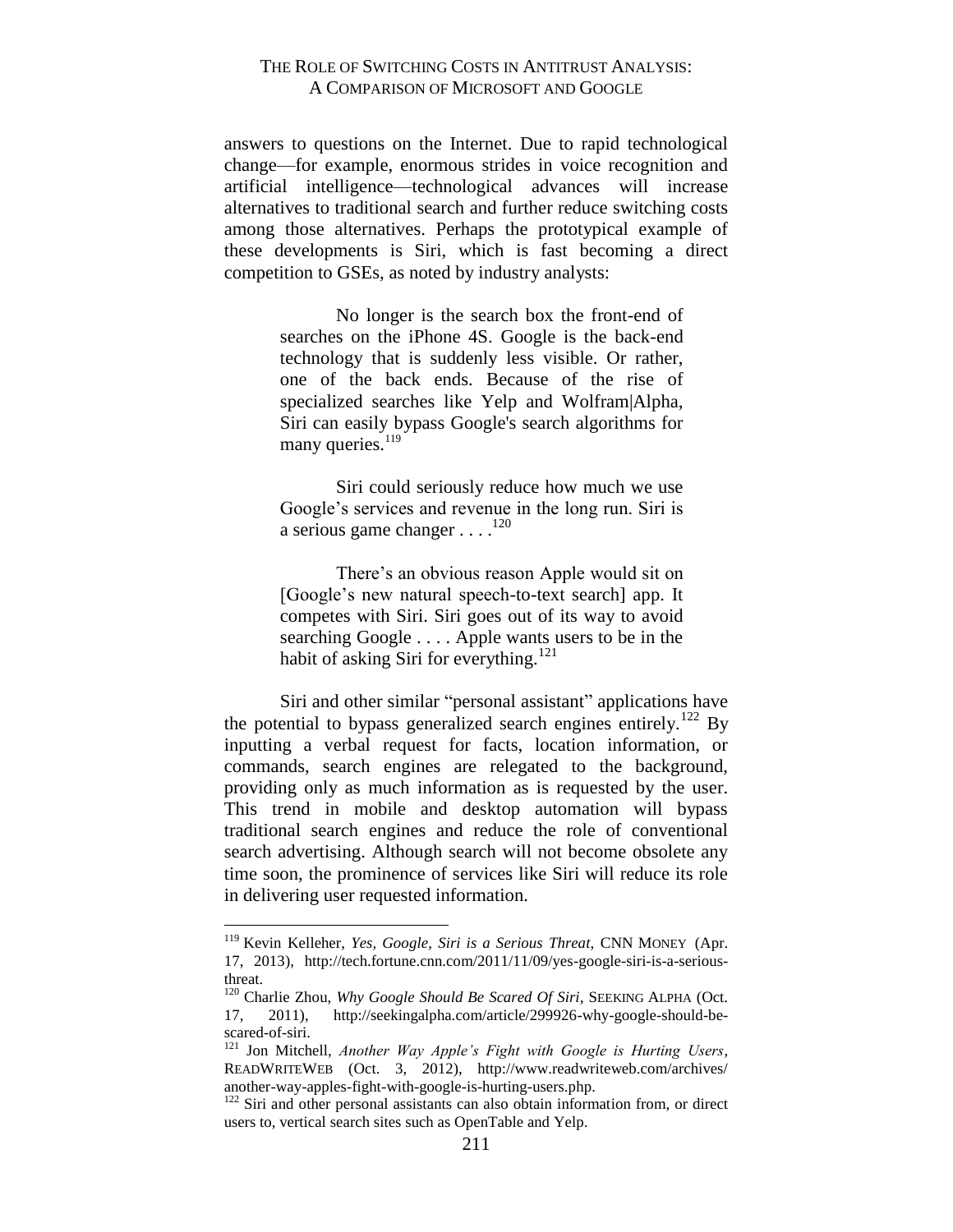Given the extraordinary rate of technological advancement in computing, artificial intelligence, software, applications development, cloud computing services, and communications devices, it is a near certainty that Siri is just the first of many fundamentally different approaches to searching and finding information on the Internet. And, because the Web is an open platform, with industry standards and high degree of compatibility, it is also a near certainty that the costs of switching among these alternatives will be extremely low. This, then, is the fundamental difference between the Windows operating system and Google Search on the Internet.

#### <span id="page-43-0"></span>SUMMARY AND CONCLUSION

Any monopolization case against Google Search would have to be very different from the Microsoft browser case, because the cost for a user switching from Google Search is much lower than was the cost in the 1990s (or today) of switching away from the Microsoft operating system. It would likewise need to be different because Google has not attempted to manipulate the cost of a user switching away from Google Search, at least not to a significant degree. Low switching costs should and likely will have important implications for antitrust analysis of Google.

First, just as high switching costs helped to narrow the market in the Microsoft case, a relative absence of switching costs provides a good reason to include vertical search engines in an antitrust market. No single vertical search engine or even all of them combined are a perfect substitute for a universal search engine, but they do not need to be to provide meaningful competition. Low switching costs mean that users can switch among a portfolio of vertical search engines, or other search applications when convenient, and also use Google, Bing, Yahoo, or other GSEs when they are most convenient.

Second, regardless of the market definition, low switching costs give Google a strong argument that it does not have market power even if the market is restricted to generalized search engines. Market power typically means the ability to profitably charge more than a competitive price for the goods in a market. Search is given to searchers for free, which is likely the competitive price. Money is made from advertisers. Despite Google's current popularity, it is doubtful that Google has market power with respect to search users, if market power is understood in its traditional sense as the ability to raise prices above competitive levels. After all, if Google began to charge users even a minimal price to search on its site, let alone a significant price, it would surely lose a substantial share of its users to Bing, Yahoo, or